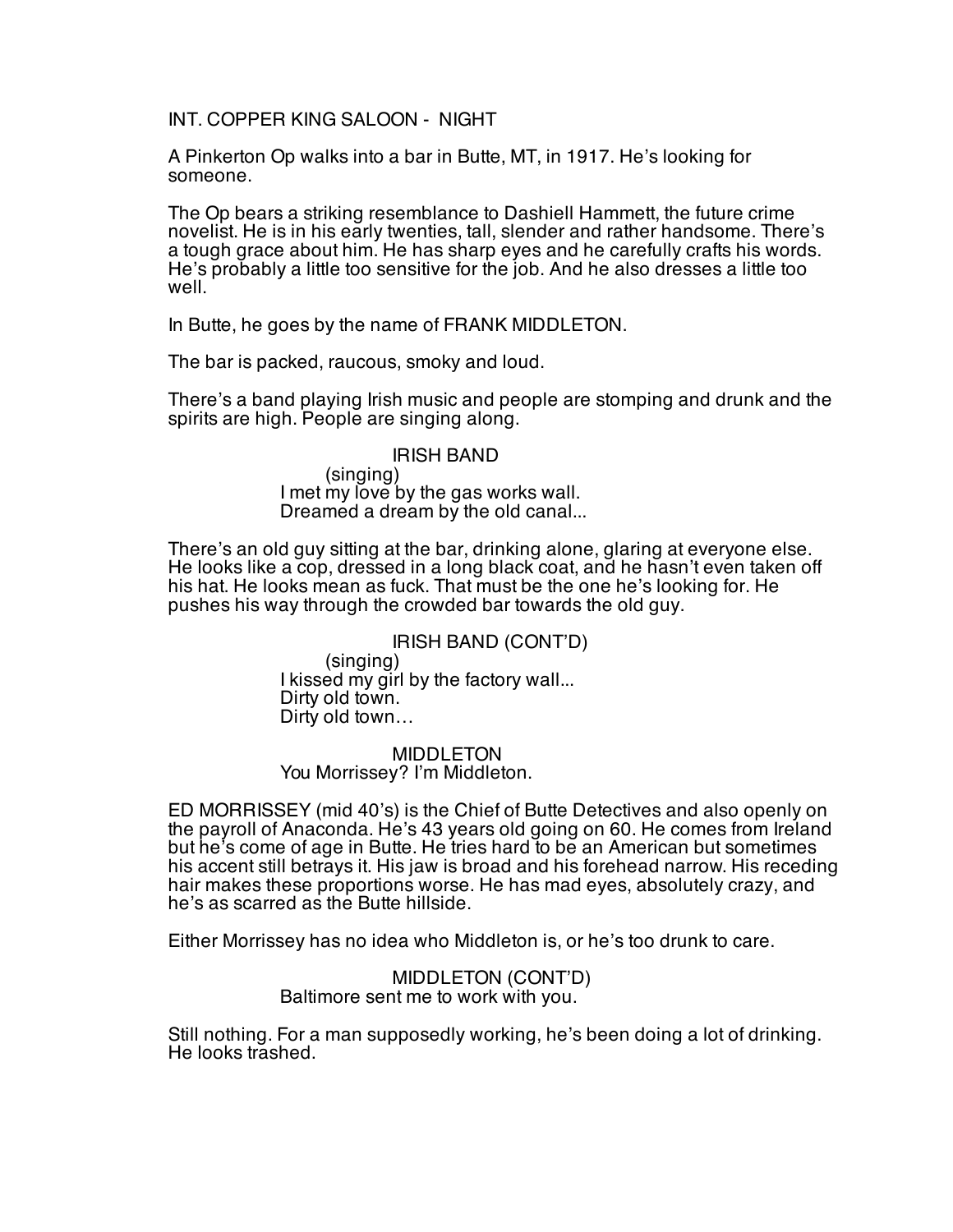IRISH BAND (singing) Clouds a drifting across the moon. Cats a prowling on their beat. Spring's a girl in the street at night. Dirty old town. Dirty old town…

Morrissey looks past Middleton, towards a KID handing out handbills to people in the bar. The kid is 14, 15 tops.

Morrissey talks to Middleton as if they'd been talking all along.

**MORRISSEY** Get me one of those.

Middleton slowly makes his way through the crowded bar towards the man before finding a handbill, tossed to the floor.

He picks it up and reads it.

The handbill says: "War is Hell! Don't register to kill or be killed for the benefit of the money powers! Don't fight for a nation that has riveted the chains of slavery around Ireland!"

Middleton pushes his way back through the crowd.

When Morrissey reads the handbill he sits upright as if jolted by epinephrine. There is a terrifying, animalistic look in his eyes.

> MORRISSEY (CONT'D) I need to talk to him.

It's almost as if he's talking to himself.

MORRISSEY (CONT'D) I need to talk to him now.

By now the kid has noticed Morrissey too. Everybody in town knows who is.

The kid bolts for the door.

Morrissey runs after, pounding through the crowd like a linebacker, Middleton close behind.

> IRISH BAND I'm going to make a good sharp axe. Shining steel tempered in the fire. Will chop you down like an old dead tree...

The words trail out of the bar and into the open air.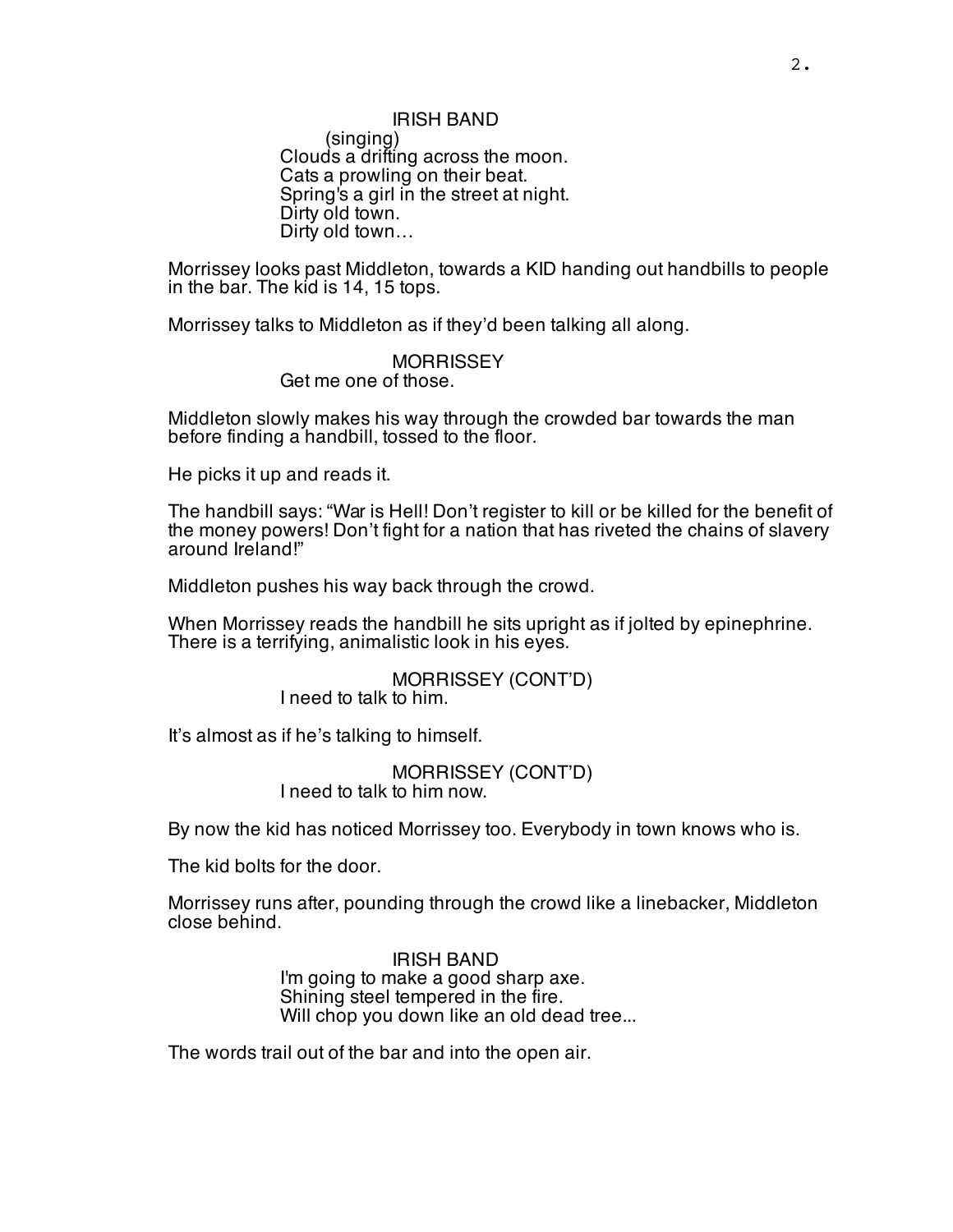IRISH BAND (CONT'D) Dirty old town. Dirty old town…

### EXT. COPPER KING SALOON - MOMENTS LATER

Out on the street, the kid has started running. The lights from the bars cast angular shadows on the brick walls.

They follow him down an alley, where he quickly scales a fence.

Morrissey is fat and drunk and gets tripped up on the fence.

Middleton, who's young and fit, jumps it no problem.

The kid has fallen on the other side of the fence and is struggling to get up. It seems like maybe he broke his ankle coming off the fence.

Middleton quickly grabs him anyway and holds him down there.

KID (in a thick Irish accent) Please don't hurt me. Please. I think I broke it my ankle.

The kid is struggling against Middleton. He's clearly in pain.

KID (CONT'D) I think I broke my ankle.

Middleton lets him go and backs a couple of steps off.

MIDDLETON

It looks bad.

KID I think I broke it.

The kid can't stop saying it.

Morrissey smiles.

**MORRISSEY** (reaches into his jacket, pulls out a truncheon) Fucking slacker. Stupid fucking slacker.

Begins to beat the hell out of the kid, who's begging him to stop. You can hear his bones breaking.

> KID Please, no, please...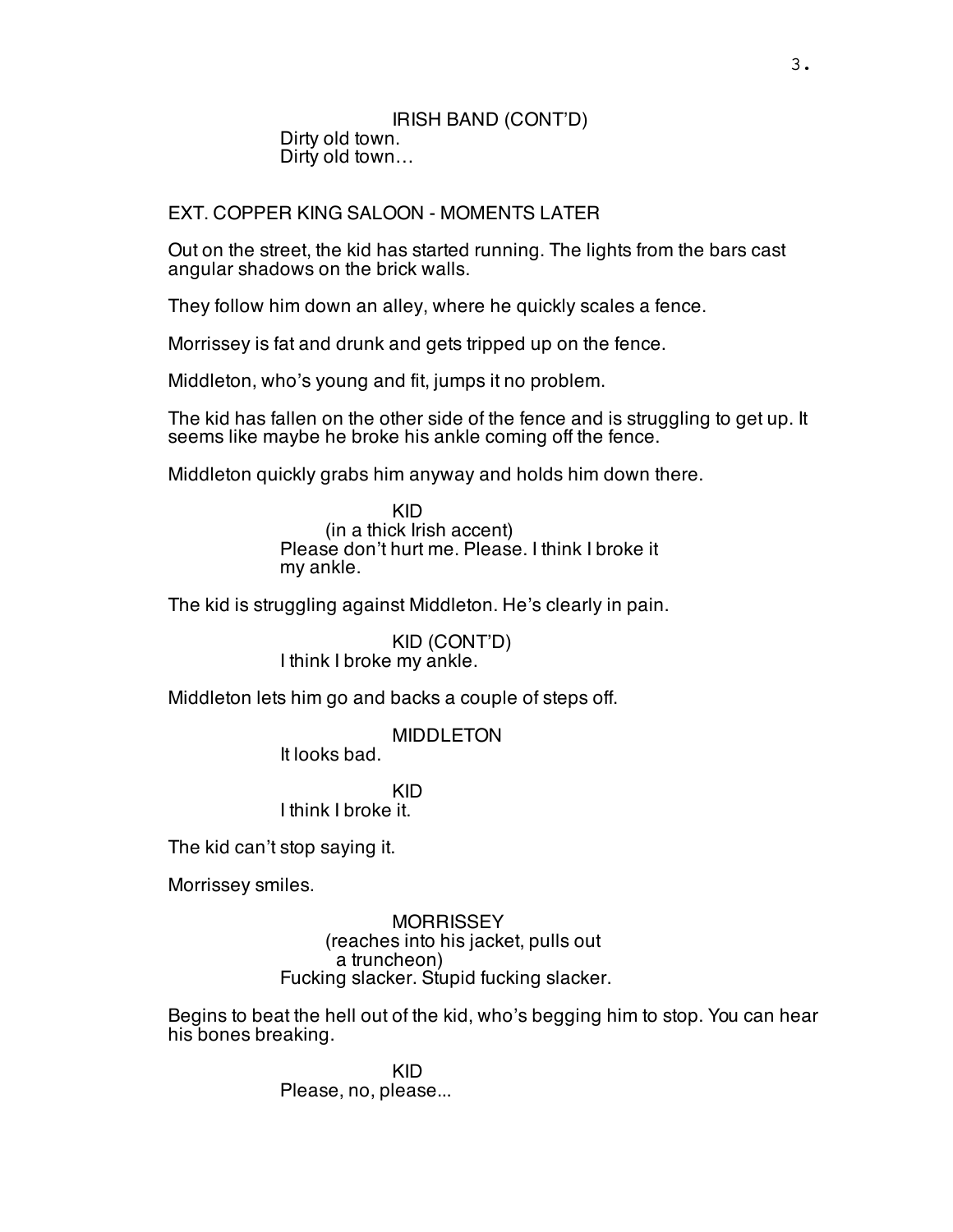Morrissey pauses the lashing then stares across at Middleton.

**MORRISSEY** And what about you? What the fuck are you here for anyway?

Not waiting for an answer, Morrissey resumes the beating.

Suddenly, a WOMAN FROM the BROTHEL comes running at Morrissey, barely dressed, screaming for him to stop.

> WOMAN FROM BROTHEL You're going to kill that kid. You're going to kill him...

She throws herself between them.

Morrissey stops. Steps back.

WOMAN FROM BROTHEL (CONT'D) You fucking psycho. He's just a kid.

More and more women and coming out of the back door of the brothel and they are growing angry.

> SECOND WOMAN FROM BROTHEL What's wrong with you?

THIRD WOMAN FROM BROTHEL He's just a kid, you cunt.

FOURTH WOMAN FROM BROTHEL You fucking psycho. What's wrong with you?

The women begin to surround Morrissey in a menacing way. These aren't the sort of women to make angry.

> **MORRISSEY** It seems I've pissed off the whores again.

He walks off quickly, concealing a measure of fear with hollow triumph.

The third woman from the brothel, one of the toughest looking of the bunch, looks at Middleton in disgust.

> THIRD WOMAN FROM BROTHEL And what about you? What the fuck are you standing here for anyway?

Middleton walks off after Morrissey, more in humiliation than fear.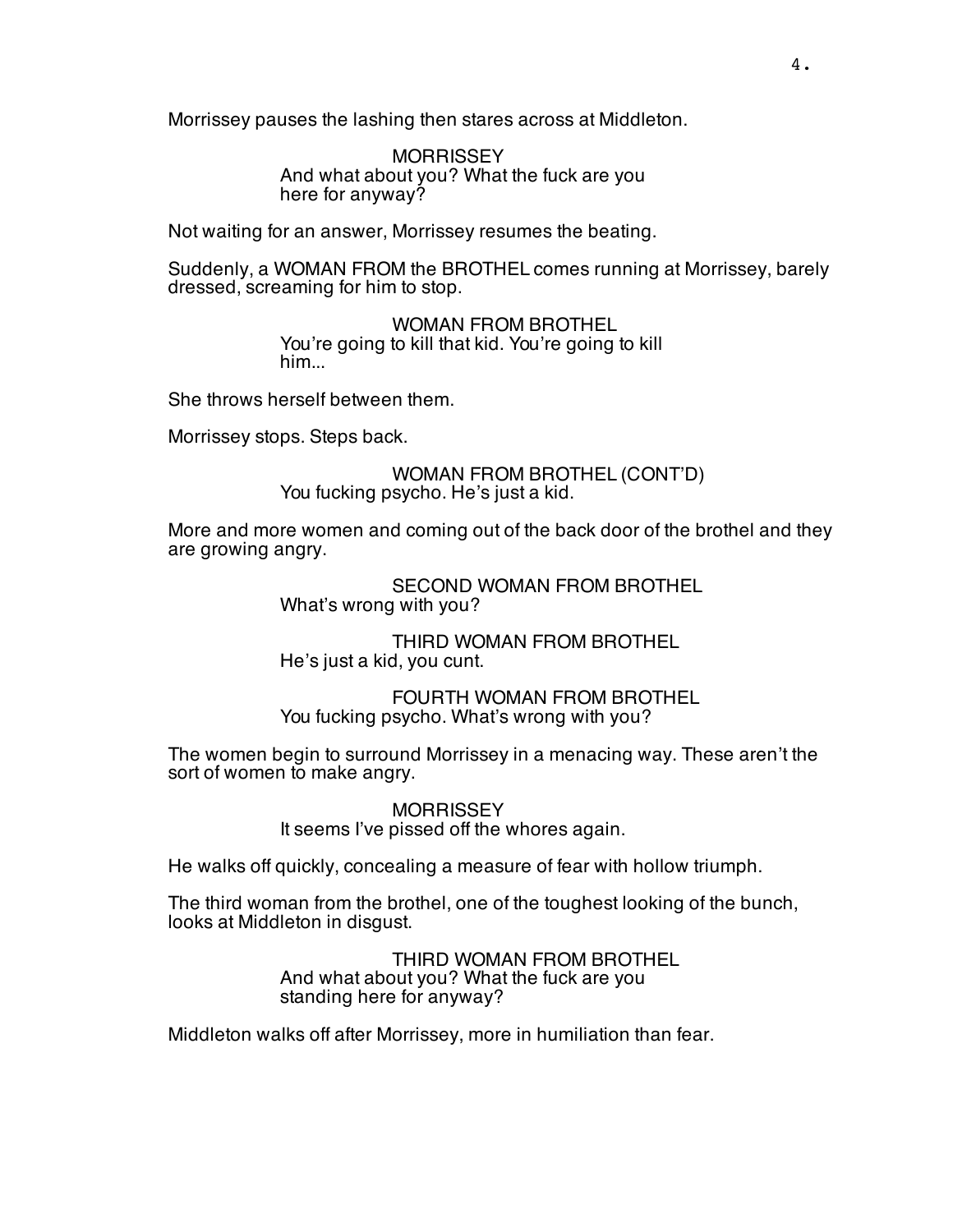### EXT. TRAIN STATION, BUTTE, MT - EARLIER THAT DAY

Frank Middleton steps off the train in Butte, Montana.

Middleton is there on the dime of the Anaconda Copper Mining Company to help stop a strike before it starts. The US has just entered the "great war". The war machine is hungry for copper. Butte has the richest mines in the world. The city of poor immigrants is a stick of dynamite.

### EXT. UPTOWN DISTRICT - MOMENTS LATER

Middleton walks from the train station along the main drag to the heart of uptown.

He's carrying a small bag with case files, two changes of clothes, and a small second pistol. Two boxes of bullets. His main weapon, a revolver with a 5 inch barrel, remains in a holster under his long coat.

He walks out of the buzz of central uptown and up the hill along Anaconda road.

In his head, he's already writing his first report.

MIDDLETON (V.O.) Butte's a tough town. It's also a filthy town to look at. Even the gaudy little rich neighborhood at the base of the hill is permanently grimy. A thin layer of dirt covers everything. It falls out of the sky like ash from a volcano.

He continues walking from the station into the heart of uptown.

MIDDLETON (V.O.) Up the steep hill, pierced with black steel gallows, are the miners' tenements. Up there, people live on top of each other. The sewage runs open in the streets. What you can see of the sky is the color of soot. There are 40,000 people crammed into those slums.

He turns and looks back down at the flats. He can make out the broad quiet streets in the distance.

> MIDDLETON (V.O.) There are fewer than 1,000 resting all spread out with their feet on the table, down in the spacious flats.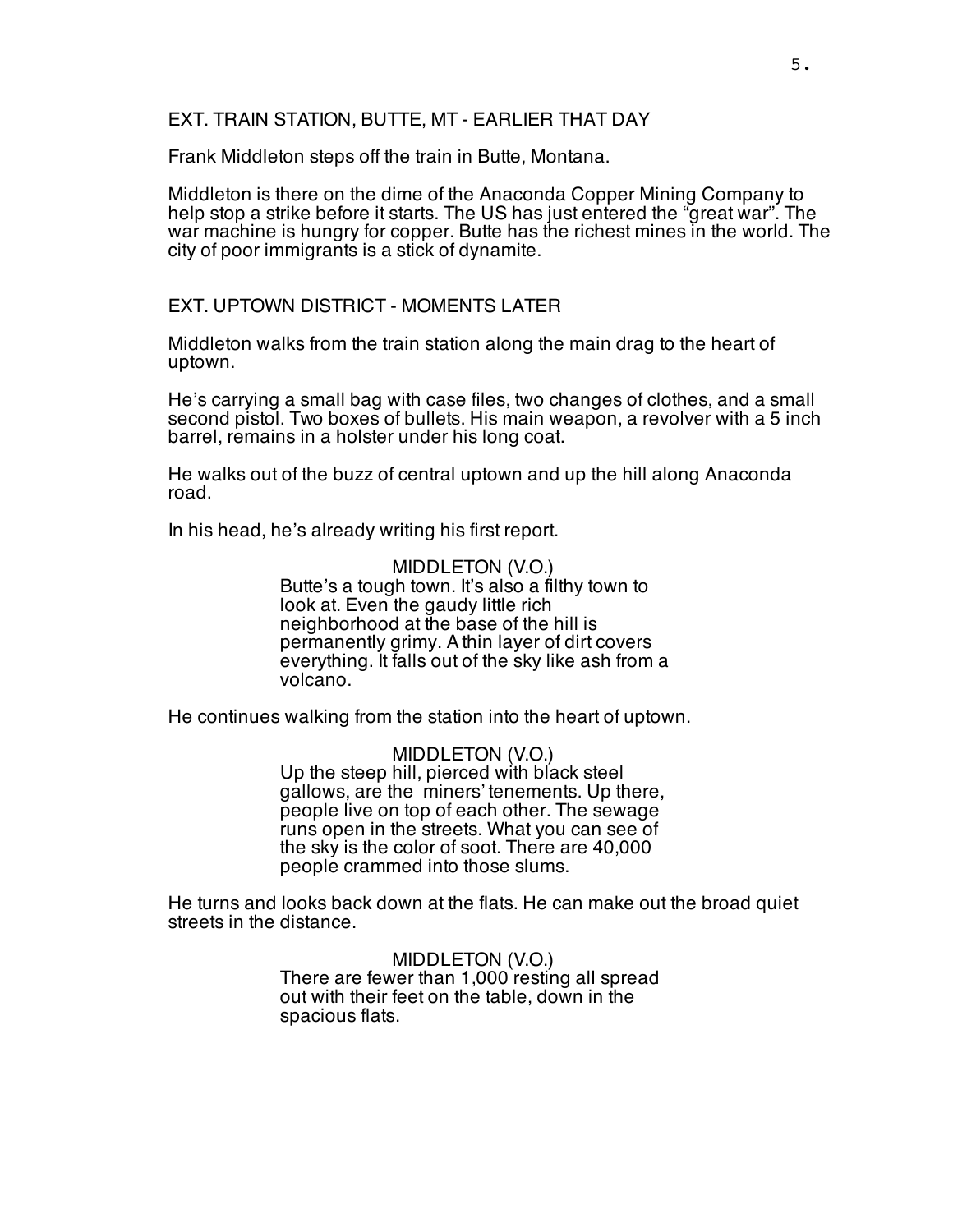### EXT. ANACONDA ROAD - MINUTES LATER

Middleton has reached a spot along Anaconda Road where he can see from one side of the valley to the other. The vista is impressive, if not beautiful.

Middleton's gaze traces the strange geography of Butte. From west to east, from base to peak: first, the rich neighborhood at the bottom of the hill, through the commercial district and uptown, further up the hill with its past modest family homes, and all the way to the top of the Butte, where the shanties gather around the mines.

> MIDDLETON (V.O.) The town is upside down. The poor look down on the rich from high.

Middleton walks a block further up the hill, before climbing the steps of a dilapidated Victorian, the BIG SHIP boarding house, and entering.

The Big Ship is almost halfway up Anaconda Road between the small rich pocket and the shanties all over the hill. Middleton goes there on a tip from the home office. It's perfectly situated for his work.

INT. BIG SHIP BOARDING HOUSE - MOMENTS LATER

The Big Ship is almost nice. It's an old Victorian house, ridiculously skinny and leaning slightly, with decent rooms on 5 different floors. The doors and windows of the house are outrageously tall, vertical, as if made for a species of giants. Middleton will discover soon enough that all the rooms are always either too hot or too cold.

The woman sitting behind the front desk is reading.

She ignores him until she finishes the page.

She carefully places a bookmark in her book before finally putting the book down and greeting her guest.

> ANNIE FINN I assume you're here for a room?

# MIDDLETON

I assume you're here to rent me one.

There's something about the woman who checks him in, ANNIE FINN. She's like the building, almost lovely, slightly off kilter. She's ten years older than Middleton, and looks like she's lived. But there's something beautiful and tough about her, and her pale blue eyes read incredibly sharp.

> ANNIE FINN I'm all booked. People like it here.

MIDDLETON I was told there would be a room.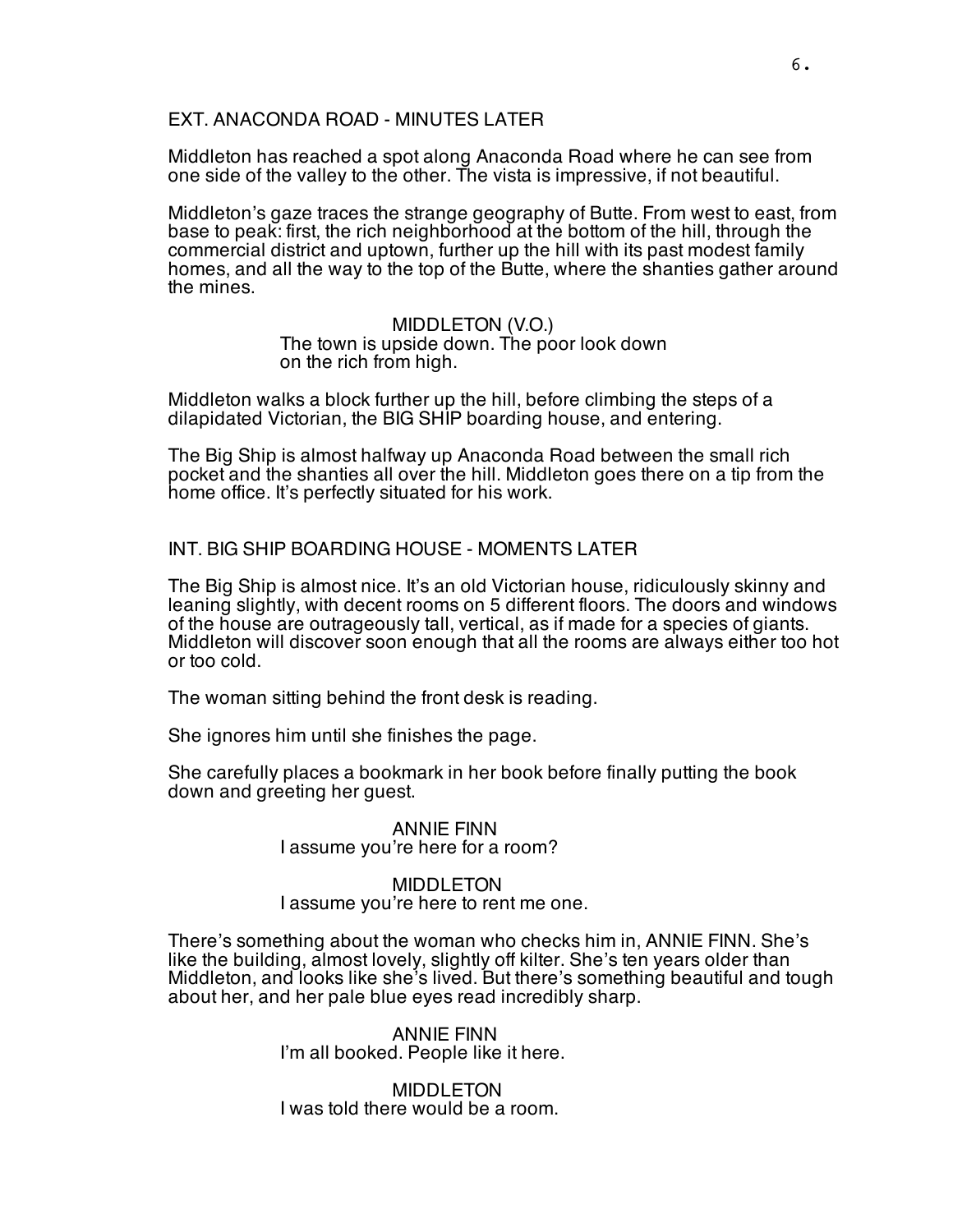ANNIE FINN Who told you that?

MIDDLETON People who work with me.

ANNIE FINN

I'm all booked.

MIDDLETON You said that. I was told there would be a room.

ANNIE FINN You said that. It seems we're caught in a loop.

MIDDLETON So you really don't have any rooms? I'm exhausted. I've come all the way from Baltimore.

ANNIE FINN If only you'd said that from the beginning.

MIDDLETON Said what? Why?

#### ANNIE FINN I was holding my last room for a man from

Baltimore. Someone called me this morning.

Middleton doesn't change his expression, but you can feel how annoyed he is from across the room.

He bites his lip.

### ANNIE FINN (CONT'D)

The man who called didn't leave a name for you. They just said you'd be coming from Baltimore. What is your name?

For a split second, he has to think about it.

MIDDLETON Middleton. Frank Middleton.

ANNIE FINN I'll put you in the room with the best view Mr. Middleton, room number one. My impression is that a view of the town might be important to you.

Annie has a look on her face as if she were playing a quiet prank.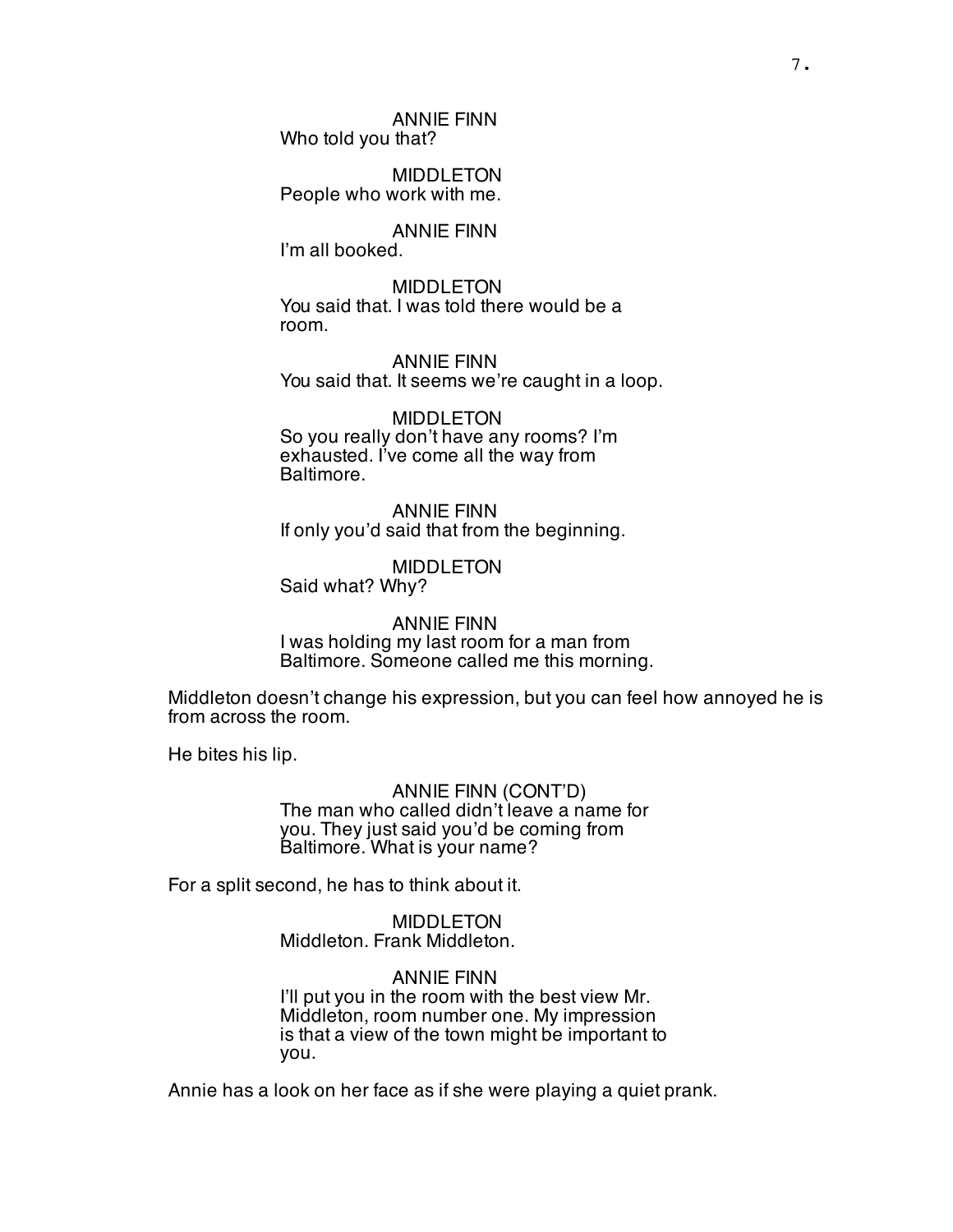### ANNIE FINN (CONT'D)

My room is just below yours on the fourth floor. After hours, that's where you can find me. My name is Annie. Annie Finn.

MIDDLETON I do have a question.

### ANNIE FINN

And?

MIDDLETON What are you reading?

ANNIE FINN Nothing that you would know.

As she hands him the key he catches a glimpse of the book's spine. La Bête Humaine, by Emile Zola.

> MIDDLETON (grinning) Ah, literature.

ANNIE FINN Have you read it?

MIDDLETON

No.

ANNIE FINN

Like I said.

She returns to reading.

He begins the long climb up to his room. Somehow, it's numbered one despite sitting at the top of five flights of steps, narrow and steep like a mountain trail.

The stairs creak loudly with every step. It's like the building is wheezing and coughing.

INT. MIDDLETON'S ROOM - MOMENTS LATER

Room one is as strange as the rest of the house. Because it's an attic room, there isn't a straight line in sight. The colors of the rooms don't make sense. Someone must have put a lot of thought into that.

Still, there's a comfortable brass bed and a decent writing desk. Annie was right about the view; the room has windows on two sides of the room.

Middleton walks first to the south-facing window and takes a long look.

He can see the broad streets and the mansions the size of a block.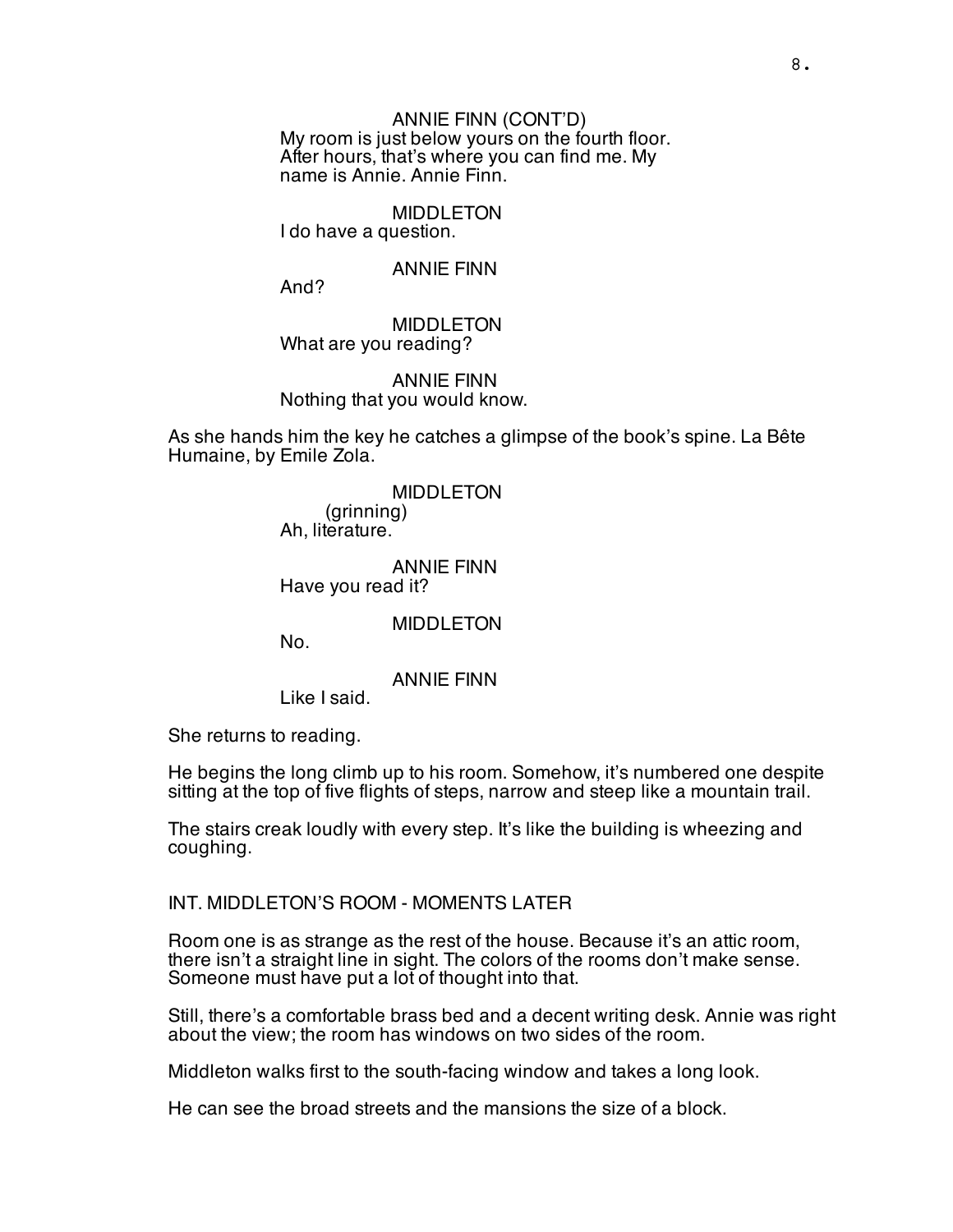Middleton crosses the room and looks out the north-facing window.

He can see a web of narrow muddy streets, a forest of gallows, and the miner's shacks gathered like mold.

From one window to the other, it's as if you were looking at two different cities, split by a thousand miles.

INT. BIG SHIP BOARDING HOUSE - LATER

Middleton makes his way back down the steep stairs, creaking again with every step.

On his way out of the big ship, he stops to ask Annie Finn a question.

She beats him to the punch.

### ANNIE FINN I trust you like your room?

Again, she seems to be messing with him.

# MIDDLETON

It'll do the trick.

### ANNIE FINN And would the trick be, Mr. Middleton?

She draws out the last name in a way that is subtly mocking.

#### MIDDLETON Do you know where I can find a man named Ed Morrissey? He's the Chief of Detectives

here.

She suddenly seems irritated with him.

ANNIE FINN First of all, I know very well who Ed Morrissey is. And he isn't just the chief of detectives.

MIDDLETON Yeah, what else is he?

ANNIE FINN He's an abusive scumbag. What business do you have with him?

Middleton is caught of guard. He strikes a condescending pose.

MIDDLETON That is business between us two men.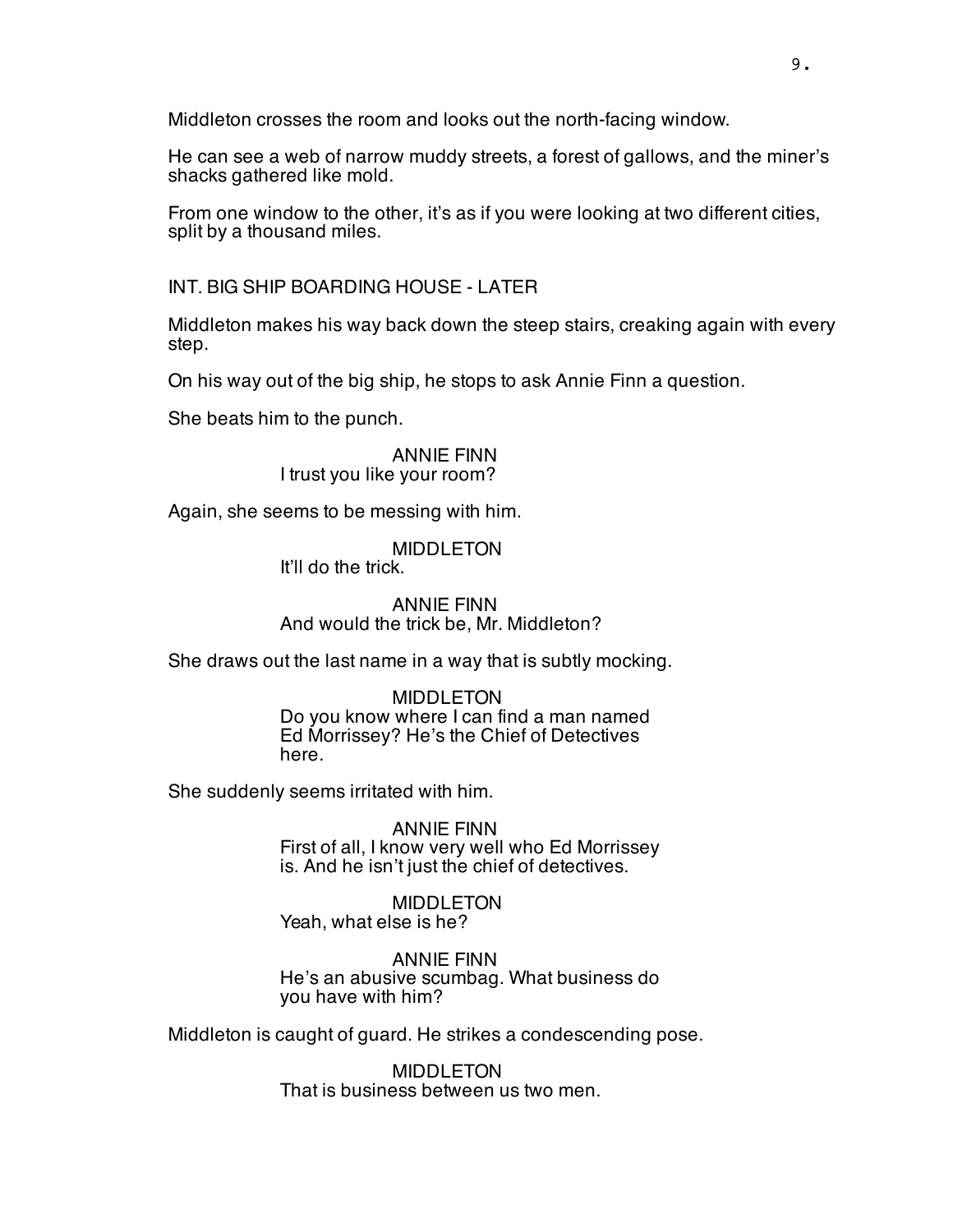She fixes on Middleton. Takes him in. She's openly sizing him up. She doesn't give in. She decides to tell him.

> ANNIE FINN If he's working he's probably somewhere down on the Line. If he's drinking, he'd be at the Crown Room. That's uptown. That's a company bar.

She pauses for a beat, holds it.

ANNIE FINN (CONT'D) You can pay me later.

### MIDDLETON

The Line?

### ANNIE FINN

The Line is on Mercury. You'll figure out what it is when you get there. When you walk out the front door just listen for it. You can hear it from here, if the mines don't drown it out.

### EXT. ANACONDA ROAD - EVENING

### MIDDLETON (V.O.)

In fact, I had heard of the line. It goes by other names too. The black heart of the town. I was told by people in the know that it was the only place I'd find something I'd need.

Middleton walks down the hill past quiet dirty neighborhoods; the sounds are all coming from up the hill, where mining never stops.

And then suddenly he hears something.

MIDDLETON (V.O.) You hear it like the sound of a distant riot.

# EXT. THE LINE - LATER

Middleton's enters the neighborhood, walking past building after building, squeezed together like accordions.

There are women standing from the fire escapes, smoking cigarettes.

There are women in the windows too.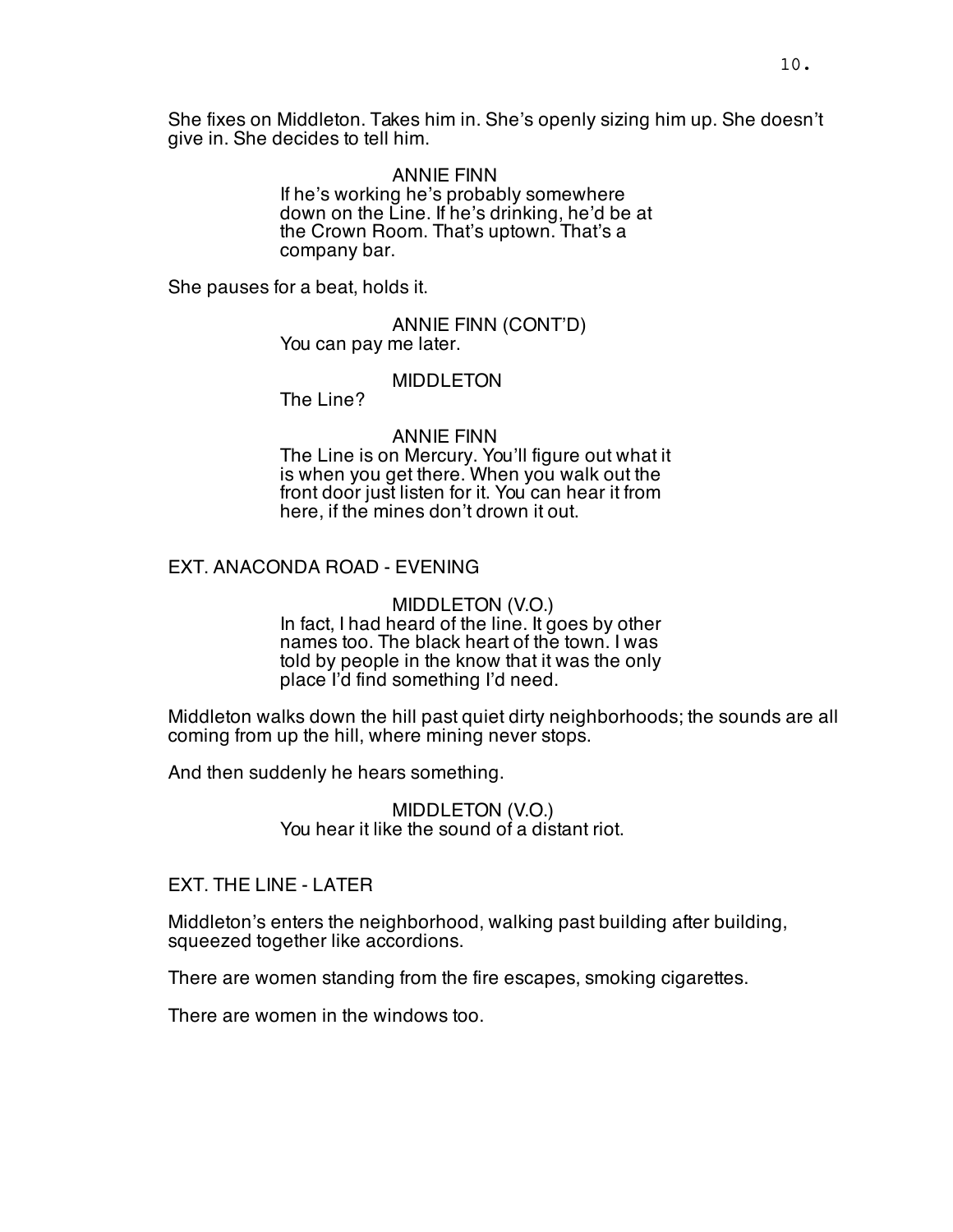### MIDDLETON (V.O.)

The Line is the black heart of the town. It's a densely packed little enclave that's only a long walk from the workers on the hill while still several blocks clear of the rich. It runs 24 hours, like the mines. On the Line, there's no morning, no night, no yesterday or tomorrow.

Everything is ablaze in flashing lights. The signs flash in rhythms like drumbeats. The world is fake like a mirage.

#### MIDDLETON (V.O.) For a place in the middle of nowhere, you can get anything there. Every demon can track you down on the Line. The concentration of women working there is the fractured mirror image of work in the mines.

### INT. BROTHEL - ANYTIME

Women coming and going through narrow doors into tiny cells in long hallways with doors on both sides. The activity is like a busy office or a factory. There isn't much artifice to it. The activity never seems to stop.

> MIDDLETON (V.O.) People say the Line is the only reason the workers haven't revolted like slaves.

A woman gently wipes off her body with a towel. The moment is intimate but not erotic. She takes a deep breath. She is pausing to live.

Activity resumes, and Women are again shown coming and going from their tiny cells.

> MIDDLETON (V.O.) The Line is on Mercury. It's brighter at night than the filthy sky in the light of day. Of course there are bars too, and gambling halls.

### INT. BARS, GAMBLING HALLS, OPIUM DENS - ANYTIME

People drinking. Smoking and gambling. In the filthiest room, there is a man lying on his side, smoking opium from a long pipe. The people all have a common narcotized look.

> MIDDLETON (V.O.) Around the corner, in the tiny Chinatown, you can buy opium and probably nearly everything else too, if you know who to ask.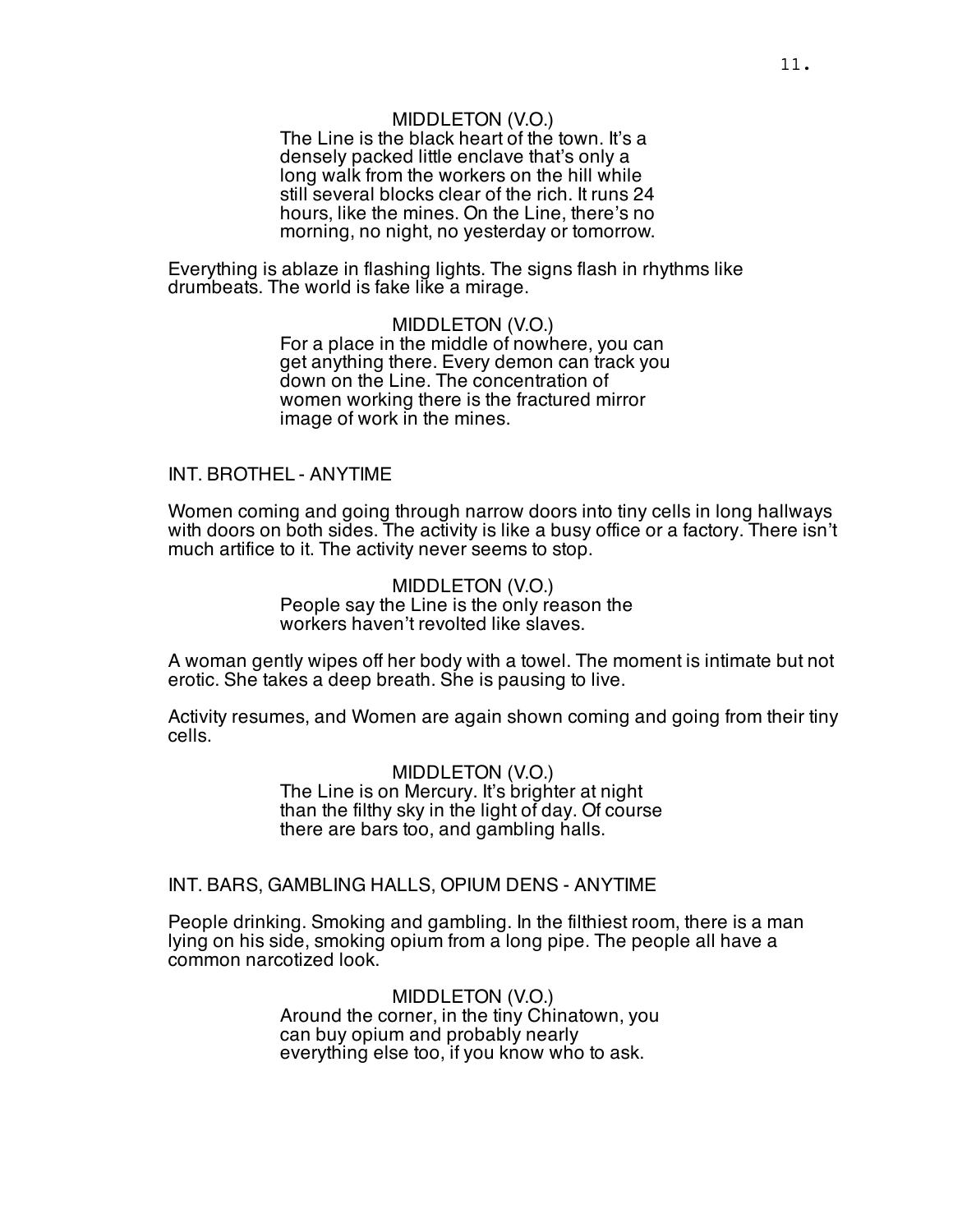EXT. THE LINE - MOMENTS LATER

As Middleton walks past a row of brothels, there are women lined up in the windows like laborers, and men trying to coax him in. Those men will promise you anything.

### MIDDLETON (V.O.) But it's the brothels are the heart of it. There isn't even any pretense about it.

The men look evil as fuck and the words that come out of their mouths are despicable. Selling drugs. Women. Children. They never look you in the eyes. Their eyes are always shifting somewhere.

> LINE HUSTLER You like 'em young? We've got the youngest girls. Freshest girls.

Middleton tries to ignore him, walks on.

LINE HUSTLER #2 What do you want? Want do you need? Our girls will do anything.

Middleton tries to ignore him, walks on.

### LINE HUSTLER #3 I have what you need.

Middleton slows down, makes eye contact with the guy. For some reason he wants to remember him.

### MIDDLETON (V.O.)

They brothels of Butte are built with the same social architecture as the mine. It's an assembly line. The women are arranged in rows of tiny rooms called cribs.

The women look you straight in the face. They can't trust you enough to look away.

### MIDDLETON (V.O.) The women look tough as hell, like they could kick the shit out of you. They also look like they live miserable, humiliated lives.

For someone who considers himself tough, Middleton finds it hard to look at. He keeps looking down. He's avoiding eye contact too.

A few hurried steps on, Middleton walks into the first bar he can find, the "Copper King."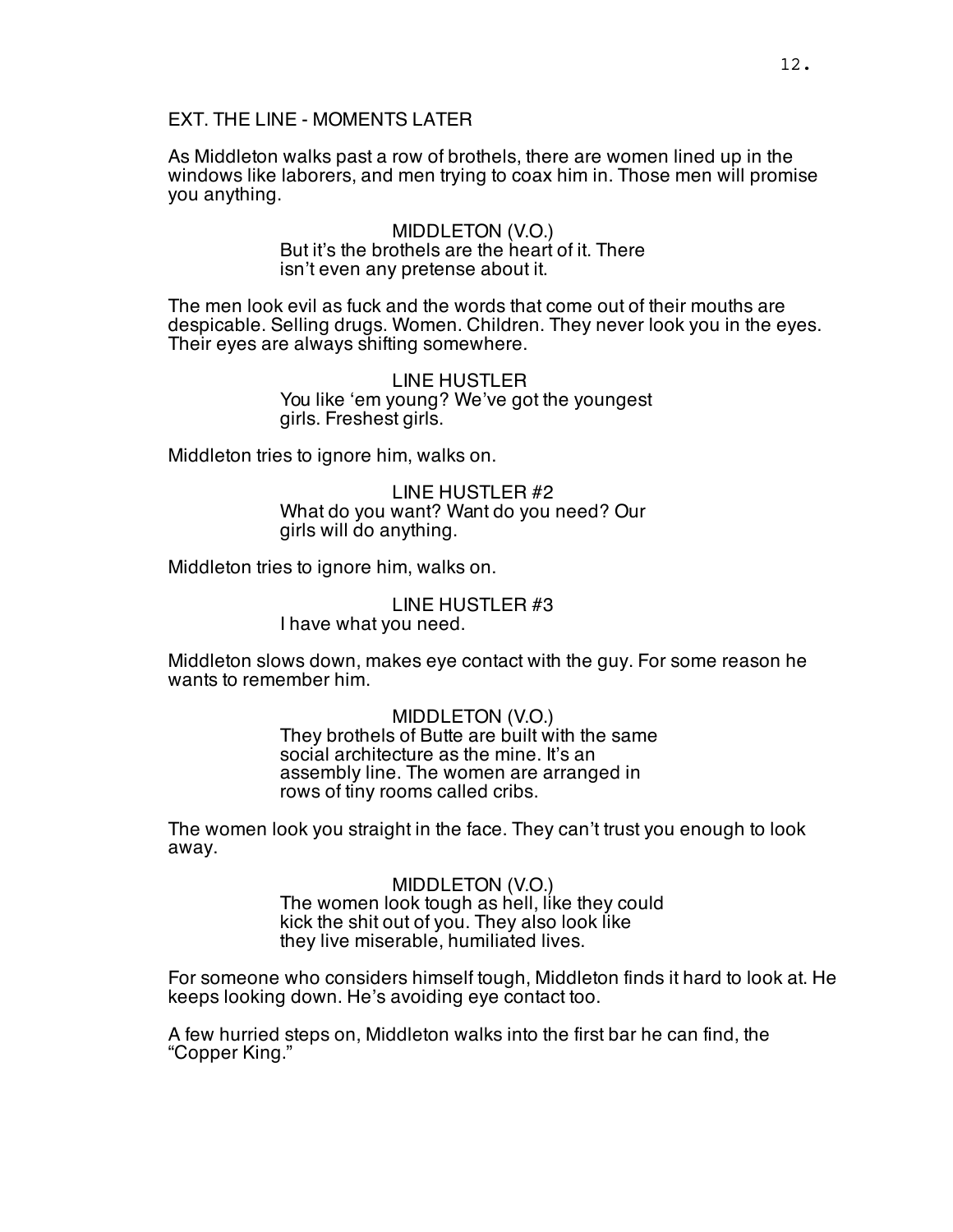EXT. ALLEY BEHIND BROTHEL - MOMENTS LATER

The WOMAN FROM the BROTHEL stands in the alley behind the brothel she works in. She's dressed in a cheap nighty.

She pulls out a cigarette. Lights it. Smokes it as if it were the finest pleasure on earth. She is pausing to live.

She finishes her cigarette.

As she's about to go back in to work, the kid jumps over a fence, falling and hurting himself on the way down.

Middleton quickly follows and grabs him. Morrissey eventually hauls his ass over the fence too.

The woman watches the whole thing without being noticed.

KID (in a thick Irish accent) Please don't hurt me. Please. I think I broke it my ankle.

The kid is struggling against Middleton. He's clearly in pain.

KID (CONT'D) I think I broke my ankle.

Middleton lets him go and backs a couple of steps off.

MIDDLETON

It looks bad.

KID I think I broke it.

The kid can't stop saying it.

Morrissey smiles.

**MORRISSEY** (reaches into his jacket, pulls out a truncheon) Fucking slacker. Stupid fucking slacker.

Begins to beat the hell out of the kid, who's begging him to stop. You can hear his bones breaking.

The woman runs back into the brothel and calls for help.

WOMAN FROM BROTHEL (shouting) It's Morrissey. He's at it again. He's attacking a kid...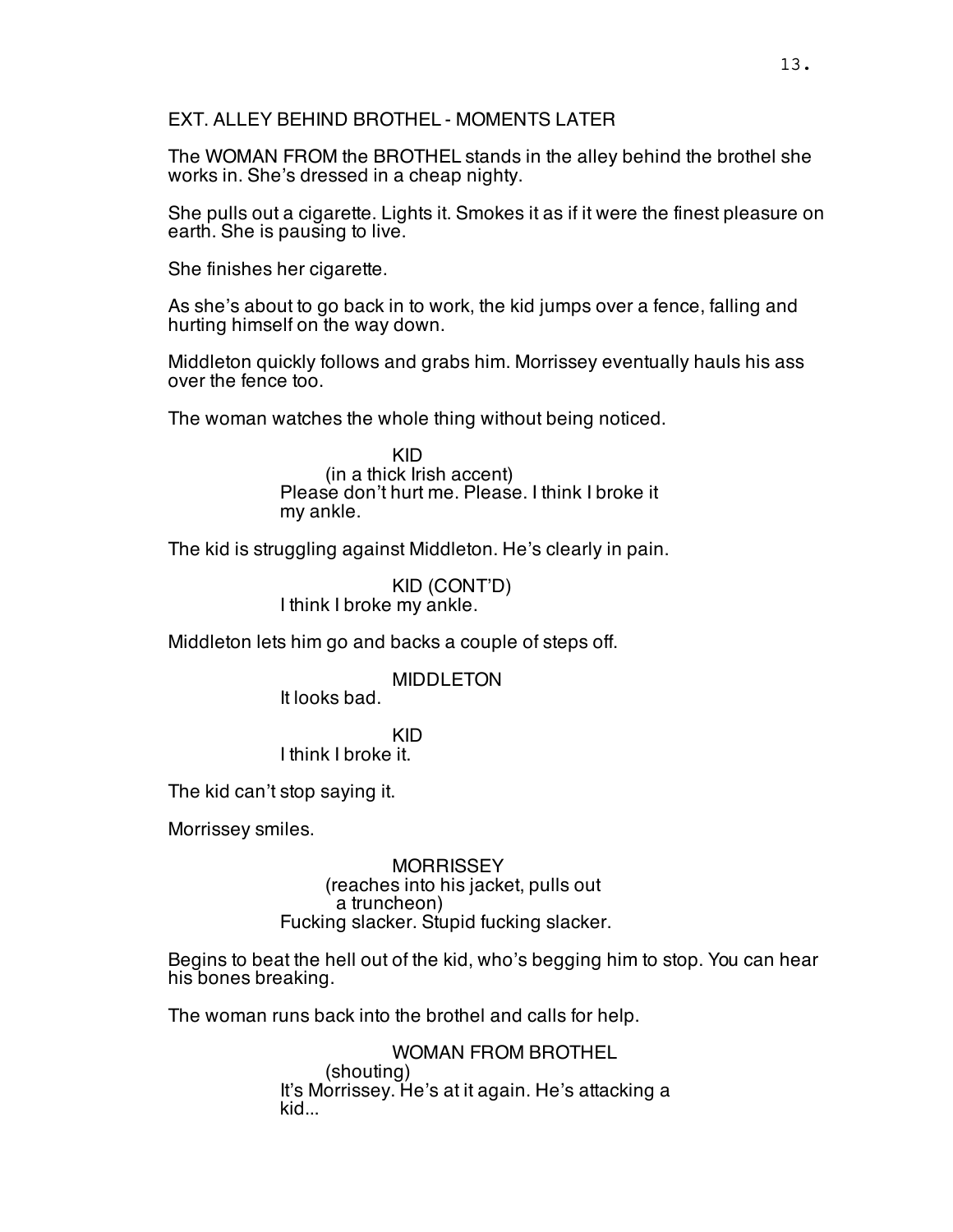After she gets the attention of several of the women, she runs back outside.

She runs straight at Morrissey, still barely dressed, screaming for him to stop.

WOMAN FROM BROTHEL (CONT'D) You're going to kill that kid. You're going to kill him...

She throws herself between them.

Morrissey stops. Steps back.

WOMAN FROM BROTHEL (CONT'D) You fucking psycho. He's just a kid.

The women who's attention she'd gotten start coming out the back door of the brothel to join her in the alley and they are growing angry.

> SECOND WOMAN FROM BROTHEL What's wrong with you?

THIRD WOMAN FROM BROTHEL He's just a kid, you cunt.

FOURTH WOMAN FROM BROTHEL You fucking psycho. What's wrong with you?

The women begin to surround Morrissey in a menacing way. These aren't the sort of women to make angry.

> **MORRISSEY** It seems I've pissed off the whores again.

He walks off quickly, concealing a measure of fear with hollow triumph.

The third woman from the brothel, one of the toughest looking of the bunch, looks at Middleton in disgust.

> THIRD WOMAN FROM BROTHEL And what about you? What the fuck are you standing here for anyway?

Middleton walks off more in humiliation than fear.

INT. CROWN ROOM COCKTAIL LOUNGE - NIGHT

The Crown Room is a company bar. It's not the sort of place the proletariat goes to drink. The velvet wallpaper is the same relentless red as the upholstery. A long mirror backs the ornate wooded bar. You can face it and still watch people coming and going.

Middleton is sitting with Morrissey at the bar. There is quiet discomfort between them.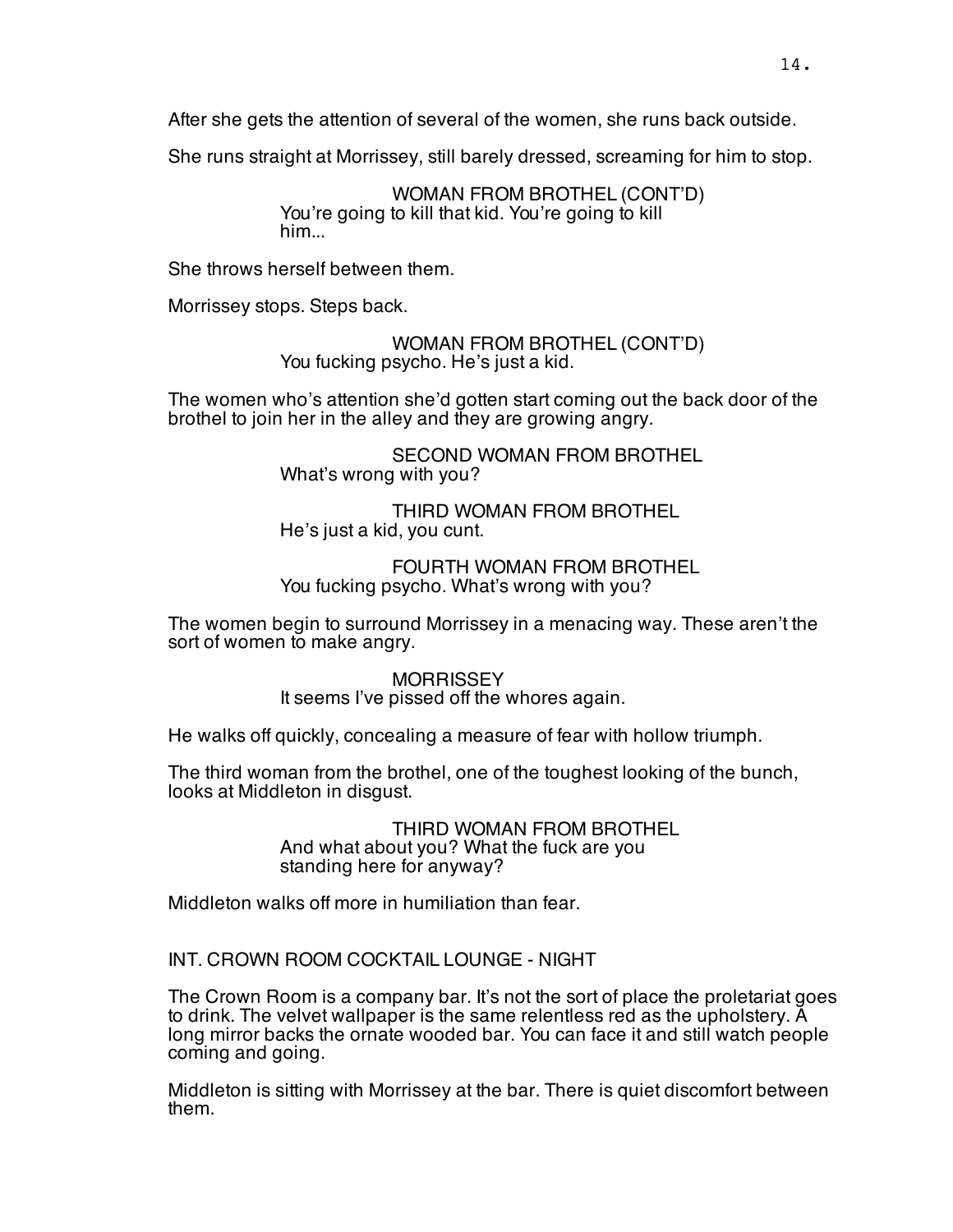For some time, they sit and drink without looking at each other, or speaking.

Morrissey almost says something, then turns back to his drink.

Finally, he can't hold back.

**MORRISSEY** What exactly are you here for?

Middleton had somehow anticipated the question.

MIDDLETON I'm here at the request of the Anaconda Copper Mining Company.

Morrissey's expression indicates he doesn't accept the answer. He throws up his hands to indicate - "And?"

> MIDDLETON (CONT'D) I believe Cornelius Kelly called the office in Baltimore personally.

Morrissey is starting to get agitated.

**MORRISSEY** (speaking deliberately, slowly) I'm asking you again: what exactly are you here for?

Middleton is enjoying his irritation.

MIDDLETON Generally, I'm brought in to gather information.

Everything that Middleton says, seems to make Morrissey angrier.

**MORRISSEY** I'm getting tired of your lawyer dodges.

Middleton takes a drink of whiskey. Considers.

**MIDDLETON** I'm the intelligence to your muscle.

Morrissey just about loses it. He somehow holds himself back.

**MORRISSEY** You arrogant little fuck. How old are you?

Middleton is enjoying this now. He lets Morrissey squirm a bit.

MIDDLETON Old enough to be brought in to be the intelligence.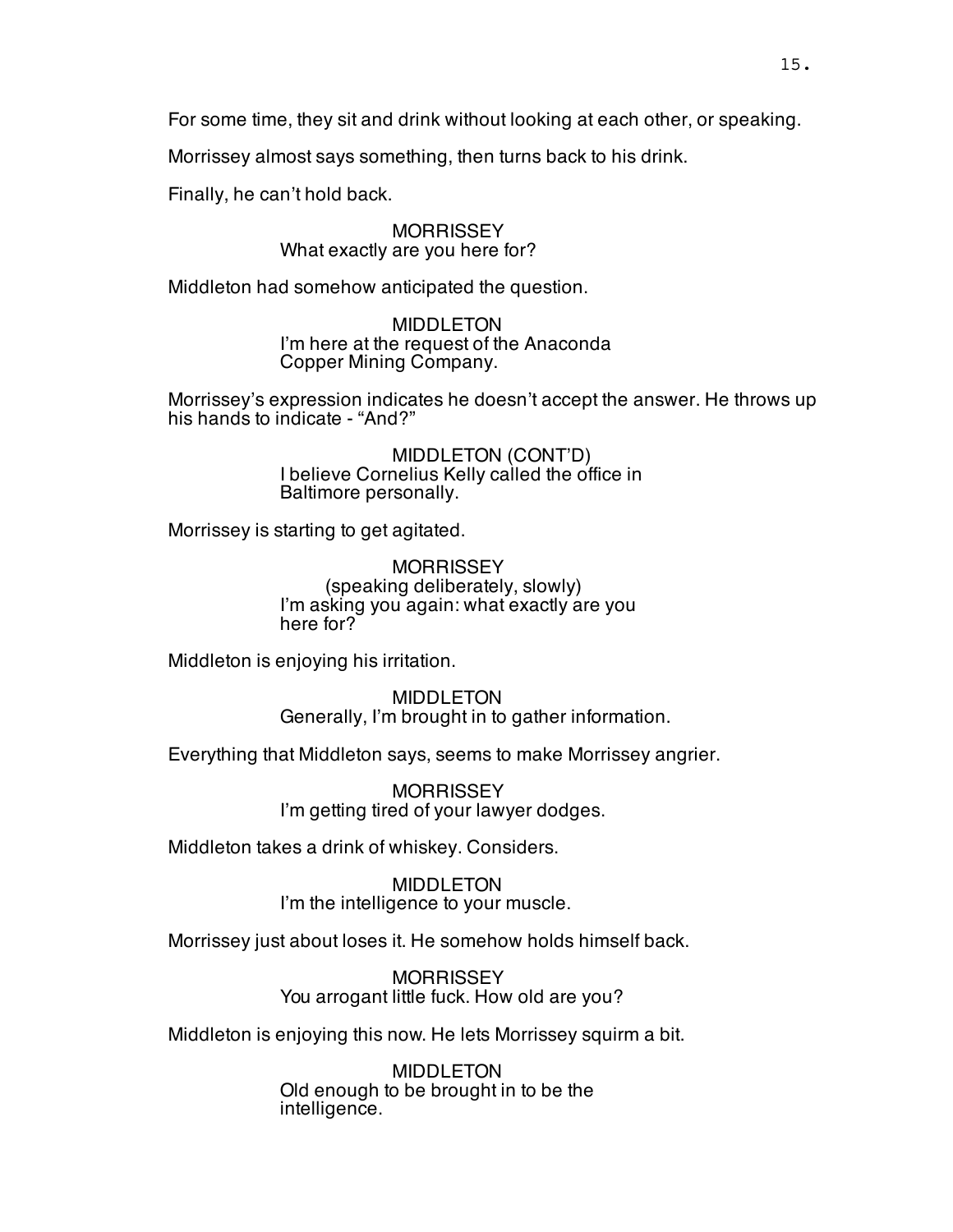#### **MORRISSEY** Yeah, your also old enough to have the living shit kicked out of you, you little cunt.

They are not staring at each other the way fighters do in the weigh in, sizing each other up for what's to come.

Middleton slowly reaches inside his jacket, confirms for to himself the presence of his revolver.

> MORRISSEY (CONT'D) I've worked my entire life for this company. To keep this town quiet and the mines running. I don't need you here. I don't want you here.

Slams his glass. Gathers his things. Rises.

MORRISSEY (CONT'D) This one's on you.

Morrissey leaves. Middleton is a little shaken, but acts like he doesn't care.

EXT. THE LINE - LATER

Before he heads back to the Big Ship for the night, Middleton has one last thing to do.

He walks up to one of the hustlers, the men who try to get you in the door by promising you anything.

It's the Line Hustler #3.

Leaning in, he quietly asks the man a question.

The man gestures to another line hustler, just down the block.

Middleton moves on to the second man, leaning in to ask a quiet question like with the first man.

The man leans in, whispers something back. Makes a small gesture to suggest something up the street and around the corner.

Middleton nods and walks in the direction he gestured.

### EXT. ALLEY - MINUTES LATER

Just around the corner from the Line, it is quiet by comparison. But don't let that fool you. The worst things of all are probably happening in there. It's the quiet streets you have to worry the most about.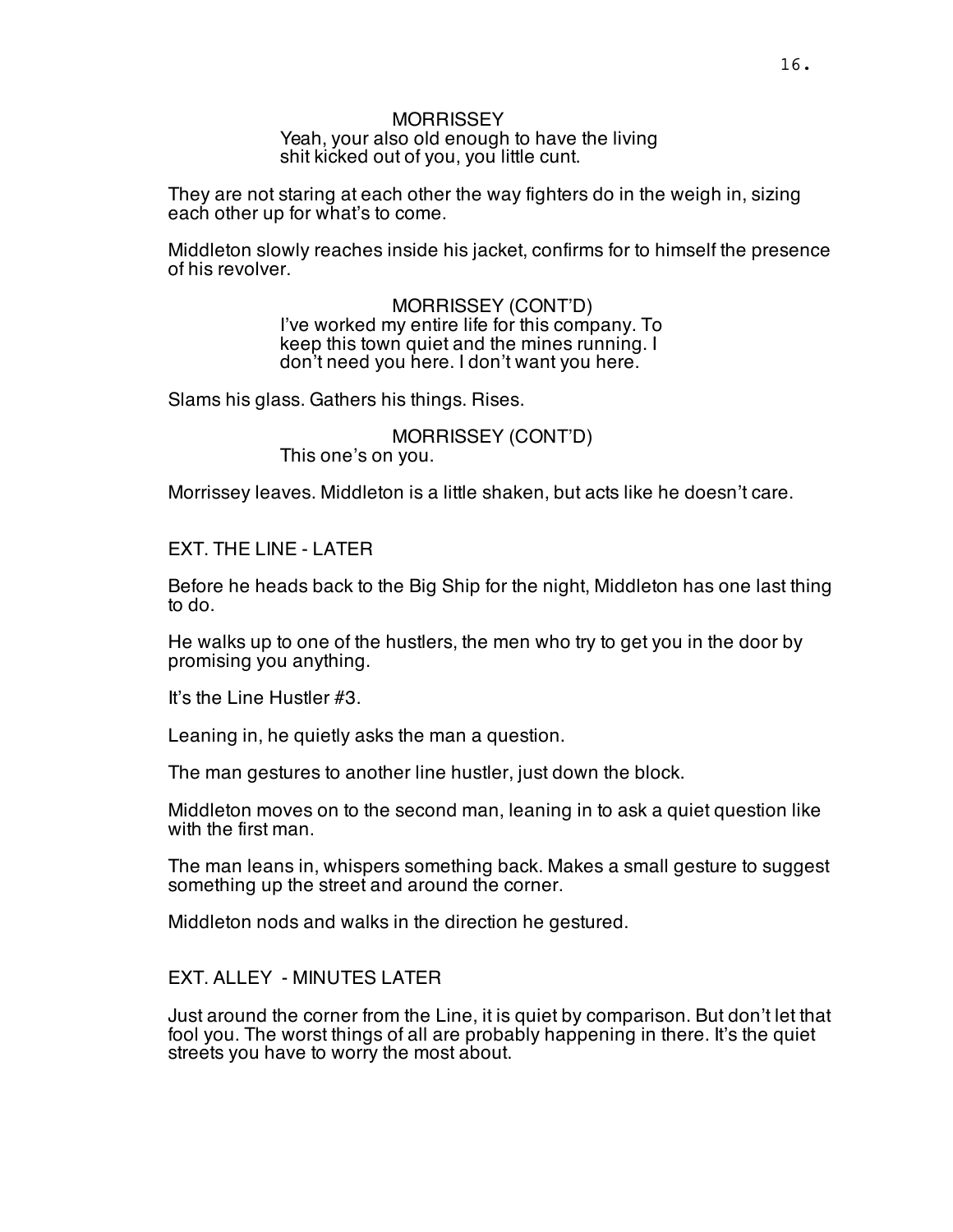The light glows a dim but lurid red. The narrow alley is bathed in that light. There are wooden doors every so often. The alley is empty, but you have the feeling there are people packed in just on the other side.

Middleton finds a specific door. Knocks.

While he waits for an answer, Middleton glances around, checking the alley again nervously.

He notices a SMALL CHILD, staring at him from the shadows across the alley. The child is young. He must be 5 or 6 years old. It's strange he's out here this late alone.

Middleton begins to move towards the child at the same moment a small window slides open on the door. The child scurries off.

He stops and turns back to the door. Someone is looking out at him from behind the window.

### MIDDLETON

(hushed) You come recommended from a man around the corner. He says you could help me out.

There is a sound of locks being released before the door cracks opens and Middleton squeezes in.

The alley is quiet like an army of ghosts.

The small child comes creeping back into the alley. He's almost like a feral cat. He takes his position semi-hidden in the shadows.

You can hear the line just over there like some kind of bad dream.

The locks click open again and Middleton squeezes out the narrow opening in the door.

He starts to make a quick exit from the alley when he notices the small kid is back. He stops.

### MIDDLETON (CONT'D) Why are you out here kid, so late and all by yourself?

The kid holds out his hands ask if asking for food or money.

Middleton can see the child more clearly now. He's tiny, filthy, and he looks malnourished.

> MIDDLETON (CONT'D) You need something to eat kid.

The child doesn't answer at first. He's too scared or maybe he doesn't even understand Middleton. He just keeps holding his grimy little hands out.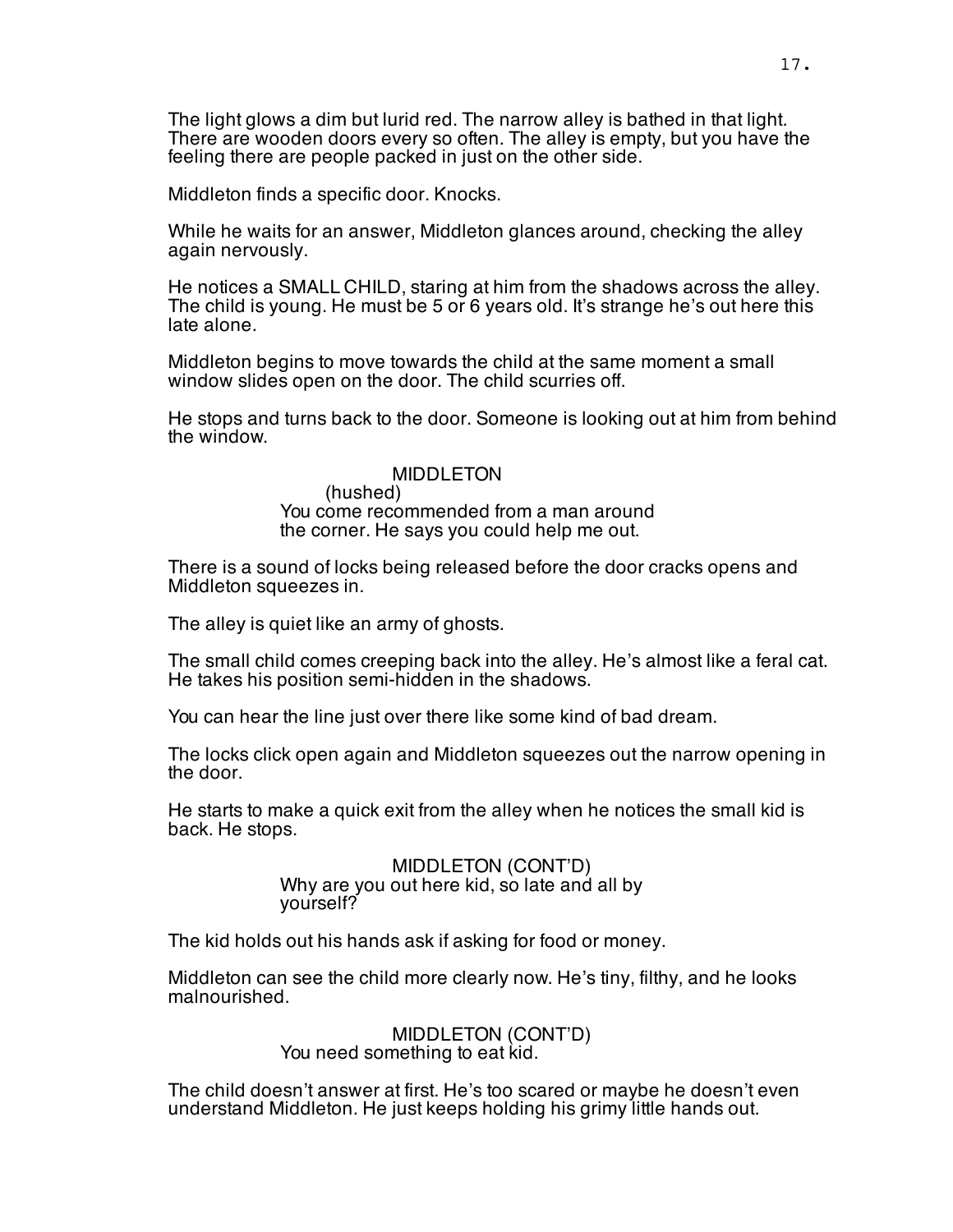Finally, the child says something. His voice is tiny and weak, almost feral too.

SMALL CHILD Onko sinulla suklaata?

MIDDLETON (confused, in a gentle voice) What? What did you say?

#### SMALL CHILD

Haluan suklaata.

Middleton has no idea what he is trying to say.

Middleton starts to reach into his pocket for money but at that exact moment two men, drunk and talking loudly, stagger into the alley.

The kid scurries off again, like a mouse.

Middleton doesn't know what to do. For a second, he thinks about chasing after the child. But it's late. He walks out of the alley and into the night.

You can hear the drunk men pounding loudly on a door back in the lurid dark alley.

EXT. BIG SHIP BOARDING HOUSE - MORNING

Middleton walks down the hill from the Big Ship to the heart of central Uptown, the commerce district.

He walks towards the tallest building in the city, a couple of blocks off. The building is only six stories high.

> MIDDLETON (V.O.) Up there on the 6th floor, in a city as small as Butte, a man could have 360-degree views of his grimy banana republic.

### INT. ELEVATOR - MOMENTS LATER

On the ride up the elevator, the operator keeps glancing at Middleton in a way that makes him wonder if the kid's a union fink, keeping tabs.

INT. OFFICE OF CORNELIUS KELLY - MOMENTS LATER

A man sits behind an almost comically enormous desk that dominates the office.

The desk has an equally oversized name plate: "Cornelius Kelly, Vice President, Anaconda Copper Mining Company".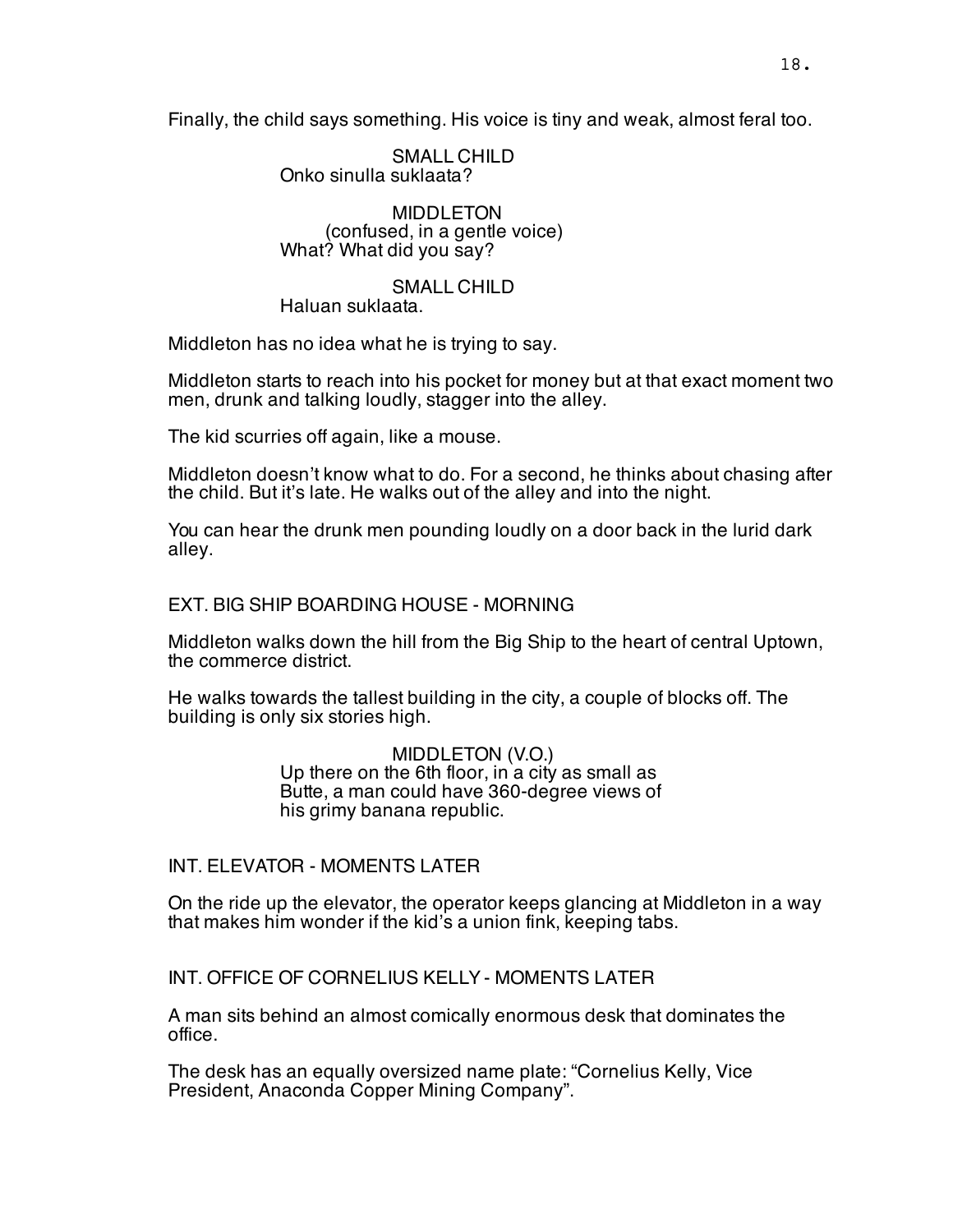A large bison head is mounted above the desk and there is a grizzly standing in the corner. There is a disproportionate amount of copper on objects and fixtures in the room.

The man behind the desk gestures them in. Not warmly.

### **KELLY**

### Gentlemen.

The questionable decorating is a direct expression of CORNELIUS KELLY. He's 37 years old, slim, freckled and fair. His hair is parted awkwardly down the middle of his head in an attempt to disguise his balding pattern. He dresses as if he's unsuccessfully trying to project taste and power.

> MIDDLETON (V.O.) I'd read about Con Kelly. He grew up in the town. He worked his way from water boy on the hill to vice president of the most powerful company on earth. Local boy made good. He didn't do it on hard work and thank you cards. He's left a trail of dead.

#### **KELLY**

I believe you're here from Baltimore?

MIDDLETON (nodding) Middleton. I got here last night.

**KELLY** I expected you several days ago.

### MIDDLETON

I came when they bought me the ticket.

**KELLY** 

Well you're here now. And what do you think of the town?

MIDDLETON Leaves a bit to be desired.

### **KELLY**

I suppose it doesn't measure up to the fine city of Baltimore.

MIDDLETON

I suppose it doesn't.

### **KELLY**

Have you a sense of things here yet, the lay of the land?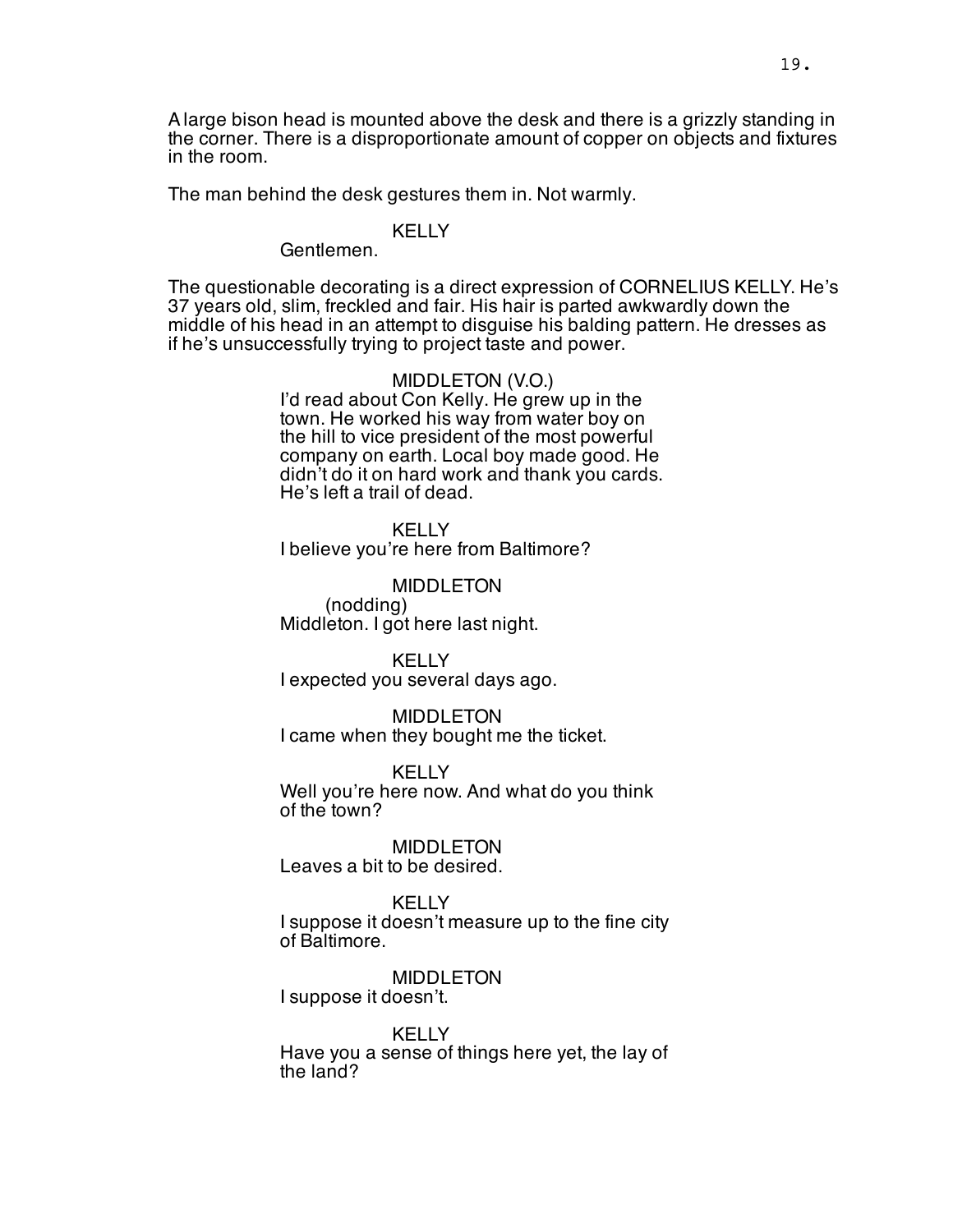MIDDLETON I have the sense the land's been laid here pretty good.

The joke isn't going over. He smiles to cover.

MIDDLETON (CONT'D) I mean, things seem a bit unstable.

**KELLY** Are we funny to you? Do we seem quaint here?

There is an awkward silence.

MIDDLETON I just meant that things seem unstable.

#### KELLY

It's the slackers who are stirring things up. And the strings are being pulled by foreign agents, to disrupt mining and undermine the war effort.

MIDDLETON I take it that's what I'm here for?

#### KELLY

Do you understand what's at stake here, Mr. Middleton? We're talking about the fate of Democracy. There is Butte copper in every single bullet fired by Allied guns. They are trying to disarm our boys.

#### MIDDLETON

(slightly smirking) From what I understand, there's Butte copper in a few German bullets too.

Kelly is moving from irritation to anger.

#### KELLY

That's a slanderous lie, Mr. Middleton, foreign propaganda, and if you aim to work for me you shouldn't bring that shit into my office.

Middleton isn't smirking anymore. He's gotten the point.

MIDDLETON I didn't know you were paying me not to hurt your feelings.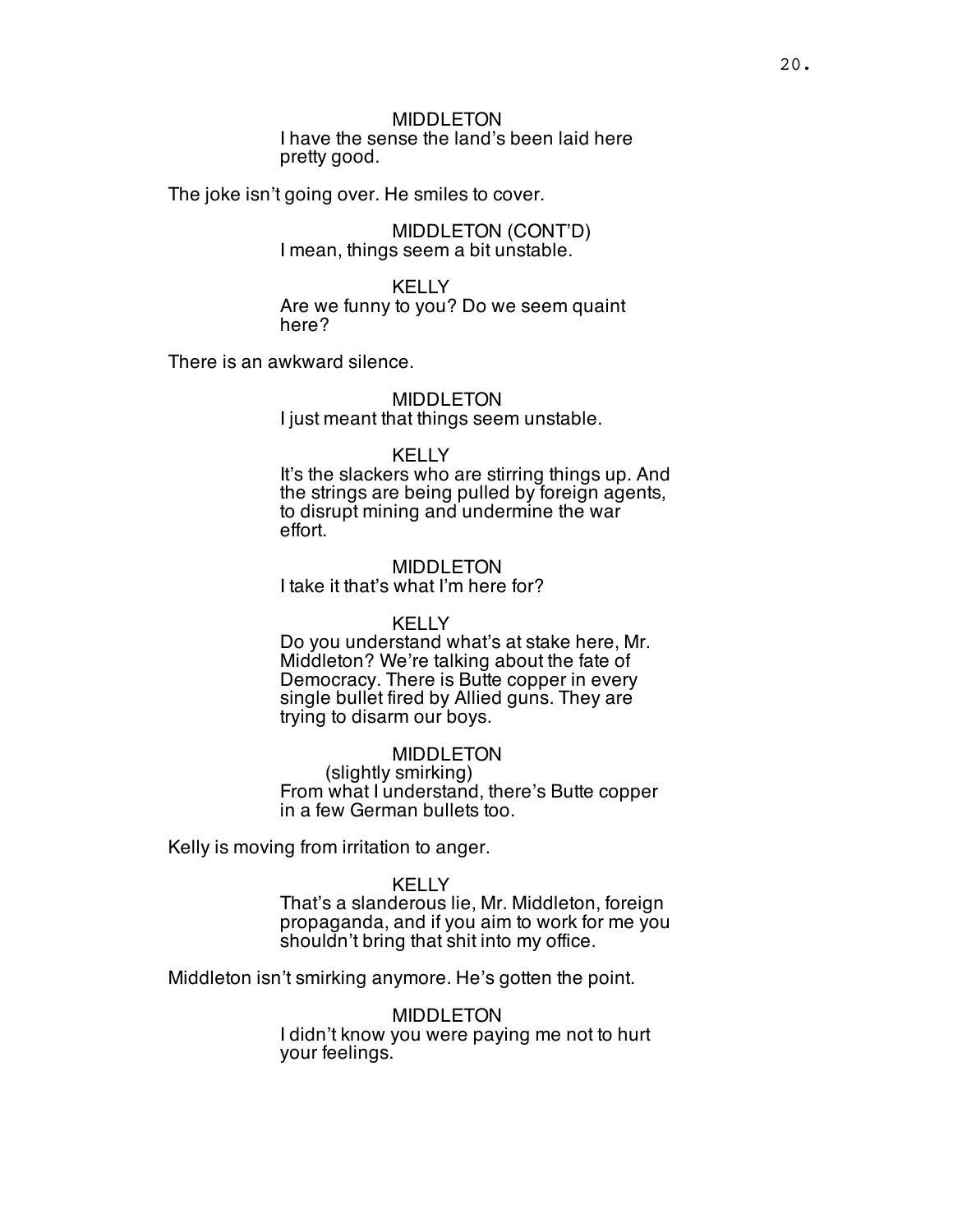#### KELLY

I'm paying you to do exactly what the fuck I tell you to, you insolent little fuck. Your focus should be on the slackers. Who they are and who's behind them. Sedition is spreading like disease here.

INT. MIDDLETON'S ROOM - LATER

Back in his attic room in the Big Ship, Middleton reviews his case files, which are laid out in front of him on his desk.

He's smoking. And he's drinking.

Images of the city's history flash by like a cartoon nightmare.

### MIDDLETON (V.O.)

Anaconda owns everything. They own the mines and the miners. For now, they even own the union. They own the only high rise and they own the shanties. The own the power and the water and the air. The own the cops and courts and they own all the papers. With all that money of course they own the ballots too.

The industrial development of Butte, from an idyllic wild valley, indigenous migration, through initial settlement, the beginnings of industry...

#### MIDDLETON (V.O.) And who owns Anaconda but the Rockefellers themselves. How the Rockefellers came to own everything is also how Kelly climbed to the penthouse office.

The hillside is transformed from a scattering of amateur mines, into an industrial powerhouse. Apocalyptic transformation...

### MIDDLETON (V.O.)

Marcus Daly was the founding copper baron of Anaconda. The Rockefellers seized on his death to take over the company. But Anaconda owned only 1/3 of the mines in Butte. The Rockefellers set out to take over the rest too.

Money, drugs, weapons, power, the totality of the earth...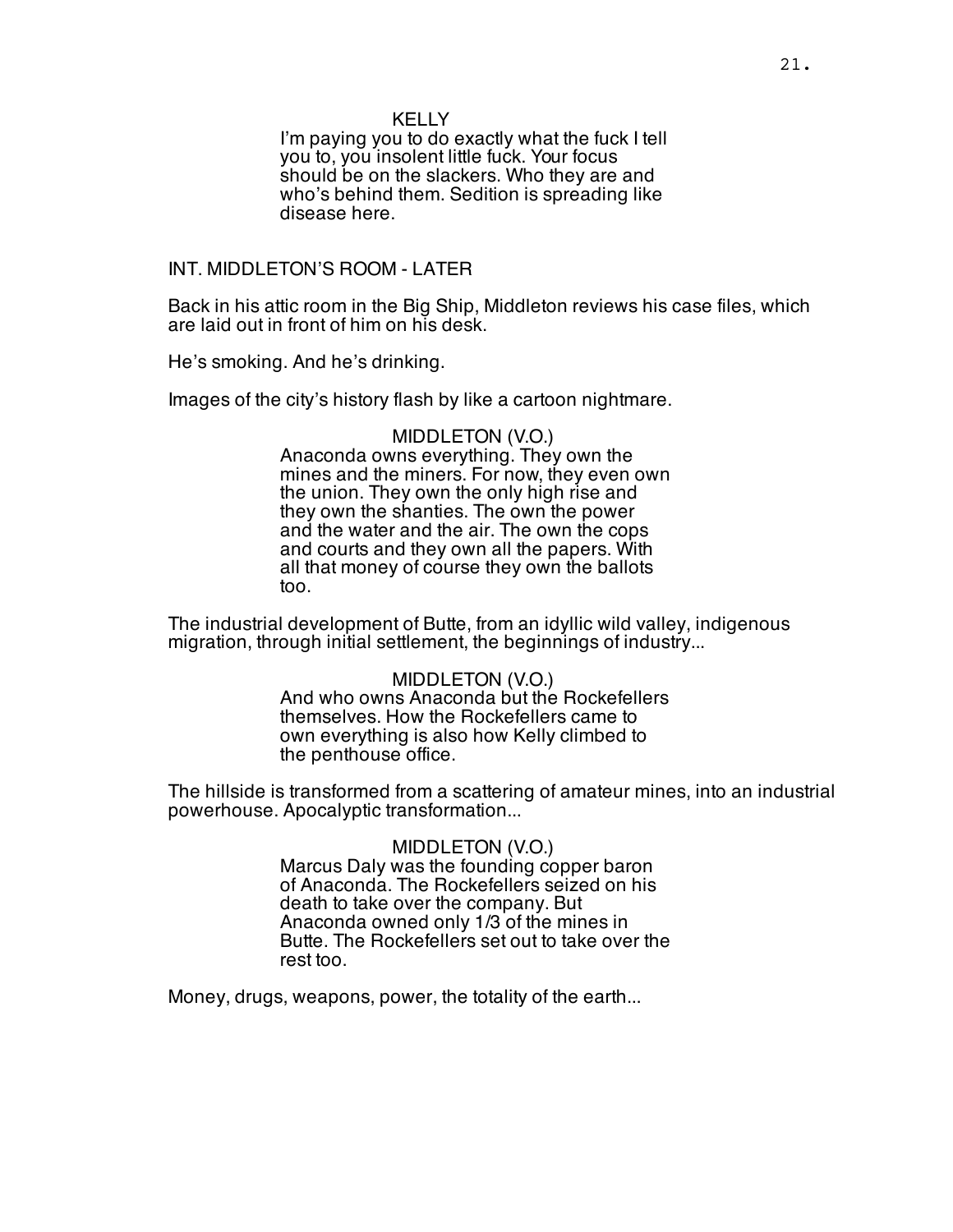### MIDDLETON (V.O.)

Kelly, then a young lawyer working for Anaconda, came up with a scheme to engineer a panic to drive down the price of copper. They then bought up the shares of their rivals at pennies to the dollar.

Headlines, traders, conspiracies and laughter...

MIDDLETON (V.O.) Thousands of small investors lost every cent. At least 30 of them killed themselves.

A man throws himself from a balcony. Then another...

MIDDLETON (V.O.) The Rockefellers now owned every mine on the hill and Cornelius Kelly got his new office.

Middleton closes the files on his desk and drains his whiskey.

INT. BIG SHIP BOARDING HOUSE

On the way out of the Big Ship, Middleton bumps into Annie Finn.

She looks like she had a long night too. Her lipstick is uneven, and she looks like she slept in her clothes.

She cuts to the chase.

ANNIE FINN You're a rat, aren't you, Mr. Middleton?

She asks without the slightest apprehension. She's mocking his name again.

**MIDDLETON** You ask a lot of questions, don't you Ms. Finn?

ANNIE FINN It's my business, how the Ship stays afloat, knowing things.

**MIDDLETON** I had the impression your business was working in a shithole flophouse.

ANNIE FINN I don't work in this shit hole flophouse.

Middleton looks confused.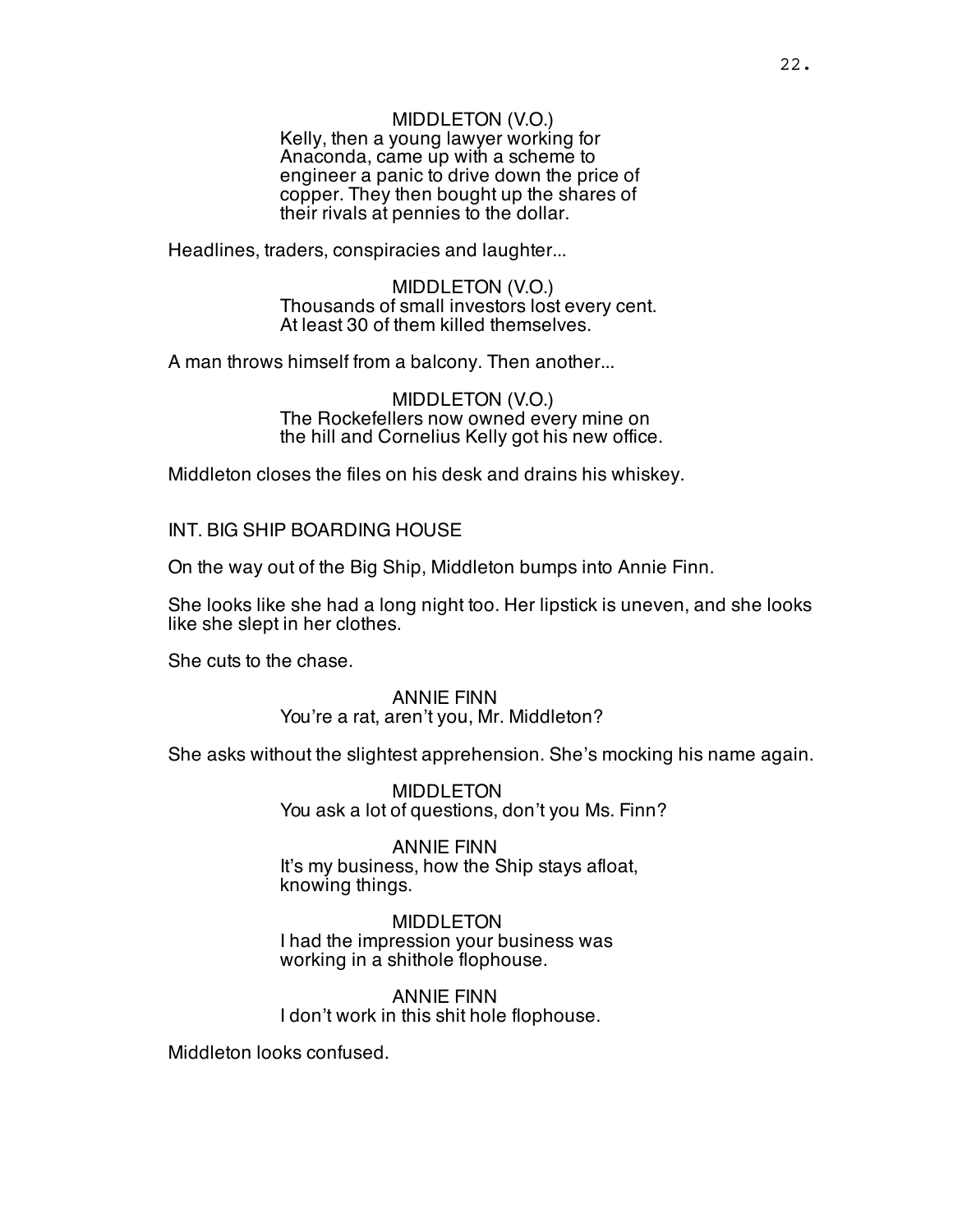### ANNIE FINN (CONT'D)

I own it. And the way I was able to buy it. instead of spreading my legs down on the Line, is by knowing things.

Middleton looks slightly embarrassed.

ANNIE FINN (CONT'D) So I'm asking you, as you are staying in my very own shithole, are you a rat or not?

MIDDLETON (hinting at a grin) Let's just say I'm also in the business of knowing things. Whispers can be worth more than gold.

ANNIE FINN Middleton, you have a way of telling me things I already know.

There is an awkward pause.

MIDDLETON Then tell me something I don't know.

ANNIE FINN Such as? I'd settle for a little gold.

MIDDLETON Who do you think is behind the anti-war groups?

ANNIE FINN What do you mean 'behind?'

#### MIDDLETON

I mean, do you think there are German agents here, stirring up anti-war sentiment, trying to muck up the mines?

She looks at him like he's an absolute rube.

#### ANNIE FINN

I know for a fact there are more Company spies staying in my shit hole then there are German agents in Butte.

She pauses, smiles.

ANNIE FINN (CONT'D) You're wracking up quite a tab with me.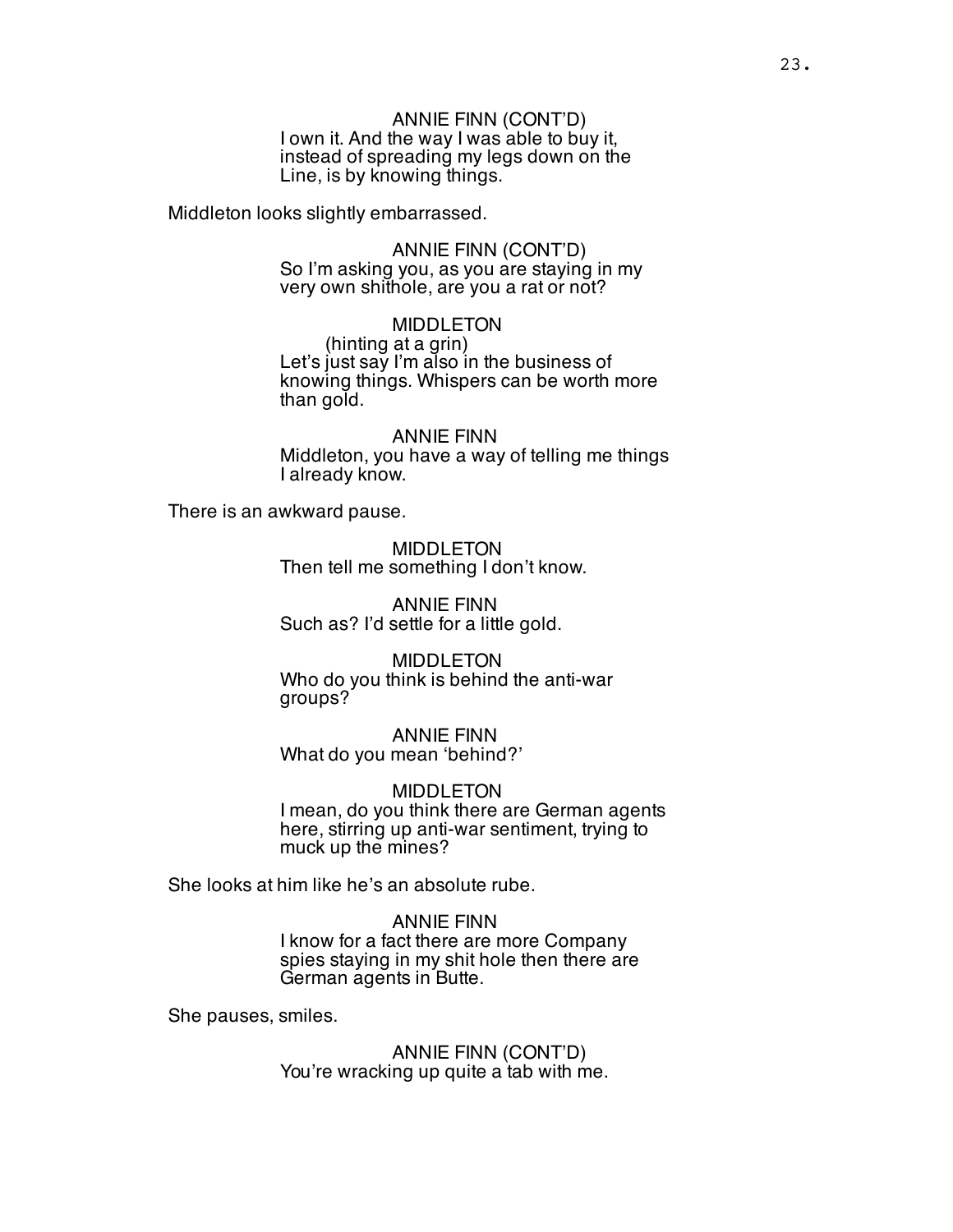#### MIDDLETON (V.O.) The very next day, her position would be put to the test.

#### EXT. CENTERVILLE - MORNING

Middleton and Morrissey are standing at a distance from a group of anti-war protestors, gathering to march. The marchers are mostly miners and their families.

Morrissey has a filthy cigar between his fingers. He's been chomping on it for hours.

> **MORRISSEY** There's going to be trouble.

MIDDLETON Seems harmless enough.

**MORRISSEY** I'm telling you, there's going to be trouble.

MIDDLETON Well, you must know something I don't know.

### **MORRISSEY**

Of course I do. You don't know shit. We have a man inside Pearse-Connelly. He told us they were behind the handbills. He says there's going to be trouble today, for sure.

#### MIDDLETON

Why would there be trouble? Those look like families to me.

**MORRISSEY** 

It's the deadline for foreigners to register for the draft. Same day as the march for Irish independence. You may not know shit about this town, but that's a formula for trouble. The company knows it. That's why they called in the Guard.

Morrissey points to the hill opposite the marchers where a small number of National Guardsman is organizing itself.

> **MIDDLETON** I thought the company called in the Guard because you told them there would be trouble?

Morrissey is caught in his own cyclical logic. He knows it, and bails.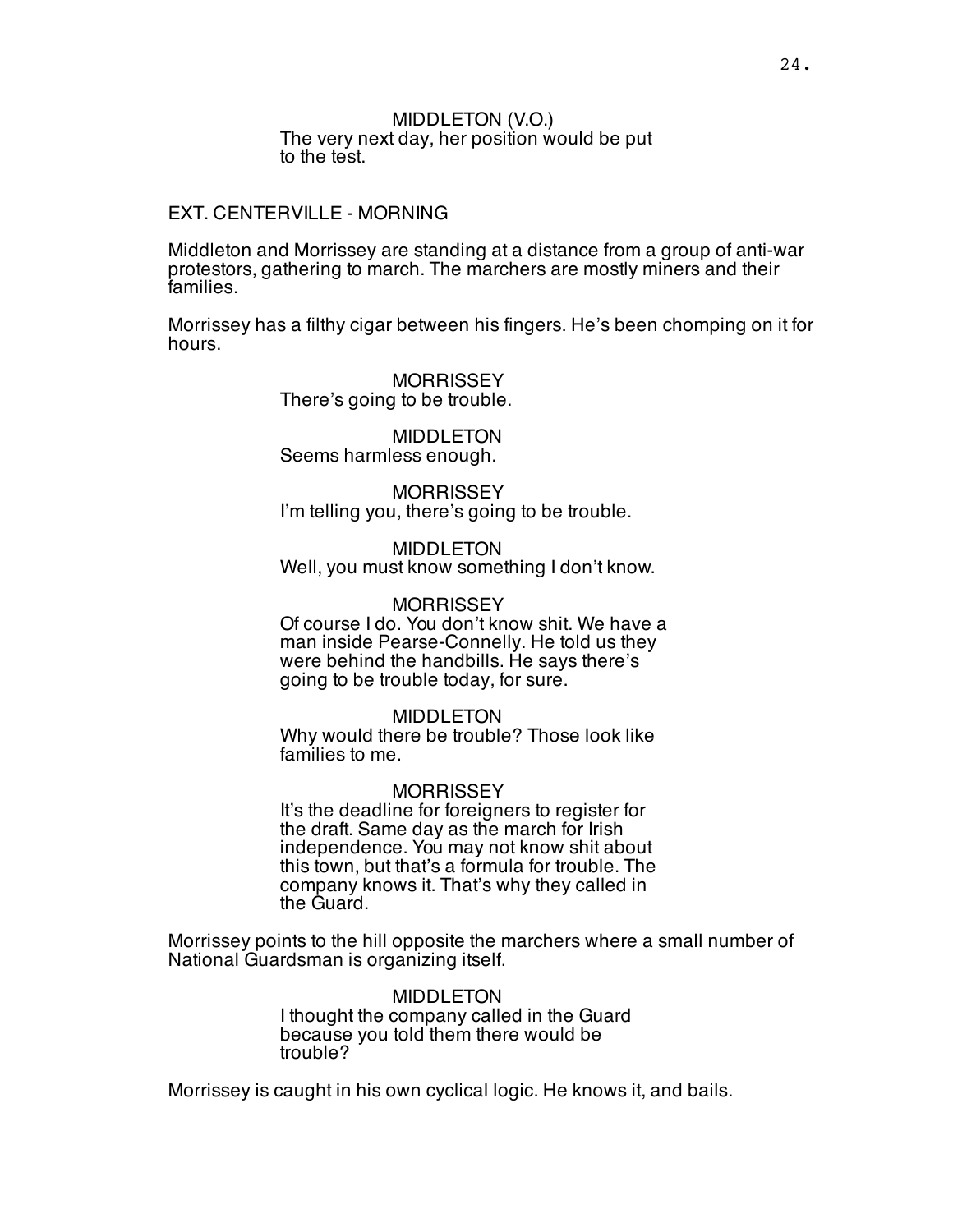#### **MORRISSEY** Like I said, you don't know shit about this town.

He returns to chomping on his cigar.

### EXT. CENTERVILLE - MINUTES LATER

The march begins calmly enough.

The group is large, several hundred, and there all almost as many Finns as Irish. There are a good number of American born too. Their families join the miners.

Everybody is dressed in their Sunday best, which is still pretty modest, as if they're going to mass.

There are signs and banners in three languages: English, Irish, and Finnish, that say: "Don't die for your slave masters," "War is a racket." "No blood for the banks."

The marchers are followed by dozens of regular Butte cops and a small contingent of Guardsman.

Morrissey and Middleton march behind at a distance, openly spying.

The group begins to march towards the Courthouse, on the other side of uptown.

The banner at the lead of the march says, "You can no more win a war than you can win an earthquake."

The march is loud, but calm.

As they march through town, people line the streets to see what the commotion is.

The marchers urge other people to join them.

FIRST GROUP OF MARCHERS War isn't the answer!

SECOND GROUP OF MARCHERS The Germans love their children too!

Little kids are running alongside, handing out to passersby the same leaflets as the older kid who was beaten by Morrissey.

The groups size begins to swell and the chants get louder and louder.

THIRD GROUP OF MARCHERS No war! No war! No war!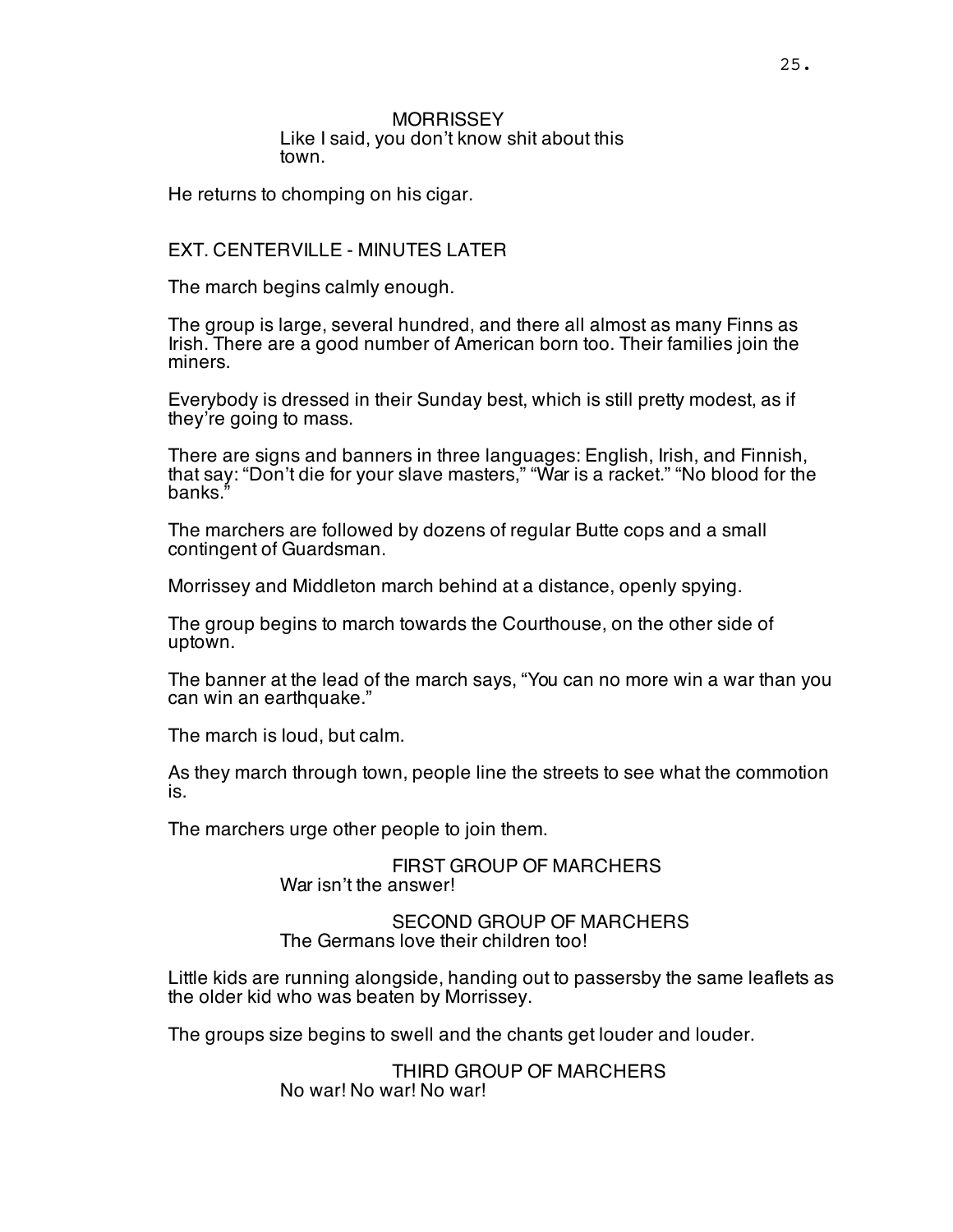By the time they arrive in uptown, a large group of additional cops is waiting for them, massed in front of the courthouse steps. They are joined by a phalanx of detectives and more Guardsman.

The marchers walk directly to the edge of the police line.

The atmosphere is very tense as the speeches begin.

One speaker after another steps up on a soapbox, set up in the middle of the street.

The speeches are of the boilerplate pacifist variety.

A priest steps up on the soapbox.

#### PRIEST

I'd like to share some of the brave words spoken by Congressman La Follette in his speech opposing US entry into the war: "The poor, sir, who are the ones called upon to rot in the trenches, have no organized power, have no press to voice their will upon this question of peace or war…"

There is polite affirmation from the crowd.

A war widow is brought to the soapbox,

# WAR WIDOW

I don't know what to say. The war has taken my husband from me. It's taken my children's father from them.

She's handed one of her children. The child looks terrified.

WAR WIDOW (CONT'D) Can you even tell me what this war is about? Can you?

She doesn't know what else to say. People are quiet. She's had an effect on the crowd.

A representative of the Pearse-Connelly club, the organizers of the march, takes to the soapbox.

### PEARSE-CONNELLY MAN

(in an Irish accent) It's wonderful to see so many of you here. Standing up against this terrible war. To the men here of draft age I urge you not to register. Those of us from Ireland know what it's like to be a colony of England. (MORE)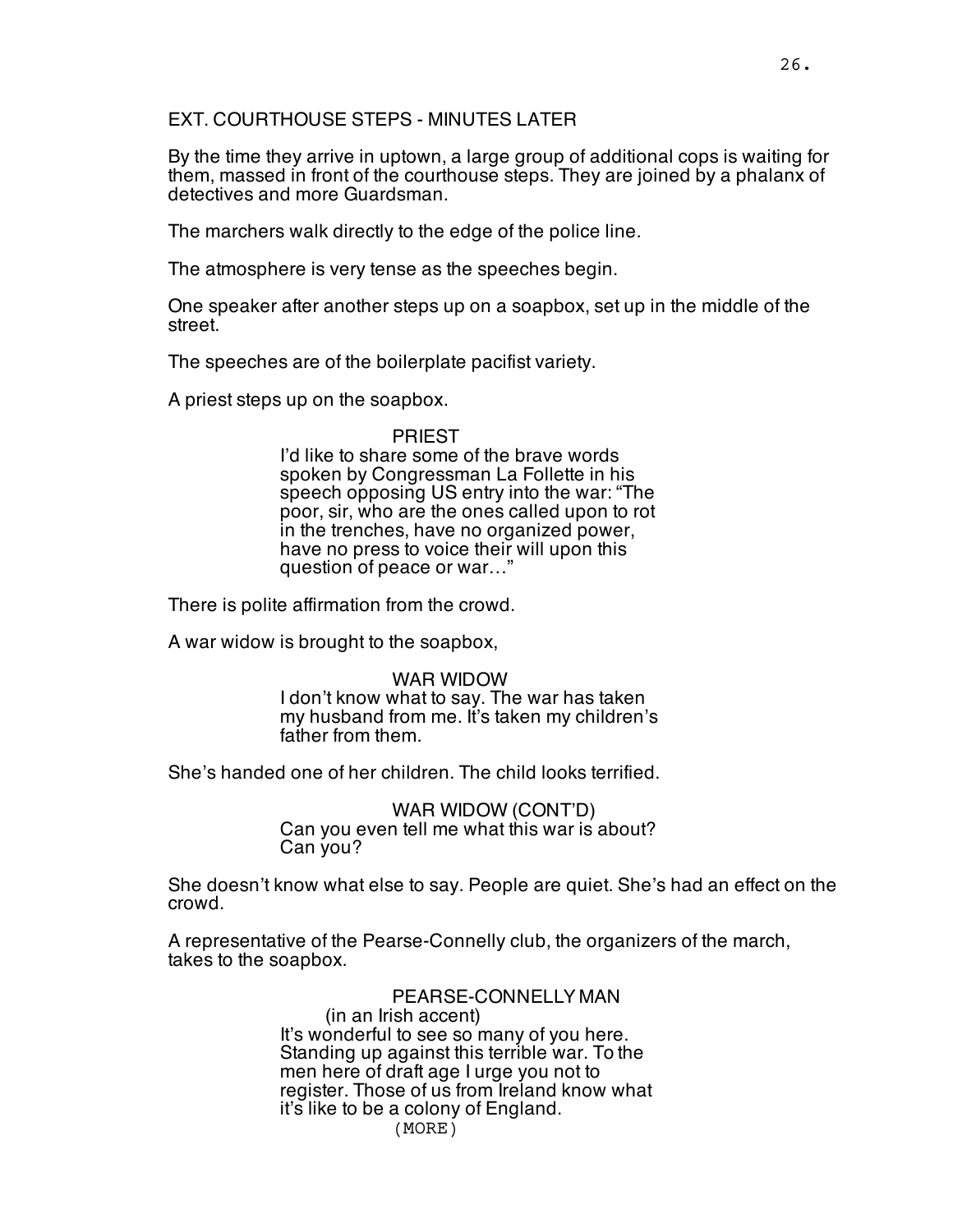They enslaved our people. Tried to starve the whole country. We won't fight for the Crown that put our people in chains. No war for the crown! No war for the crown! No war for the crown! PEARSE-CONNELLY MAN (CONT'D)

The crowd is getting riled up.

A Finnish Workers Club representative takes the soapbox too.

#### FINNISH WORKER (in Finnish) We stand in the streets with our Irish brothers who work alongside us in the mines. The war isn't for workers. It's a war for bankers. The workers just do all the dying.

He switches to English.

### FINNISH WORKER (CONT'D) No war! No war! No war!

The majority of the crowd is baffled by his speech but joins in the chanting at the end.

One of the most radical speeches comes at the very end. In fact, people are already starting to thin out.

A WOBBLY stands on the soapbox. He's big and strong. Better than 6 foot 2. He is more charismatic than handsome.

He has a completely different manner of speaking than everyone else. He looks at everyone. Sizes them up. You have the distinct impression he's done this before.

### **SHANNON**

My name is Joe Shannon. I'm here representing the Industrial Workers of the World. We stand for One Big Union uniting all the workers.

The crowd is losing interest. He's taken them a bit too far.

SHANNON (CONT'D) We're here to stop the war. We should be. The war is an absolute human atrocity. It's one of the worst things human beings have ever done, and human beings have done a lot of terrible things.

People are beginning to gather their things.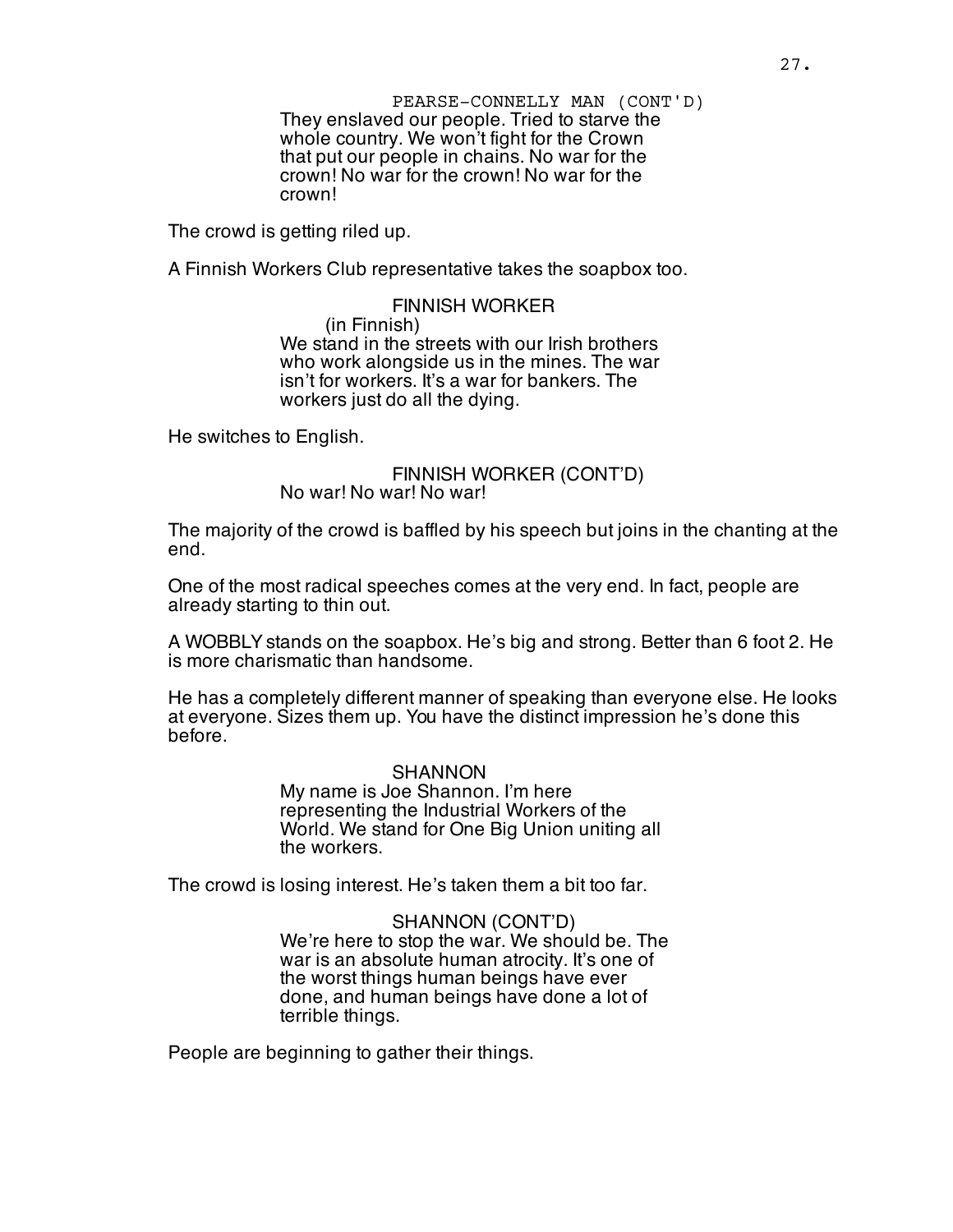### SHANNON (CONT'D)

But if we're really here to stop the war, there's really only one way to do it. Because a system caused the war. And it will keep causing them. And they're just going to get bigger and worse. So the only real way to stop war is to change the system that causes it.

It's quickly obvious why Shannon was placed so late in the order of speakers.

He's greeted mostly with silence, a handful here and there clap or shout affirmation. Suddenly, you can hear a pin drop. The agitator has brought the rally to a screeching halt.

> SHANNON (CONT'D) Working folks have all the power in the world. They just don't see it. Nothing moves without them, not ships or trains or mines. And wars too. Wars can't be fought without workers. The bankers never fire a gun…"

Suddenly, there's a commotion in the middle of the crowd.

A bunch of the marchers turn away from the speakers and begin concentrating on the cops and soldiers.

From behind the front line of protesters, you can hear someone shouting in Irish.

A few of them get right up against the police line and begin shouting at the cops, addressing them as fellow workers and asking why they're betraying their own kind.

Suddenly, objects start flying out of the crowd, near where the shouting was heard coming from.

A SQUIRRELY LITTLE MAN comes darting out of the slackers. He's small and his clothes seem too big for his body. He's got a hat pulled way down almost over his eyes.

He heaves a giant chunk of a brick right at the line of cops. It hits one of the cops square in the face and he collapses like a rag doll.

One of the other cops start shooting in the air.

A bunch of others do to, as the rest of the cops start attacking the crowd with batons. It's absolute chaos.

Meanwhile, the squirrely little man disappears into the crowd, unscathed.

The National Guardsman, who are younger than the cops and seem even more overwhelmed, stand there not knowing what to do. At best, they keep onlookers from entering the fray.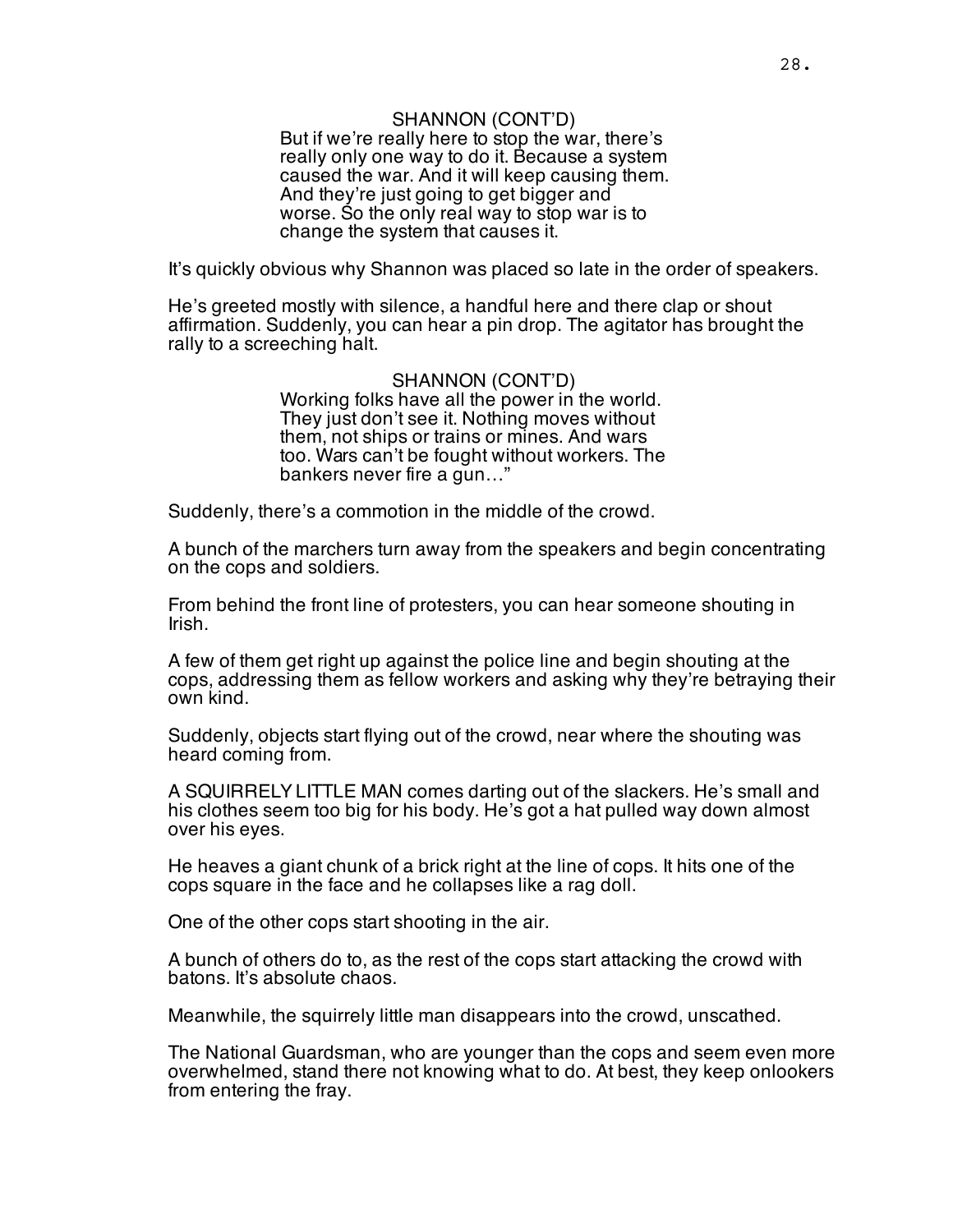Morrissey takes the chance to crack a few skulls.

Middleton spends his time memorizing faces.

MIDDLETON (V.O.) In the end, 21 slackers are arrested. Twice as many have their noses broken or their teeth kicked in.

INT. OFFICE OF CORNELIUS KELLY - THE NEXT DAY

The next day, Morrissey and Middleton are both called back to the penthouse office of Cornelius Kelly.

When they walk in, he's still reading his own newspaper's account of the incident.

At first, he doesn't say a word. He's obviously fuming.

They stand there for a miserable while.

Still staring at the paper, Kelly finally begins reading aloud.

**KELLY** 'The demonstration was organized by outside agitators working in the interests of Germany. This, at the very same time our boys are fighting a holy war against the Huns, making the world safe for democracy.'

When he finally looks up, his hair is mussed and his eyes are plainly blood shot. You don't imagine they got that way from tears.

> KELLY (CONT'D) This is what they are saying in the papers. In the papers.

He emphasizes the last word.

MIDDLETON I suppose it shouldn't be surprising that the paper you own would express your views.

**MORRISSEY** (beginning to lose his temper) Middleton. Shut the fuck up.

A tense pause, all around.

**KELLY** It seems to me that you are failing to understand the gravity of this situation.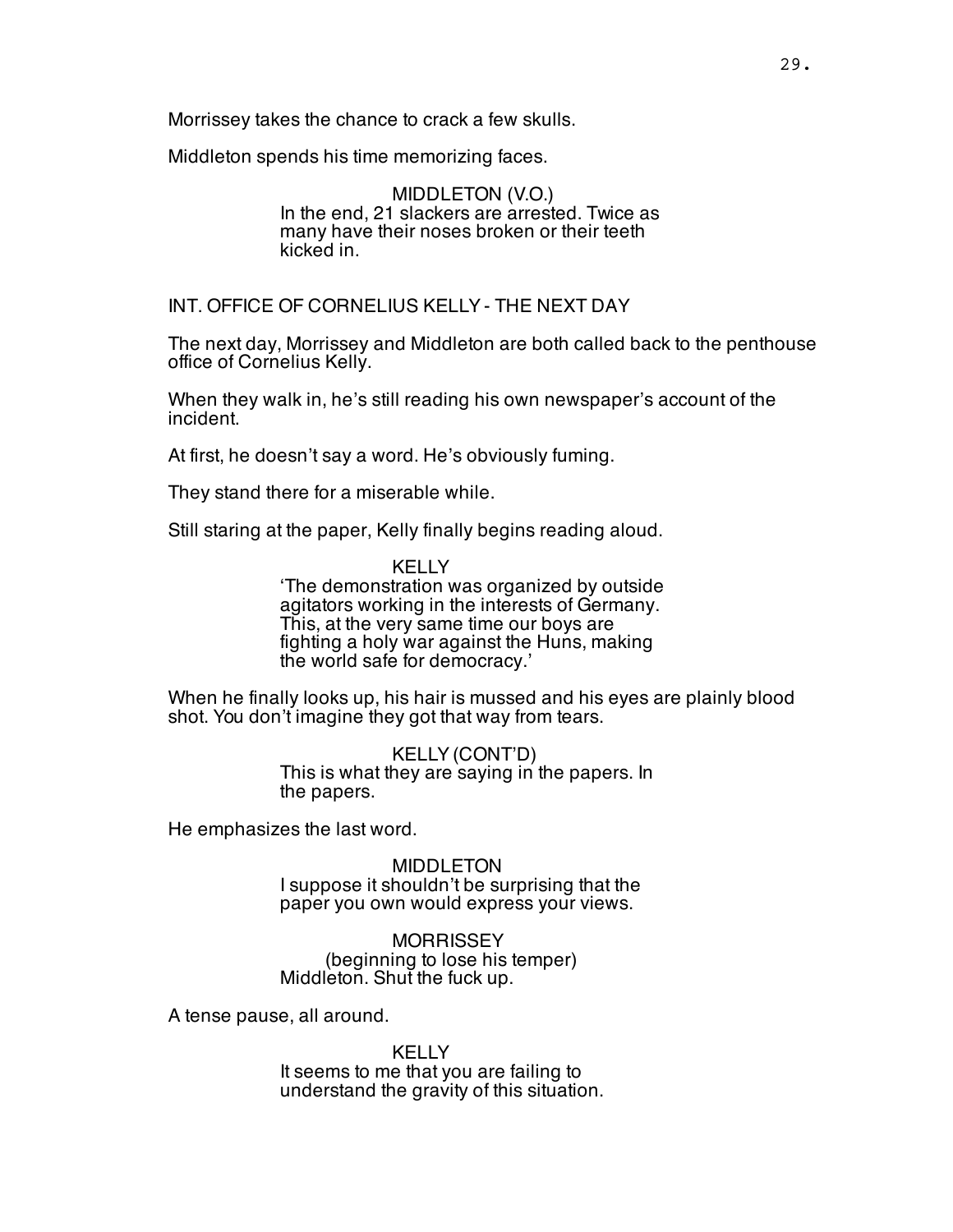He looks right at both of them.

### KELLY (CONT'D)

Both of you.

#### MIDDLETON

People tell me this has nothing to do with German spies. And everything I've seen suggests they are right.

#### **MORRISSEY**

(even more angrily) I suggest, like I already did, that you shut the fuck up. Our man inside Pearse-Connelly is 100% certain. You don't know your ass from a mine shaft.

#### MIDDLETON

I keep hearing about this man inside Pearse-Connelly. You're basing an awful lot on him. Who is he anyway? I'd like to hear what he has to say for myself.

#### **MORRISSEY** Fuck you Middleton, you piece of shit brat. You hear what I let you hear.

He's relishing his condescension.

#### KELLY

I'm too busy to sit here listening to your pissing contests.

After an irritated pause.

#### KELLY (CONT'D)

I trust I've made myself clear today. The next time I see either of you, I want some concrete progress. I want names and I want bodies. Back East is beginning to squeeze my balls. They are beginning to question my competency. And like me, they couldn't give a shit less about either of you.

### INT. MIDDLETON'S ROOM - LATE AT NIGHT

Middleton is going over his notes.

He writes something down in a small notebook, places it in his jacket pocket.

He pours a tall glass of whiskey from a bottle on the desk.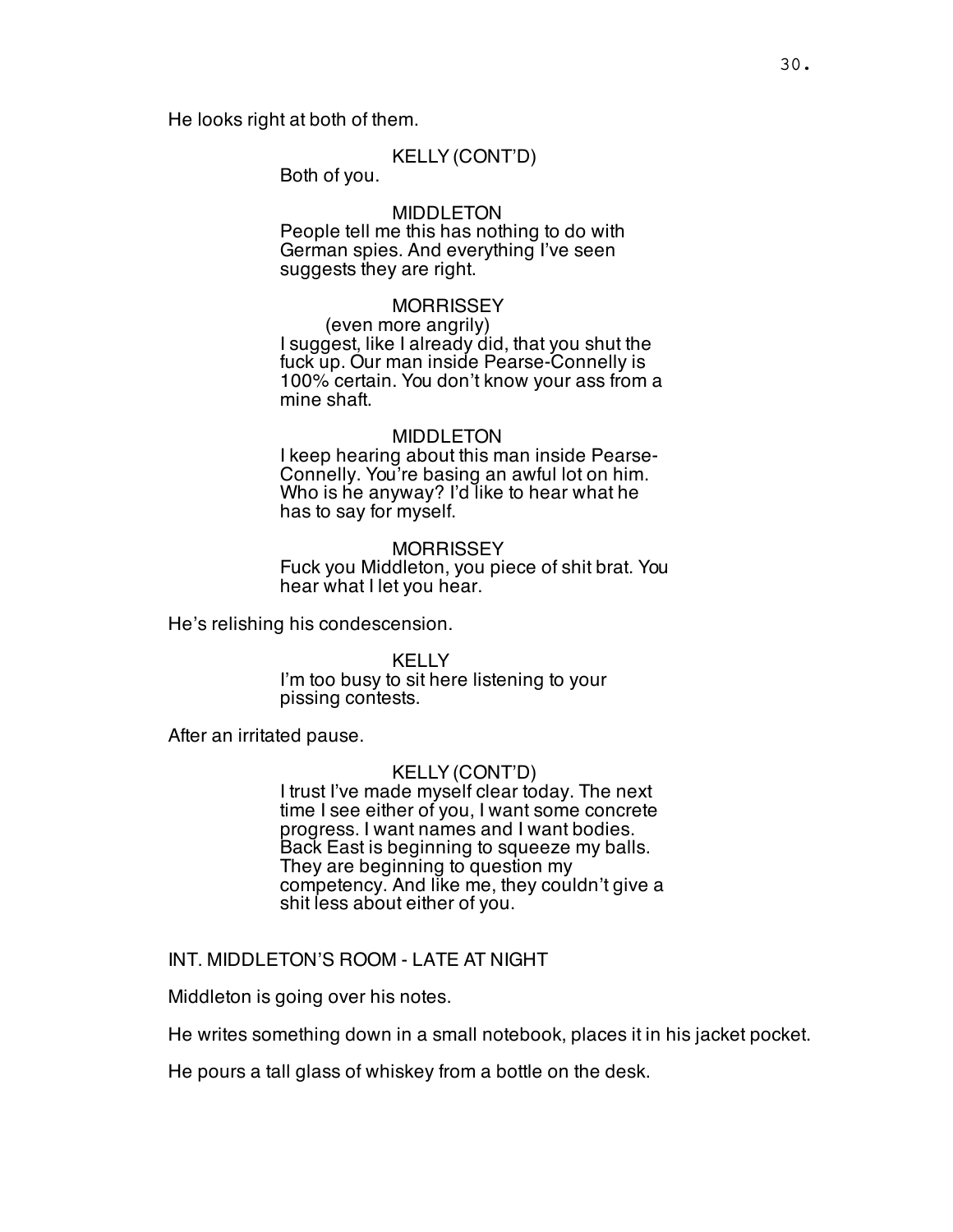He reaches into his jacket again, pulls out a small vial and places several drops into his drink.

He checks how much is left of the vial, then returns it to his jacket.

He downs the glass like cold water. Then rises and leaves.

### INT. BIG SHIP STAIRWELL - MOMENTS LATER

Middleton walks down the noisy steps. It's impossible not to make sounds.

He can hear movement from Annie Finn's room. He senses she's awake too, and watching him from the other side of the door.

### EXT. ANACONDA ROAD - MOMENTS LATER

Middleton walks towards uptown. The streets are empty but he's making sure that no one is following him.

The stretch of Anaconda road is very dark but Middleton notices a small animal sitting near the edge of the road.

He stops. Tries to make it out. It's a cat. Just sitting there in the road, looking at Middleton.

Middleton walks off into the darkness.

# EXT. FINLEN HOTEL - MINUTES LATER

Middleton's hat is pulled down low and his jacket collar is up. He's avoiding eye contact with anyone he sees.

He enters the building.

# INT. FINLEN HOTEL - MOMENTS LATER

Middleton is at the public phone in the hotel.

He checks something in the notebook, then makes a call.

Briefly, he talks to someone. He's keeping his voice down. He doesn't want to be heard.

Middleton checks his watch, then walks straight towards the hotel bar.

INT. FINLEN HOTEL BAR - MOMENTS LATER

Middleton orders a drink. Downs it. Then orders a second.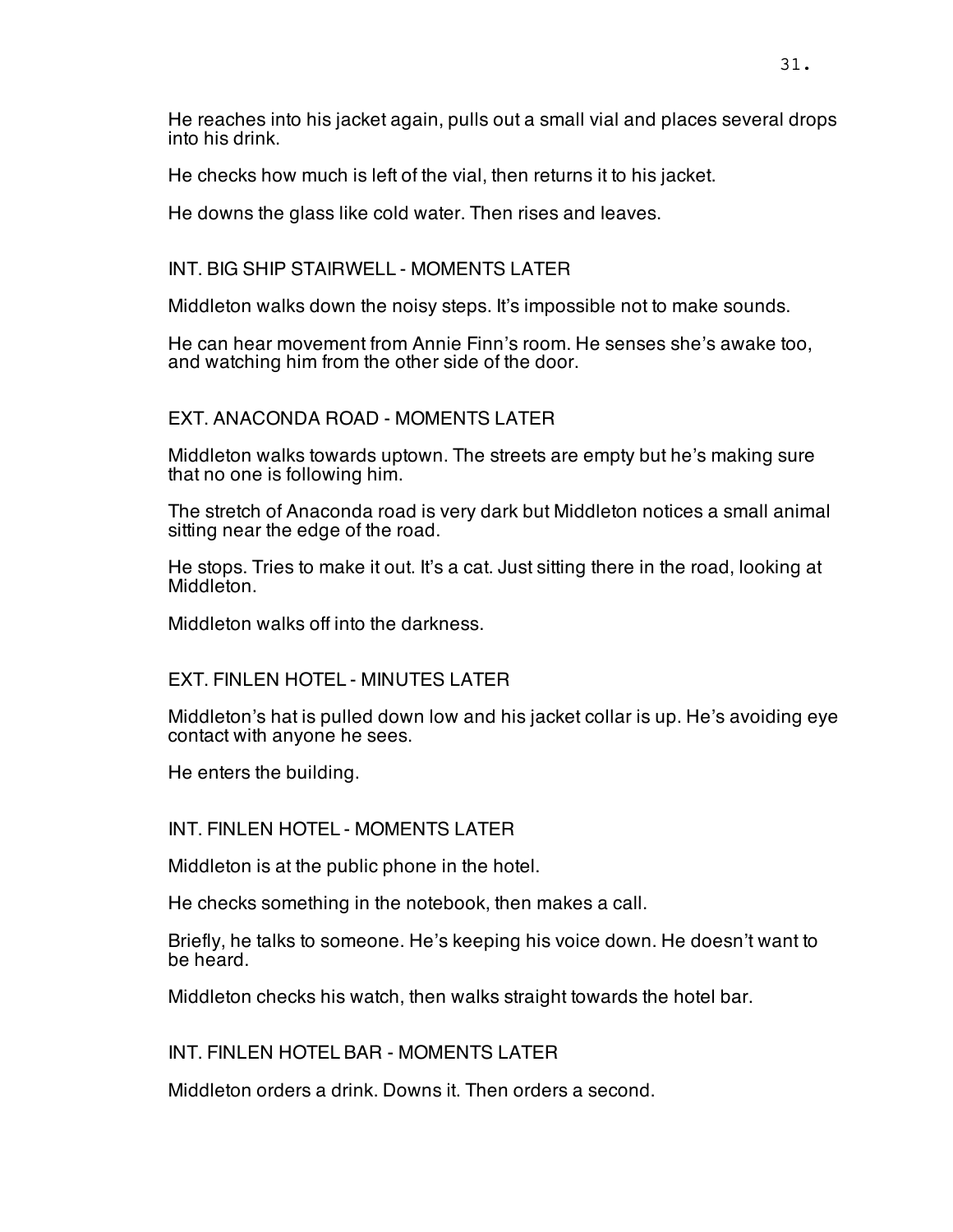#### MIDDLETON (V.O.) Morrissey isn't the only one keeping an informant to himself. It was time to meet mine.

Middleton finishes the second drink as quickly as the first.

Without a word to anyone, he leaves cash on the bar and heads back outside.

### EXT. UPTOWN - MOMENTS LATER

Middleton is walking as before, hat pulled down, collar up. He looks like he's trying not to be noticed.

> MIDDLETON (V.O.) He came with the highest recommendations from the home office in Baltimore. He wasn't inside Pearse-Connely, or even the Finns. He was in deeper.

### EXT. RESIDENTIAL FLATS - MINUTES LATER

Middleton is out of the buzz of the commercial district. He's now on a quiet residential street in the rich flats.

On a dark block, otherwise completely deserted, he passes a man who is dressed almost identically to himself, hat pulled down, collar up.

After walking past Middleton on the sidewalk, the man stops and turns.

### INFORMANT

You Baltimore?

### MIDDLETON

You smoke?

Middleton hands the informant a cigarette. Lights it. Does the same for himself.

The two shadows stand smoking in the darkness. They have the look of conspirators, trying to mask it and failing.

> MIDDLETON (V.O.) In fact, the man has worked with the agency across borders and industries, in mines, timber fields and harbors. He's been in Butte since before the war started. He goes by three different names in the case files.

The two are now talking in voiced hushed just above a whisper.

The fat mansions are squinting at them all the time, trying to make them out in the dark.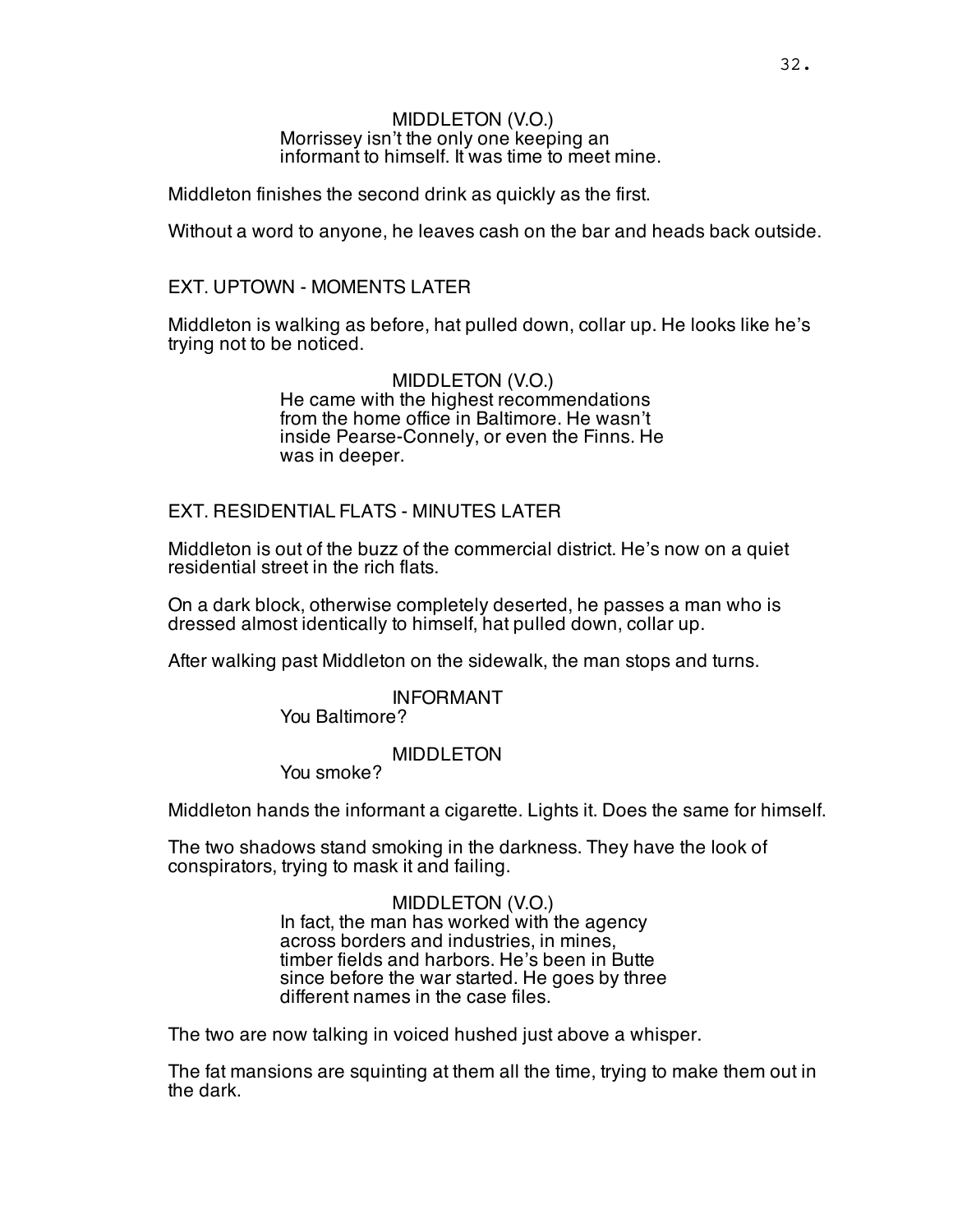#### MIDDLETON What can you tell me about Pearse-Connelly?

The informant doesn't seem to understand the question.

INFORMANT What exactly do you want to know?

#### MIDDLETON Morrissey believes they are behind the antiwar movement and that the Germans are behind them. They think it's all a conspiracy to gum up the mines.

The informant considers the question while taking a long drag on his cigarette.

INFORMANT If I were a Company thug, I wouldn't worry too much about Pearse-Connelly or the Finnish Workers Club.

MIDDLETON I'm in Intelligence, not muscle.

### INFORMANT

Either way.

MIDDLETON Well either way, what would you be worrying about, if not Pearse-Connelly?

#### INFORMANT I'd worry about the Reds.

He says is as if it's as clear as day.

Middleton is dumbfounded.

### INFORMANT (CONT'D) Don't bother with the Nationalists, either the Irish or the Finns. They are liberals. They can be bought off.

### MIDDLETON

I haven't heard so much as a whisper about the Reds. From everything I've seen, they've been wiped out.

Middleton is beginning to wonder whether the informant knows anything or whether he's just gotten used to the rat stipend.

> INFORMANT There hasn't been a raise in years, no matter how much money the company pulls in. (MORE)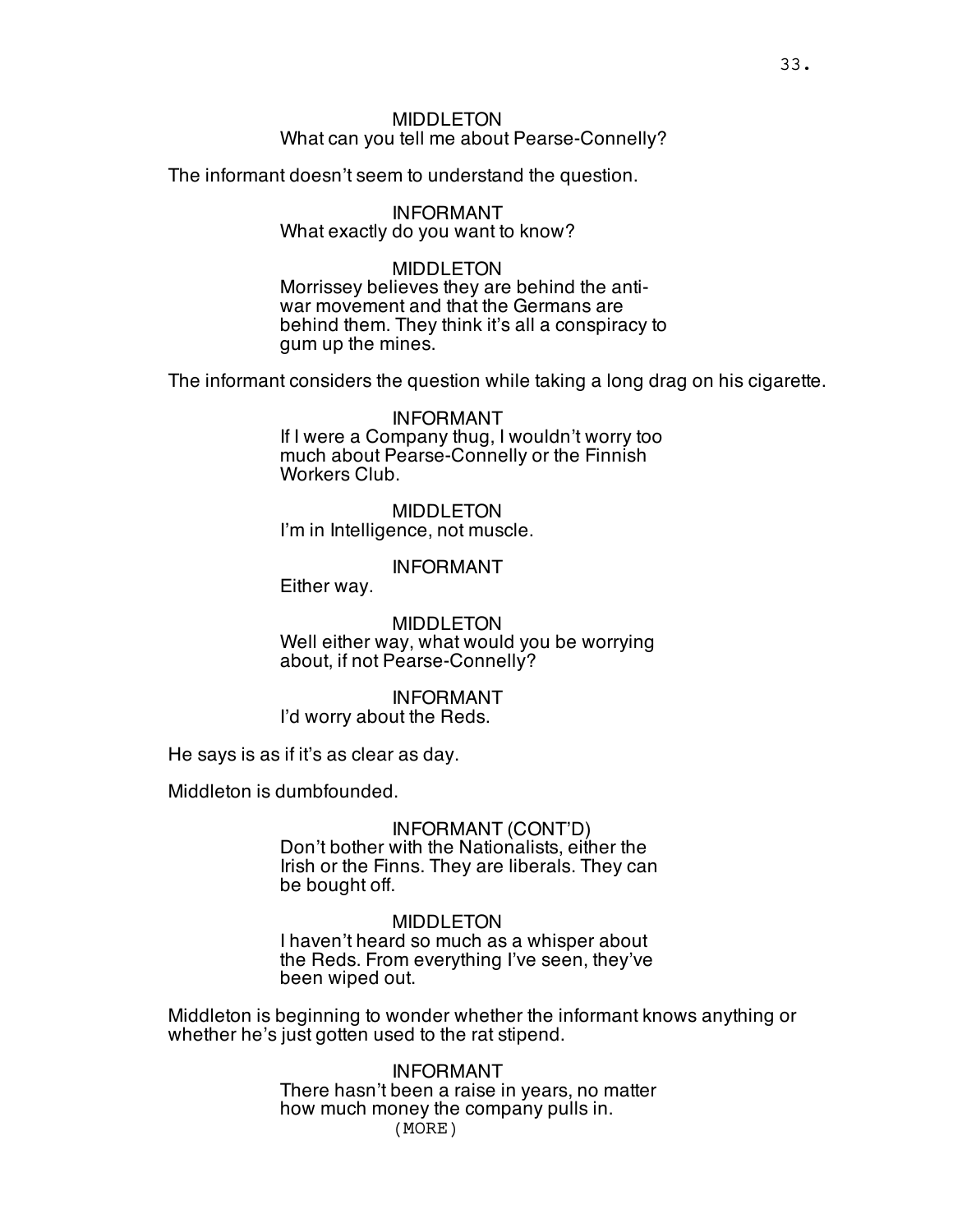Company profits are up 4 times over but the miners haven't seen one extra cent. They are pushing the miners harder and harder. The quotas keep being increased, sometimes every month, sometimes every week… INFORMANT (CONT'D)

Middleton is getting impatient.

#### MIDDLETON

I don't need a sociology lecture from right now. I need facts.

### INFORMANT

You're not listening to me.

Now the Informant is getting impatient.

#### INFORMANT (CONT'D)

The conditions on the hill are getting worse all the time. To get that rock out of the mines, every safety rule is being ignored or skirted. There are accidents almost every day now. The mines are a tinderbox. It isn't the nationalists. It's the reds that get it. All it will take is a spark. You can feel it up there, even of you and your friends can't feel it down here."

MIDDLETON I didn't come from Baltimore to make friends.

INFORMANT You're doing a terrific job at it.

Middleton has the impression this late night meeting was a useless bust.

INFORMANT (CONT'D) Take my word for it. Pearse-Connelly is either a distraction or a set-up. It's about the Reds. And all it's going to take is a spark.

He finishes the cigarette and walks off into the darkness.

Middleton stands there for a beat or two, not knowing what on earth to do or who to believe.

EXT. ANACONDA ROAD - MINUTES LATER

Middleton makes his way from the meeting back to his room at the Big Ship. The streets are quiet. Deserted.

Middleton is startled to notice that the same cat from before is still sitting there in the road, now several hours later.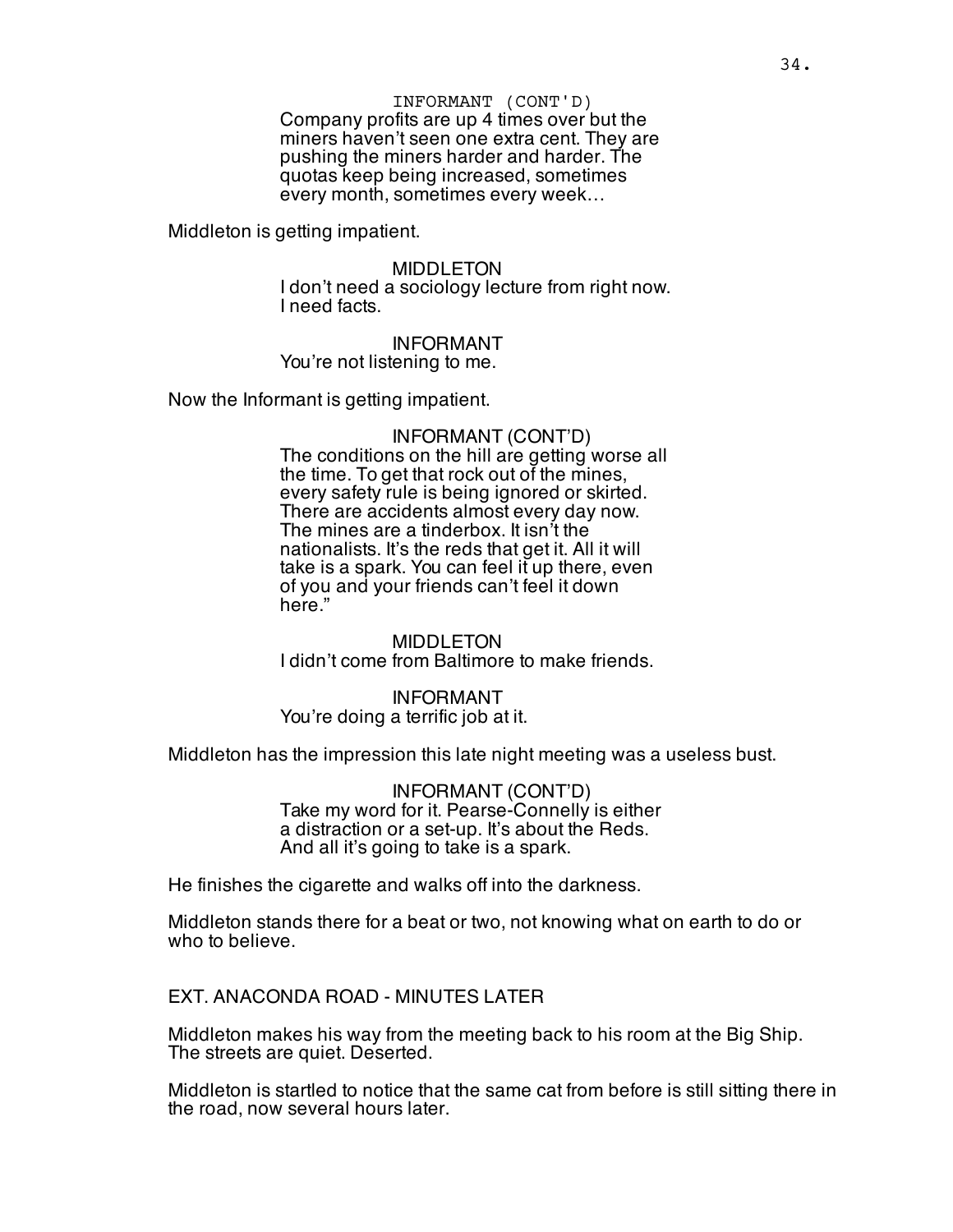He stops. He moves closer.

The cat doesn't move. It just sits there staring at him.

From the darkness, the voice of an old man.

OLD MAN I was surprised to see it.

Middleton is startled. An old man steps out of the darkness. He's smoking a cigarette.

> OLD MAN (CONT'D) The cat. I was surprised to see it.

Middleton is completely confused.

OLD MAN (CONT'D) You aren't from Butte, are you?

Middleton finally answers.

MIDDLETON

No. Why?

OLD MAN Locals know cats don't do well here.

# MIDDLETON

I don't get you.

# OLD MAN

Because of the dust from the mines. When they clean their fur, it makes them sick. You don't see many cats here.

MIDDLETON Is that what's wrong with him? Why is he just sitting there in the street?

# OLD MAN

I think he got run over. I think he broke his spine.

Middleton looks closer. The animal isn't right. He looks to be in shock. Strange that Middleton didn't notice before.

> OLD MAN (CONT'D) I noticed him a while back. It's a pity. Not many cats here anymore.

MIDDLETON Can we do something?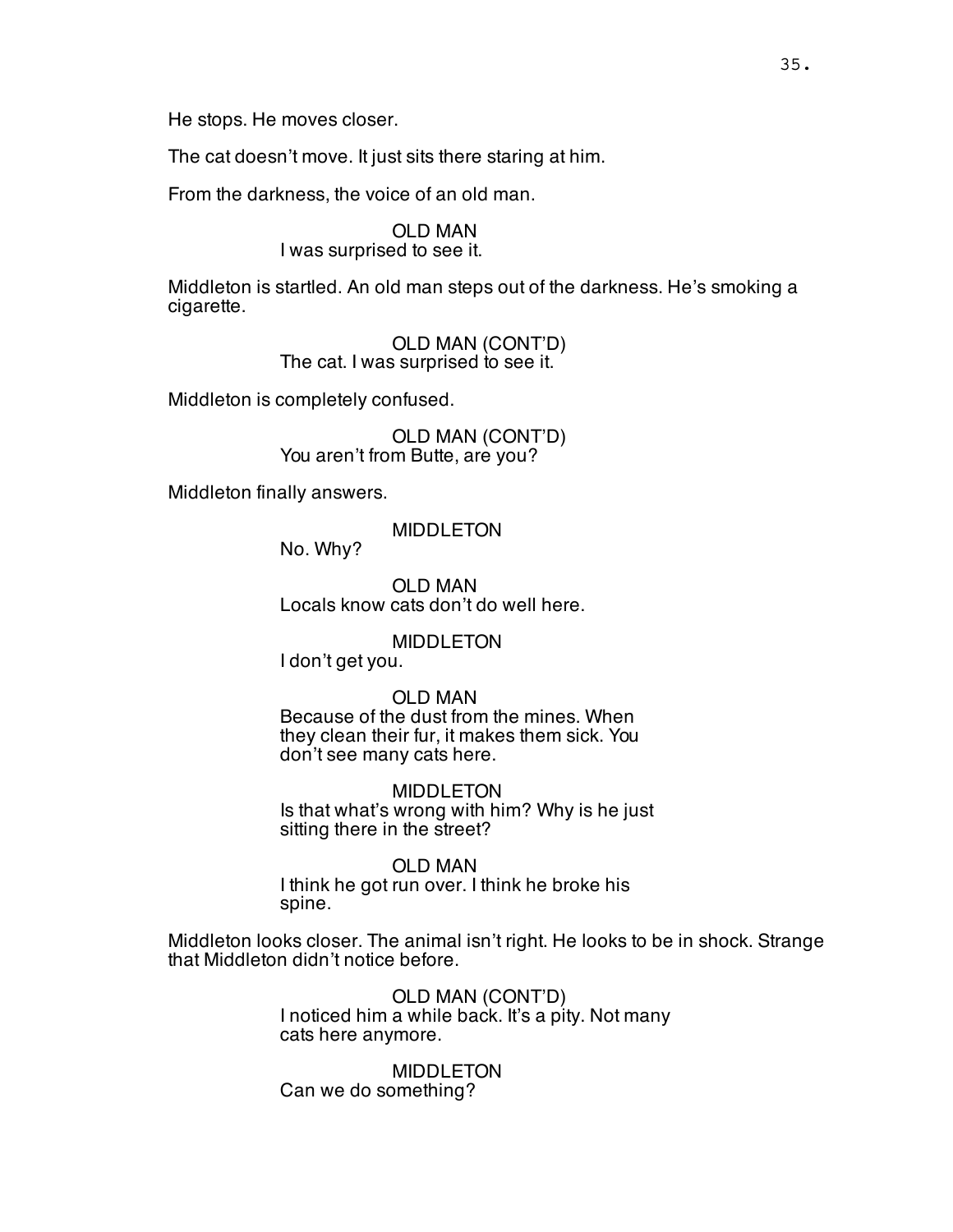OLD MAN There's nothing to be done.

**MIDDLETON** He doesn't look good.

OLD MAN And you can't discharge a firearm in city limits.

Middleton is briefly baffled. Then he gets it.

OLD MAN (CONT'D) It is a pity. I do love cats.

The both stand there for a moment, not saying anything.

The Old Man finishes his cigarette.

OLD MAN (CONT'D)

Night.

Middleton tips his hat. The man walks back into the darkness. You can hear a door open and close.

Middleton stands there for a beat longer, staring at the pitiful creature lying there terrified.

He removes his coat. Kneels down.

Middleton wraps the animal in his coat like a blanket, then gently picks it up.

# MIDDLETON

I'm sorry my friend.

He stares into the animal's eyes. The animal stares bank blankly, in deep shock.

Using the coat to protect himself, Middleton wraps his hands around the cat's neck and snaps it sharply.

He then carries the cat off the road and gently lays it onto a patch of dirt in front of the apartment building.

He pauses for a beat, then puts his jacket back on and walks off into the black.

INT. BIG SHIP STAIRWELL - MINUTES LATER

It's well past three o'clock in the morning when Middleton gets back the Big Ship and begins climbing the noisy five flights back to room one in the attic.

Middleton has barely started up the fourth flight when Annie Finn's door cracks, and her eyes peek out into the hallway and up the stairs looking at Middleton.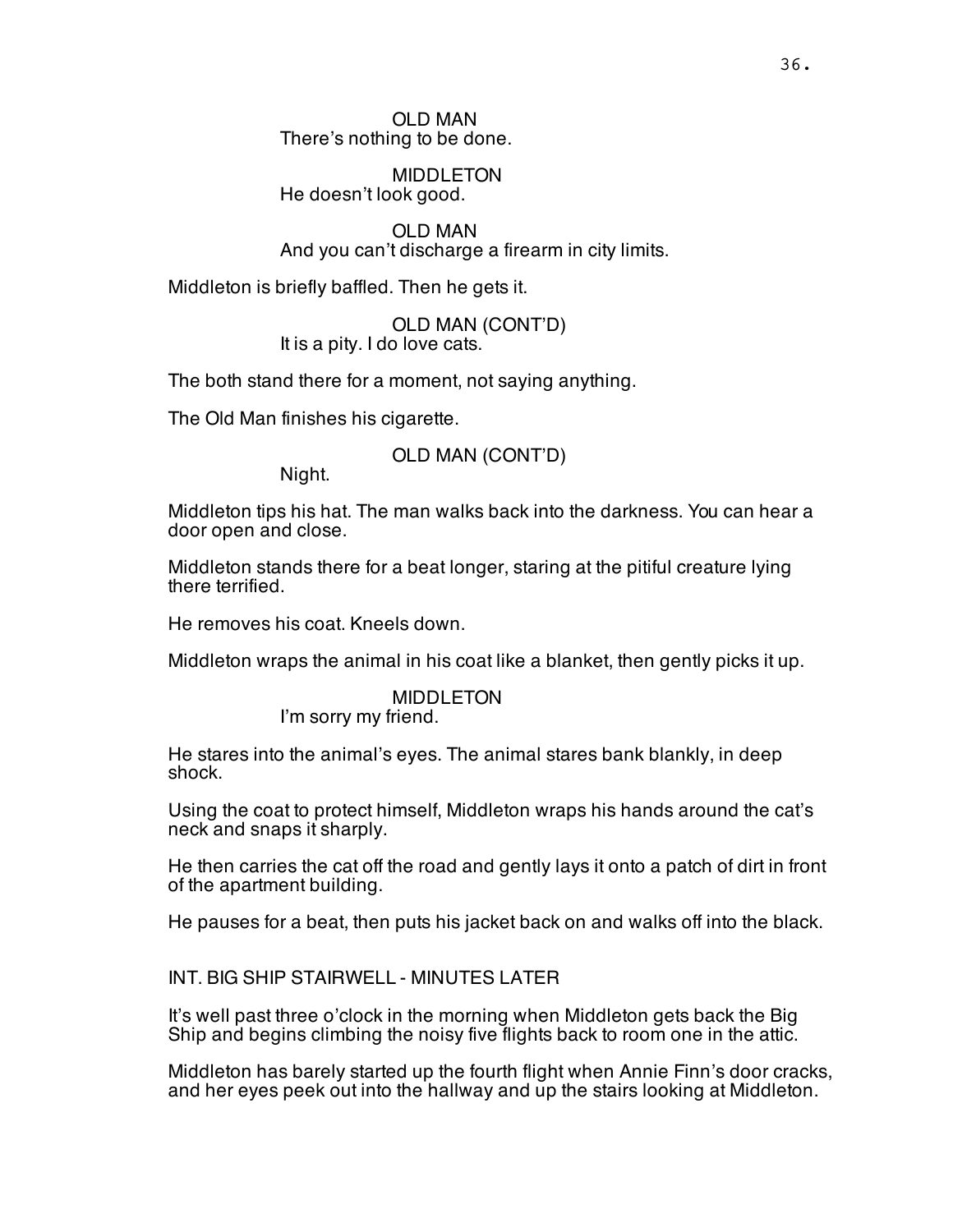#### MIDDLETON (tipping his hat) Evening Miss Finn.

He looks like a teenager caught by his mother coming home too late.

#### ANNIE FINN Could you please keep it down Mr. Middleton when you come home so late?

Her door closes, and he creaks his way back up the last flight of stairs to his room with two views.

### EXT. WALKERVILLE SHANTIES - MORNING

MIDDLETON (V.O.) The next afternoon, a group of detectives begins a series of raids on the homes of men suspected known to be active in Pearce-Connelly or the Finnish Workers Club.

A group of men including Middleton and led by Morrissey kicks in the door of a miner's shack in one of the main shanty towns in Walkerville, in the shadows of the mining gallows. They are looking for a member of Pearse-Connelly, one of its leaders.

> MIDDLETON (V.O.) The aim is to find the German connection while at the same time crushing the anti-war movement before it grows by a single man.

There are a bunch of kids in the house. Some of them start screaming but most just try to hide behind their mother. She's completely terrified too, but fights right back.

> MIDDLETON (V.O.) Everything is dirty. The streets are dirty. The houses are dirty. The water is dirty. The air is dirty. The children are dirty. And you could swear they are sleeping 15 to a room.

The man they are looking for is sitting at the kitchen table, smoking and drinking.

He takes a swing at Morrissey. Morrissey ducks and he misses.

### **MORRISSEY** You'll regret that soon enough lad.

Morrissey takes out his truncheon and smacks him in the knees.

He falls to the ground.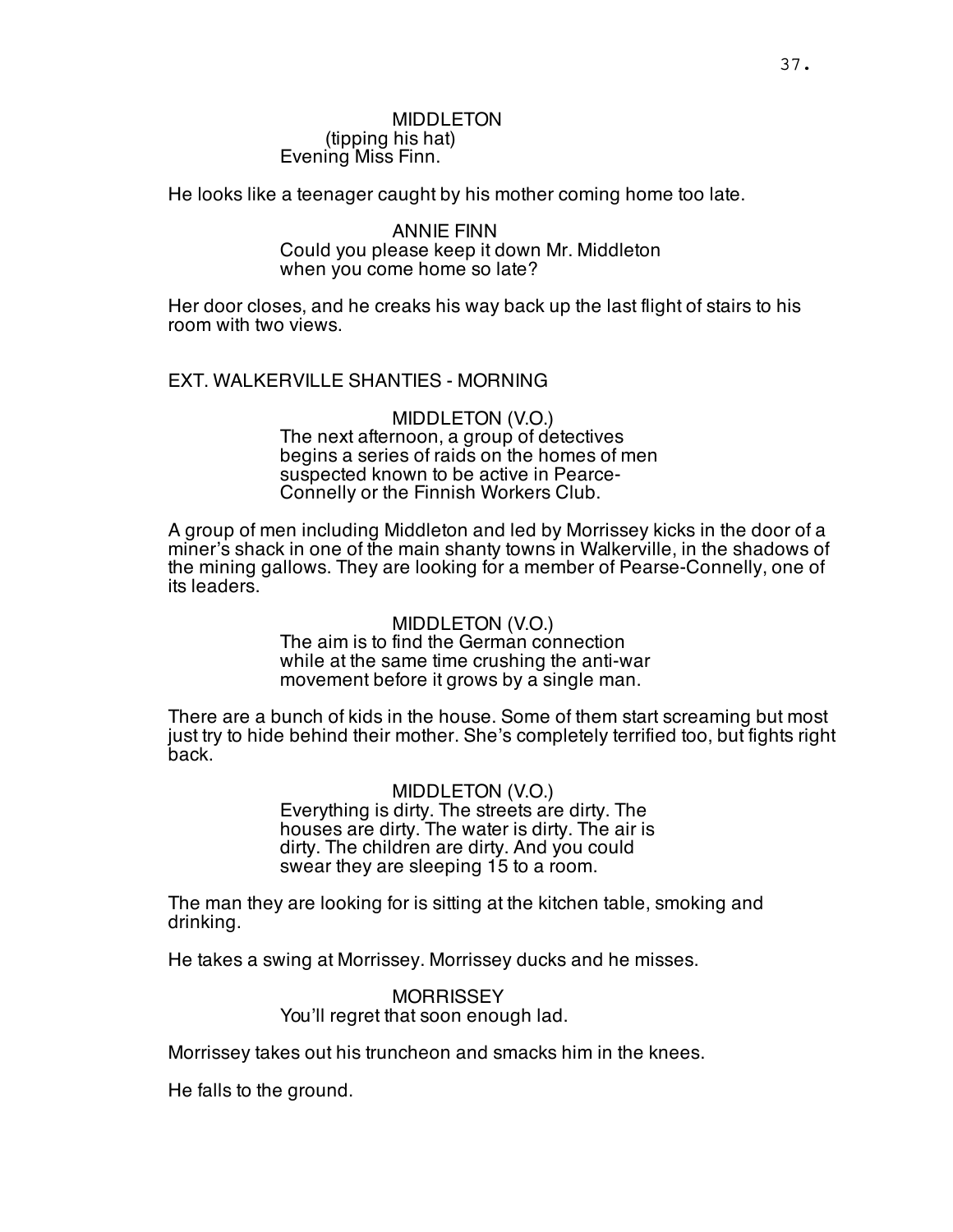One of the kids keeps screaming non-stop.

INT. POLICE CELL - HOURS LATER

Morrissey is there. And Middleton too. They have the Pearse-Connelly man in a chair. He's bleeding badly. He's been roughed up for hours. Morrissey is holding the truncheon.

> **MORRISSEY** I'm really getting tired of asking you. Do you remember when I told you that you'd regret it?

He just stares at Morrissey. His eyes show nothing but hate.

MORRISSEY (CONT'D) I know who your cunt wife is. I know where to find her.

The man rises slightly out of his chair. Who knows what he thinks he'll do.

Morrissey starts beating the hell out of him.

EXT. STEEL BLOCK BOARDING HOUSE - NIGHT

The same group of men enters a four story boarding house.

INT. STEEL BLOCK BOARDING HOUSE - MOMENTS LATER

There's a woman sitting at a small desk. She looks absolutely terrified.

They ask her about the man they are looking for.

She gestures to the end of the hall.

BOARDING HOUSE CLERK (whispering) Room 103.

The men kick in that door too. They drag out a man.

INT. POLICE CELL - HOURS LATER

Morrissey and Middleton are there again. Morrissey is holding the truncheon. This time, their suspect has his hands bound, hanging from the ceiling. He's being stretched out and his wrists are bleeding just as much as his face. He's being brutalized.

> **MORRISSEY** (looking at Middleton) You're so fucking useless.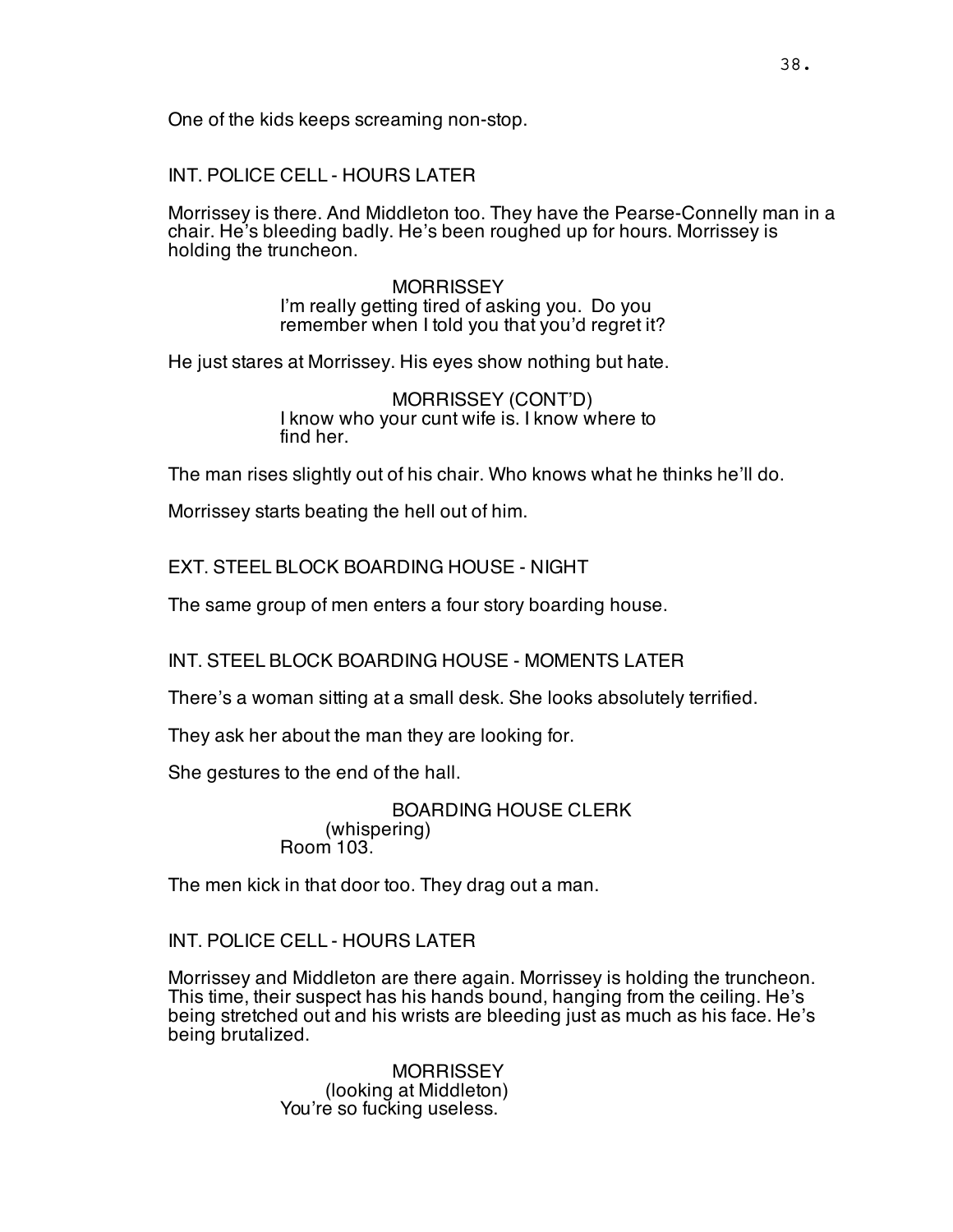EXT. WALKERVILLE SHANTIES - MIDDLE OF NIGHT

The men kick in another door.

It's another packed house, kids everywhere. The family is Finnish everybody is tough as hell.

The wife, sister, little kids all yelling at them, throwing everything at them they can get their hands on. It's pretty clear the neighborhood has heard about the raids.

Middleton has his gun drawn and starts pointing it all over the place. He looks like he's about to freak out and kill someone.

> **MORRISSEY** (at Middleton) Calm down you fucking idiot. You are such a pussy.

As they are dragging the father out of the house, the wife blocks the door and tells them something in Finnish. It has the look of a grave threat.

INT. POLICE CELL - HOURS LATER

Middleton is holding the guy down on his back, feet above his head, while Morrissey pours a bucket of ice cold water down his throat. He's desperately gasping for breath. When he can catch his air, even for a second, he curses them in Finnish.

> MIDDLETON (V.O.) For all that, we get nothing. Nobody seems to know anything about German agents no matter what you do to them.

INT. SPECULATOR MINE - NIGHT

Using a thick rope, a crew of miners lowers a heavy power cable into the mine. The rope breaks from the weight, and the power cable plunges thousands of feet underground.

INT. CROWN ROOM COCKTAIL LOUNGE - SAME TIME

Middleton wants to talk to Morrissey, so it's back to the Crown Room.

Morrissey isn't there, but Annie Finn is. She's sitting at the bar, drinking alone. Her posture suggests she isn't interested in socializing.

He sits down next to her without an invitation.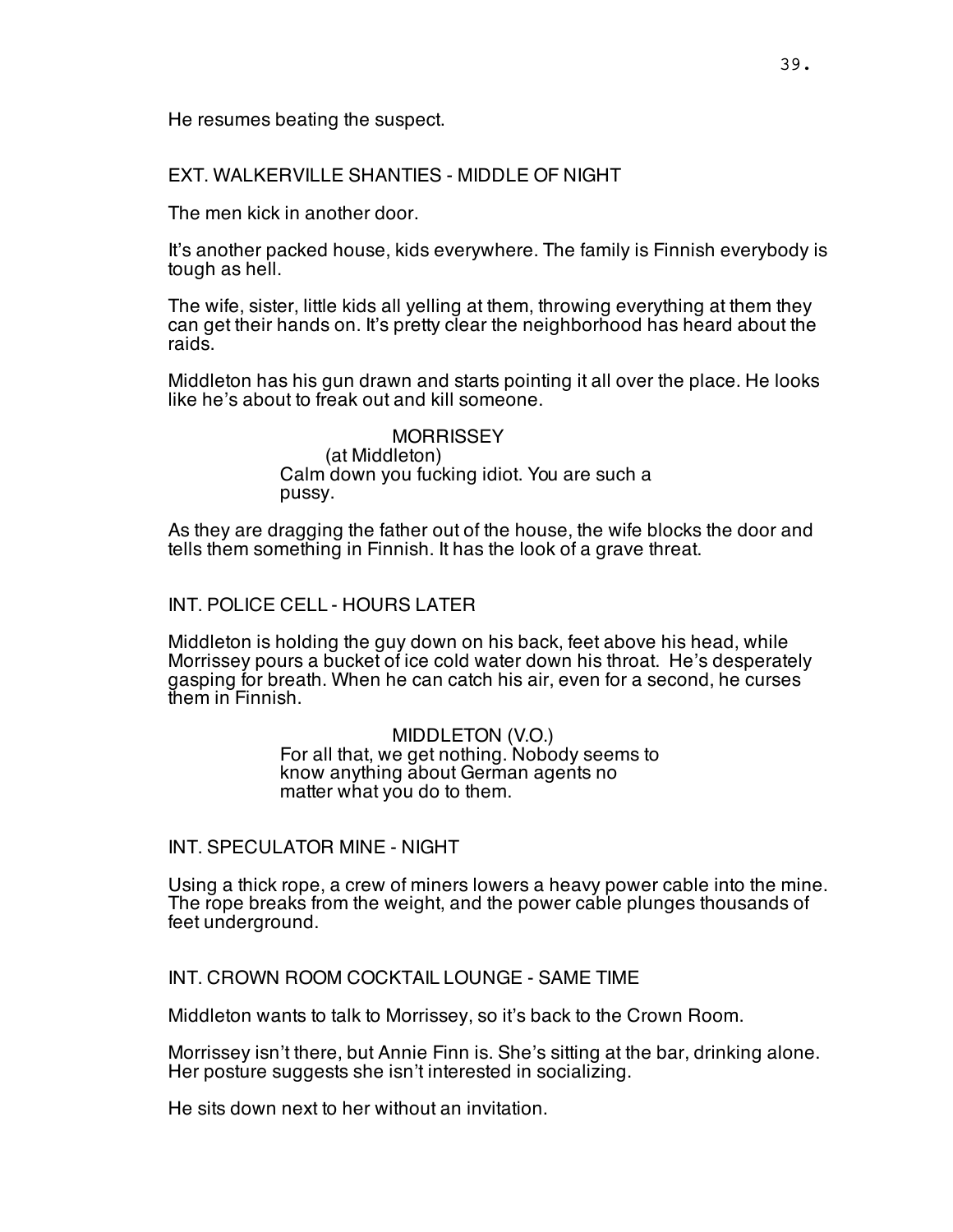She never once looks up.

#### MIDDLETON I wouldn't have pegged you to drink in a company bar.

She ignores him completely.

### MIDDLETON (CONT'D) Your glass is empty. Let me buy you this one.

He gestures to the bartender to bring two more of what she is drinking, Jameson neat.

# INT. SPECULATOR MINE - SAME TIME

Four men are trying to retrieve the power cable, deep underground. They are struggling to fasten it to a cage, to bring it back to the surface.

One of the men is holding a lamp. The lamp causes a spark, which sets the power cord on fire. The men try to put it out, but it's no use.

INT. CROWN ROOM COCKTAIL LOUNGE - SAME TIME

MIDDLETON You were right of course. About the German agents.

She finally looks up at him. She seems more sad than drunk.

MIDDLETON (CONT'D) And you're also right that I owe you.

ANNIE FINN You can pay by leaving me alone.

MIDDLETON I'll pay you properly soon enough. Right now I need to add a little to my tab.

ANNIE FINN I told you, not now.

MIDDLETON Do you know who our man inside Pearse-Connelly is?

He finally has her complete attention. She looks at him like he's an idiot. She's hinting at a smile.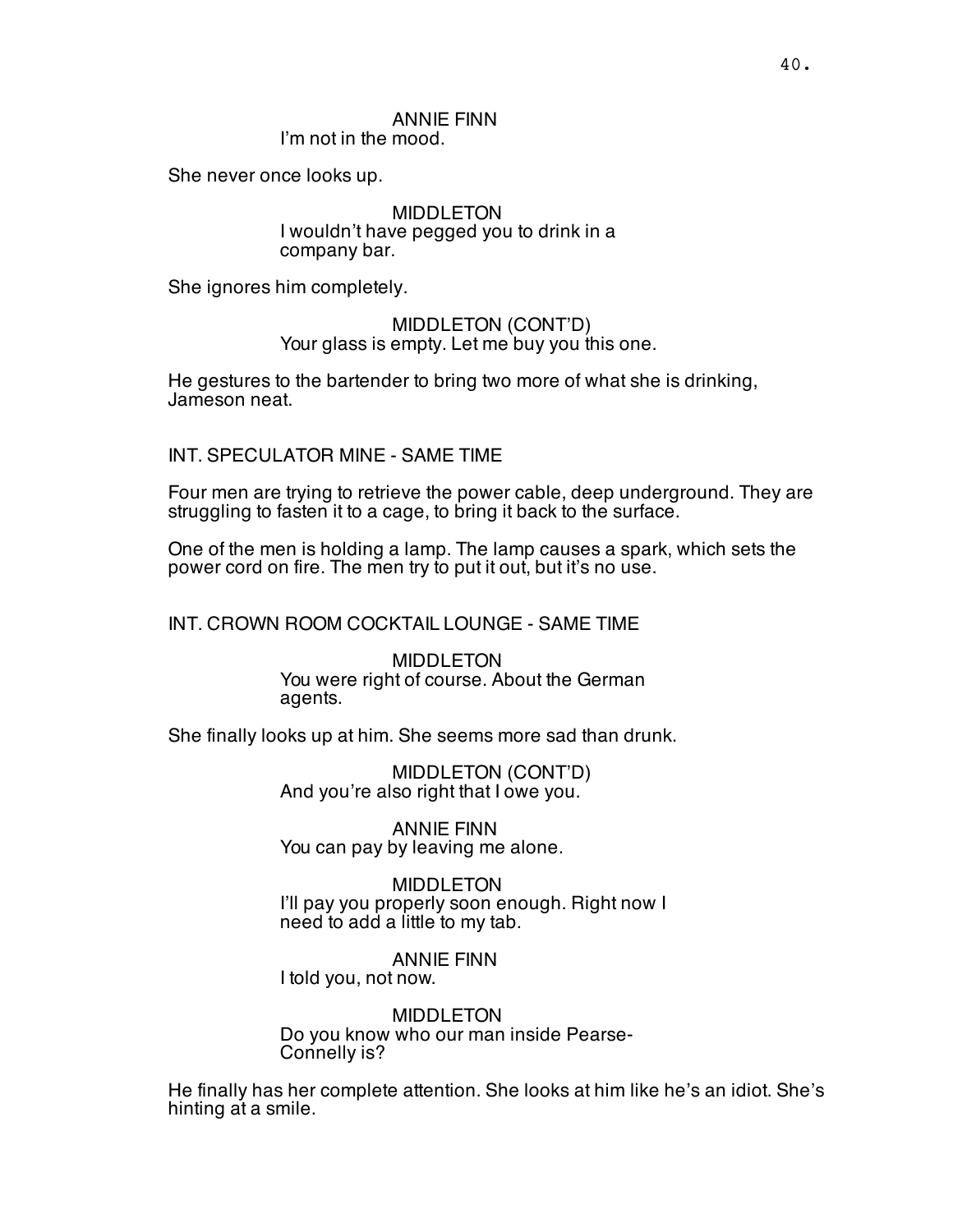### ANNIE FINN How can you possibly not know that?

She's incredulous.

**MIDDLETON** Morrissey won't tell me. He doesn't trust me.

ANNIE FINN You don't need Morrissey or anybody else to tell you. It's as plain as day.

Middleton is off balance.

MIDDLETON I don't understand you.

ANNIE FINN This is your lucky day. I'm not going to add to your tab.

Abruptly, she gathers her things and rises to leave.

At that moment, Morrissey walks in and sees that Middleton and Finn have been sitting together.

He pauses for a second and makes mental note.

As she leaves the bar, they pass each other and nobody says anything.

Middleton watches everything in the mirror over the bar.

Morrissey walks over and sits in the seat Finn had just gotten out of.

He looks at Middleton as if about to say something, then turns to the bartender and orders a Bushmills, neat.

He looks down and notices Finn's untouched Jameson.

He downs it like a shot.

# **MORRISSEY**

What the fuck are you doing here, Middleton? Haven't we seen enough of each other in last few days? Give me a break from your college shit.

MIDDLETON I wanted to ask you something Morrissey. I don't want to anymore. And I didn't go to College, you prick. I dropped out of school when I was 13.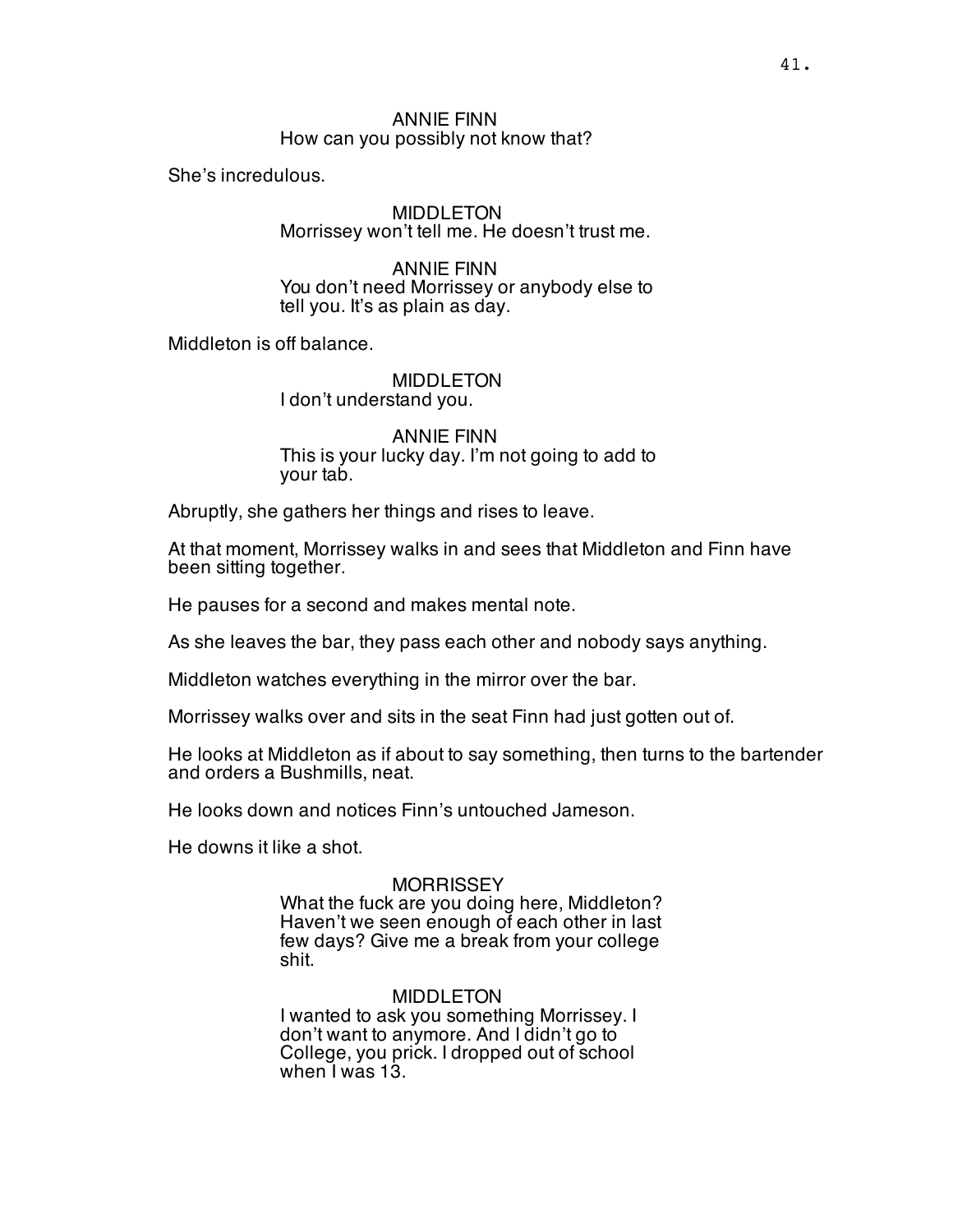Staring off into the mirror behind the bar, Middleton notices a man entering the bar looking for someone. He knows the man is somehow familiar, but can't quite place it.

Then, an instant later, Middleton gets it. It's the little squirrely man who'd started the riot. It's definitely him.

At exactly the moment Middleton remembers, Morrissey sees him too, and then the little squirrely man sees them both. He quickly turns and leaves.

Morrissey suddenly seems nervous.

**MORRISSEY** Let me buy the next round. You've earned it these last few days.

He's trying to distract Middleton as if he were a moron.

MIDDLETON (V.O.) Annie Finn was right for a second time. It was plain as day who the man inside Pearse-Connelly was.

### INT. CROWN ROOM COCKTAIL LOUNGE - HOURS LATER

It's now around 2 o'clock in the morning. Outside you can hear shouting, a commotion.

Morrissey and Middleton rise from their seats but then someone runs into the bar, shouting.

### MAN FROM THE STREET

It's the Speculator Mine. There's been an accident. It's bad.

He runs back into the street, shouting the same thing.

Middleton readies to leave but Morrissey sits back down.

**MORRISSEY** Have your drink. Who gives a shit?

Middleton sits back down too.

He reaches for his drink. But halfway there, he stops, returns his arm to his side, then quickly makes his way to the door.

> MORRISSEY (CONT'D) Fucking bleeding heart.

He helps himself to Middleton's drink.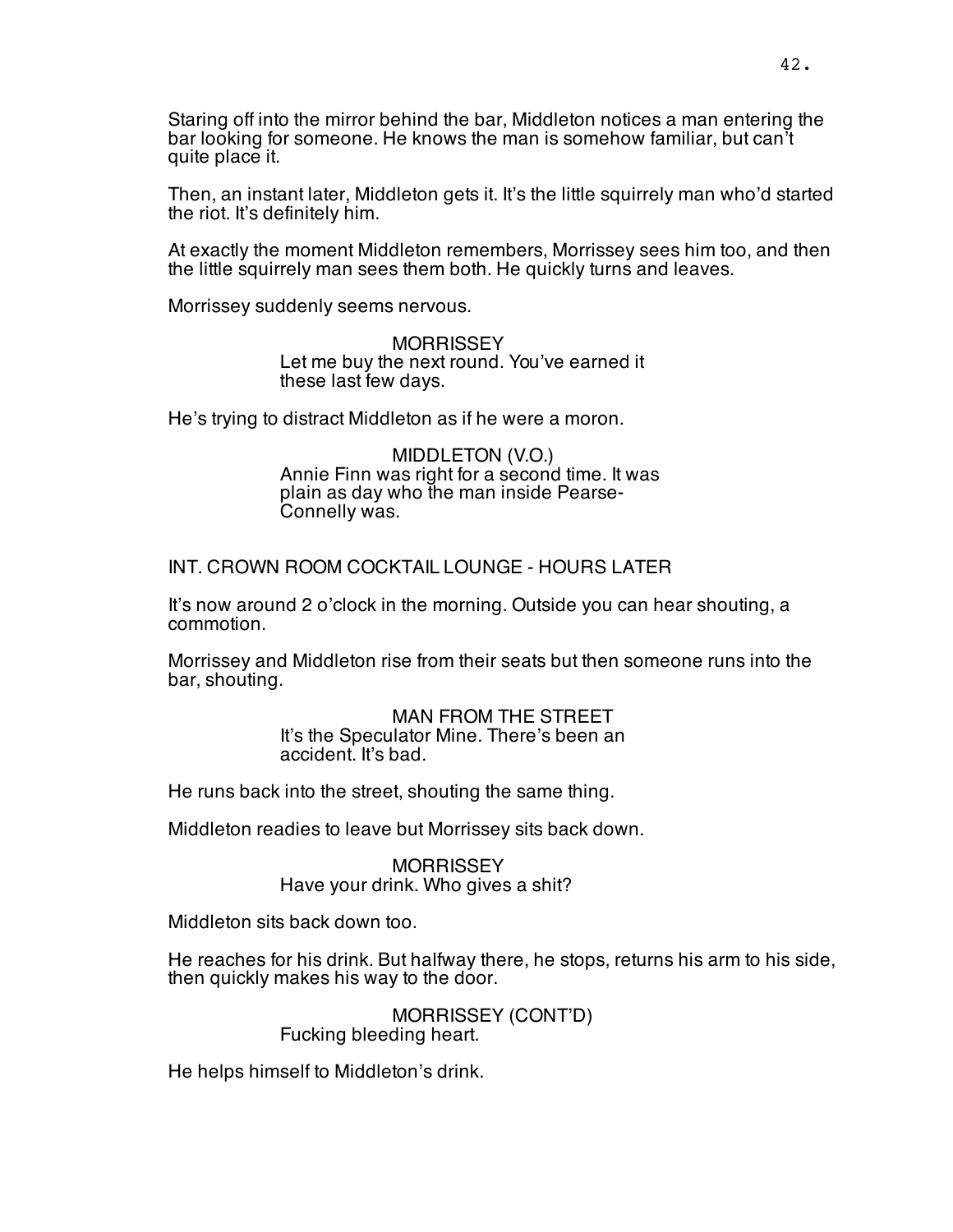### EXT. SPECULATOR MINE - MINUTES LATER

The scene at the top of the hill is apocalyptic. The whole thing is lit by fire shooting like a geyser out of one of the shafts.

The hillside is covered with families, waiting for word like ghosts in the shadows.

The other mine entrance is buzzing with action, there are dozens and dozens of bodies piled outside. Most aren't even covered with anything.

There are the sounds of fire, of shouting, of women and babies crying.

Middleton is standing on the hillside, stunned.

A woman comes up to him.

WOMAN ON HILL (in a thick Irish accent) Aren't you a human being?

He doesn't know what she means.

WOMAN ON HILL (CONT'D) They need men.

Still confusion.

WOMAN ON HILL (CONT'D) To bring out the bodies. How can you just stand there doing nothing?

He doesn't even think about it. He just starts walking down the hill towards the entrance to the mine, stripping out of his outer clothes.

As he nears the mine threshold, a man offers him a tin cup full of whiskey.

Middleton is a little confused, but takes the cup, drinks it, then walks on into the mine.

INT. CROWN ROOM COCKTAIL LOUNGE - SAME TIME

Morrissey downs another round back at the Crown Room, gestures for yet another. He's talking loudly.

# **MORRISSEY**

I don't give a shit.

The only other person who's still in the bar is the bartender. He won't say anything because it's Morrissey.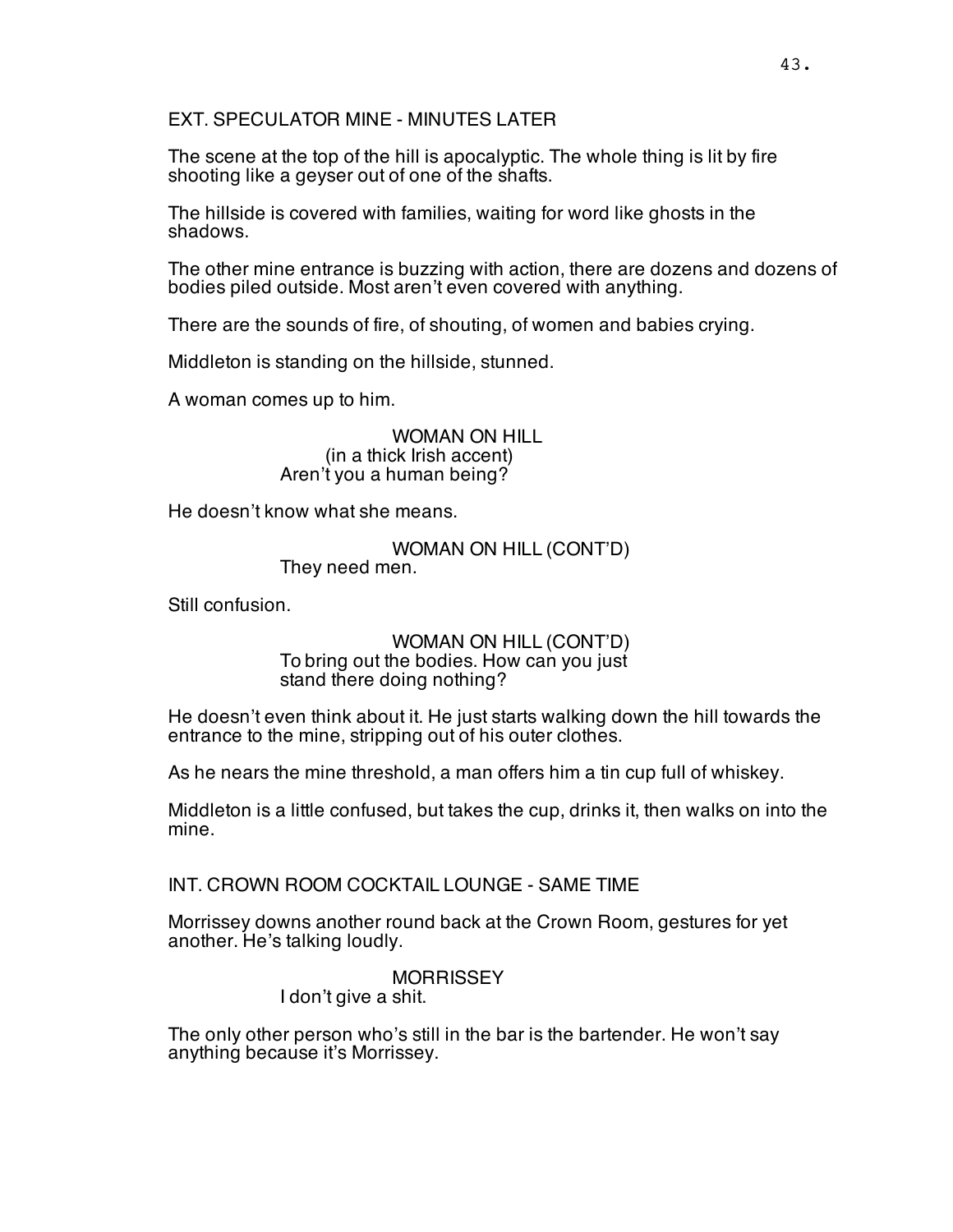MORRISSEY (CONT'D) Half of them are disloyal cockroaches anyway. I don't give a shit.

### INT. SPECULATOR MINE - SAME TIME

It's as if Middleton were descending into hell.

The metal cage opens. They bring out the bodies.

Middleton climbs into the cage with a dozen other men. No one says anything.

They plunge more than 2,500 feet underground, down to the level of the accident site.

The smoke gets thicker and thicker. It's getting harder and harder to breath.

The sounds of the fire, of the elevator, of the frenzied rescue, just keep getting louder. The sounds of metal are like a beating drum, chilling.

The cage opens and they walk into a narrow passageway, mostly pitch black, and choked with smoke.

They make their way under light of a single lamp.

The darkness is punctuated every so often by single lamps leading other groups passing back and forth from the accident site back to the surface. They are carrying a steady stream of victims and the dead.

Nightmarish images flicker: men desperately grasping at air; faces disfigured by terror and fire.

### MIDDLETON (V.O.) And who could begin to describe the smell?

He finally arrives at the spot where most of the bodies are.

Across the narrow tunnel, the fire is raging. Those are the flames that are spewing into the air.

There are men slinging buckets trying to put it out.

#### MIDDLETON (V.O.) They might as well be throwing pebbles at the sun.

In the elevator shaft, where the fire is hanging, the metal cage is still hanging there, though fire is tearing through it like a volcano.

The charred remains of men are hanging in the cage too. There's no way to get to them for now.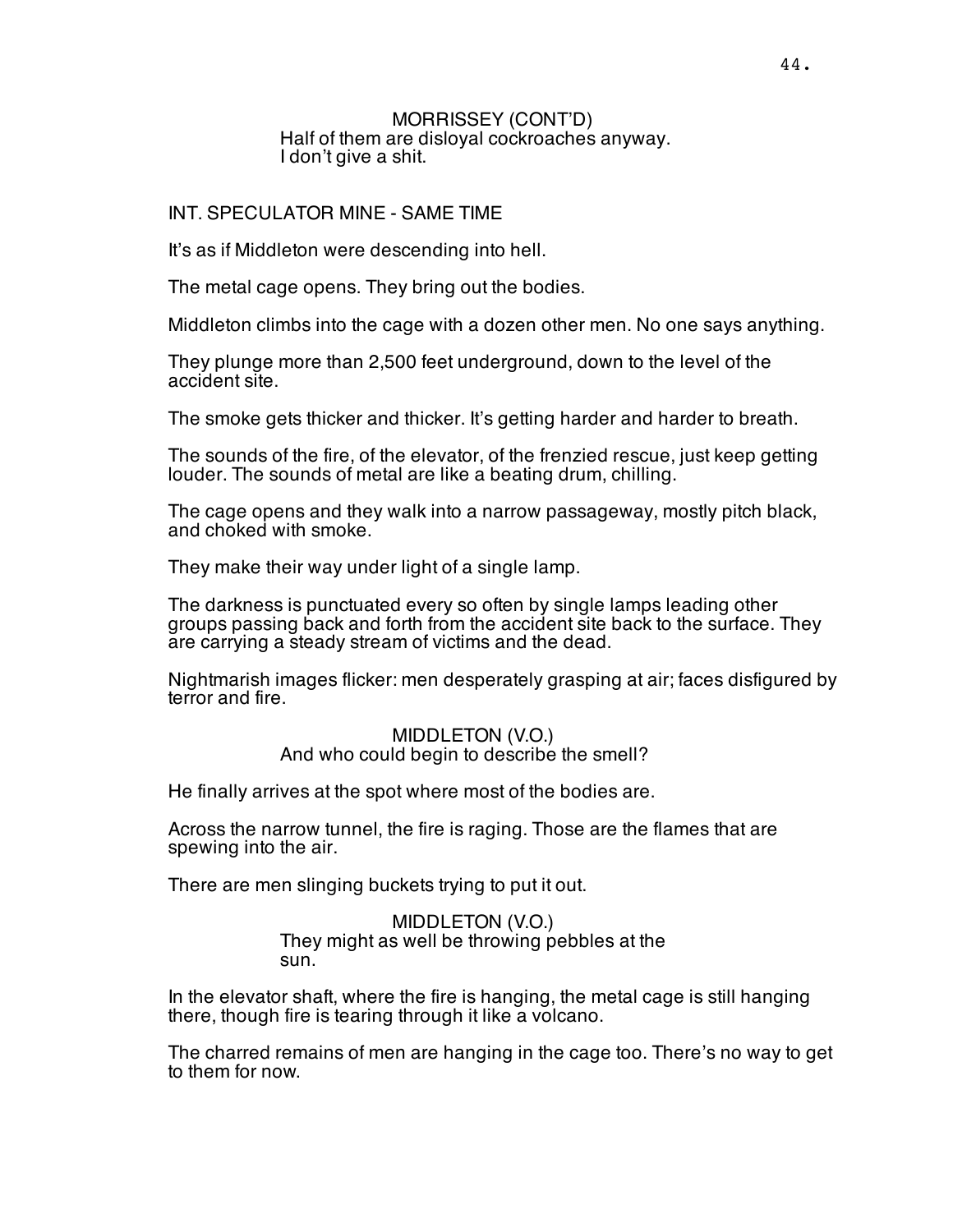Everyone who survived is already out. They are just bringing out bodies now. Most of them are piled against an escape door, locked by the company to cut down on theft.

Middleton and another man take the head and feet of a victim and begin the long walk back through the claustrophobic tunnel then back into the cage.

In the intermittent light, Middleton notices the man he's carrying out has no skin left on his fingers. He must have worn them to the bone trying to claw his way out.

The ride back up seems like a million years. But you can feel yourself rising up and out of hell. The surface beckons like a paradise, even while he's holding a corpse.

The cage finally opens and they drag the man out.

A lot more people have gathered at the site. The cops are starting to show up, and the young Guardsman are up there too. They're trying to keep a line of separation between the recovery area and the growing crowds of families and gawkers.

It isn't working. People are breaking through the line constantly. You can hear crying in a hundred different directions and it's the worst sound you could ever hear.

As soon as they exit the mine, setting the body next to dozens others, another woman breaks through the line, rushing towards the man they'd just brought out, her husband.

She screams something incomprehensibly, and then collapses.

MIDDLETON (V.O.) Heaven and hell are as upside down as the town.

He turns around and strides back into the mine.

He pauses just long enough to down another whiskey.

INT. CROWN ROOM COCKTAIL LOUNGE - SAME TIME

Back down the hill, Morrissey downs another drink too. He's completely wasted now.

He gets up and staggers out of the bar without paying a dime.

EXT. STREET IN FRONT OF CROWN ROOM - MOMENTS LATER

Morrissey climbs into his Model T and starts it up.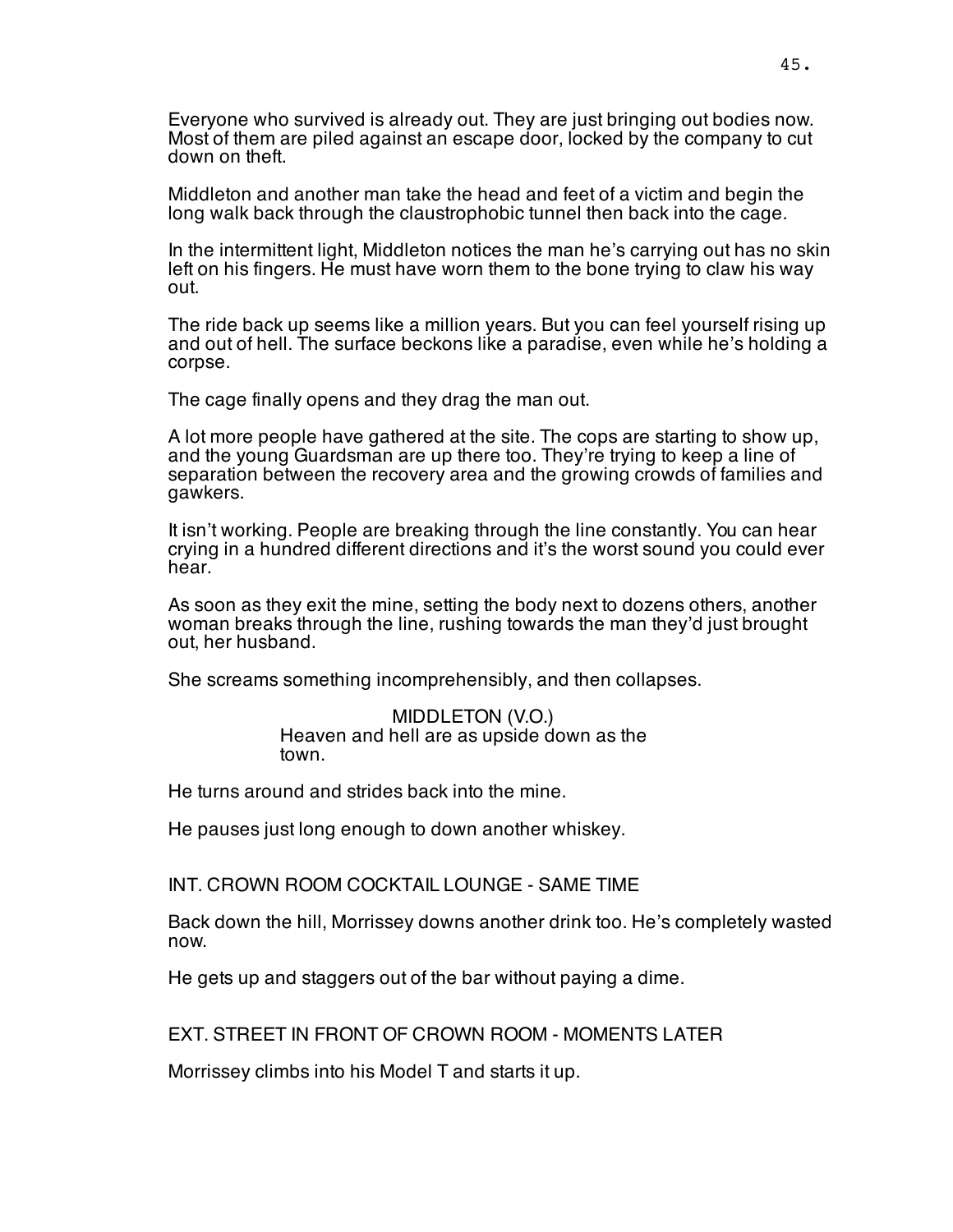### INT. CAR - MOMENTS LATER

He then drives his Model T up the narrow winding road to the Speculator, several times nearly swerving off the road.

### EXT. SPECULATOR MINE - MINUTES LATER

As Morrissey finally staggers onto the scene, Middleton is coming out again with another body. He's filthy and completely spent, almost collapsing from exhaustion.

Word spreads that there are no more bodies to bring out. There are almost 200 corpses laid out as the sun first rises above the surrounding hills.

Because he's stripped down, filthy, and black with smoke and soot, Morrissey doesn't recognize Middleton at first. When he finally does, he starts laughing in a mocking way.

#### **MORRISSEY** Like I said, bleeding fucking heart.

He laughs even harder.

By now, everyone is stone silent. All you can hear is the sound of the fire and Morrissey's cruel laughter.

One of the other men pulling bodies out of the ground is Joe Shannon. He strides over to Morrissey.

He's been pulling bodies out for hours non-stop and he's caked with filth and death but he's suddenly full of energy again.

He looks like he might just kill Morrissey then and there. He looks like he could do it.

Instead, he turns to the crowd of surviving miners and speaks loudly enough for everyone to hear.

### **SHANNON** Not one more pound of copper will come out of this mine. Not one filthy ounce.

He throws his lamp on the ground at Morrissey's feet.

First one man follows suit, then another, then another, until dozens of men do the same.

The sound of Morrissey's laughter is silenced by the sounds of mining tools piling at his feet.

Morrissey stands there like an idiot, stunned.